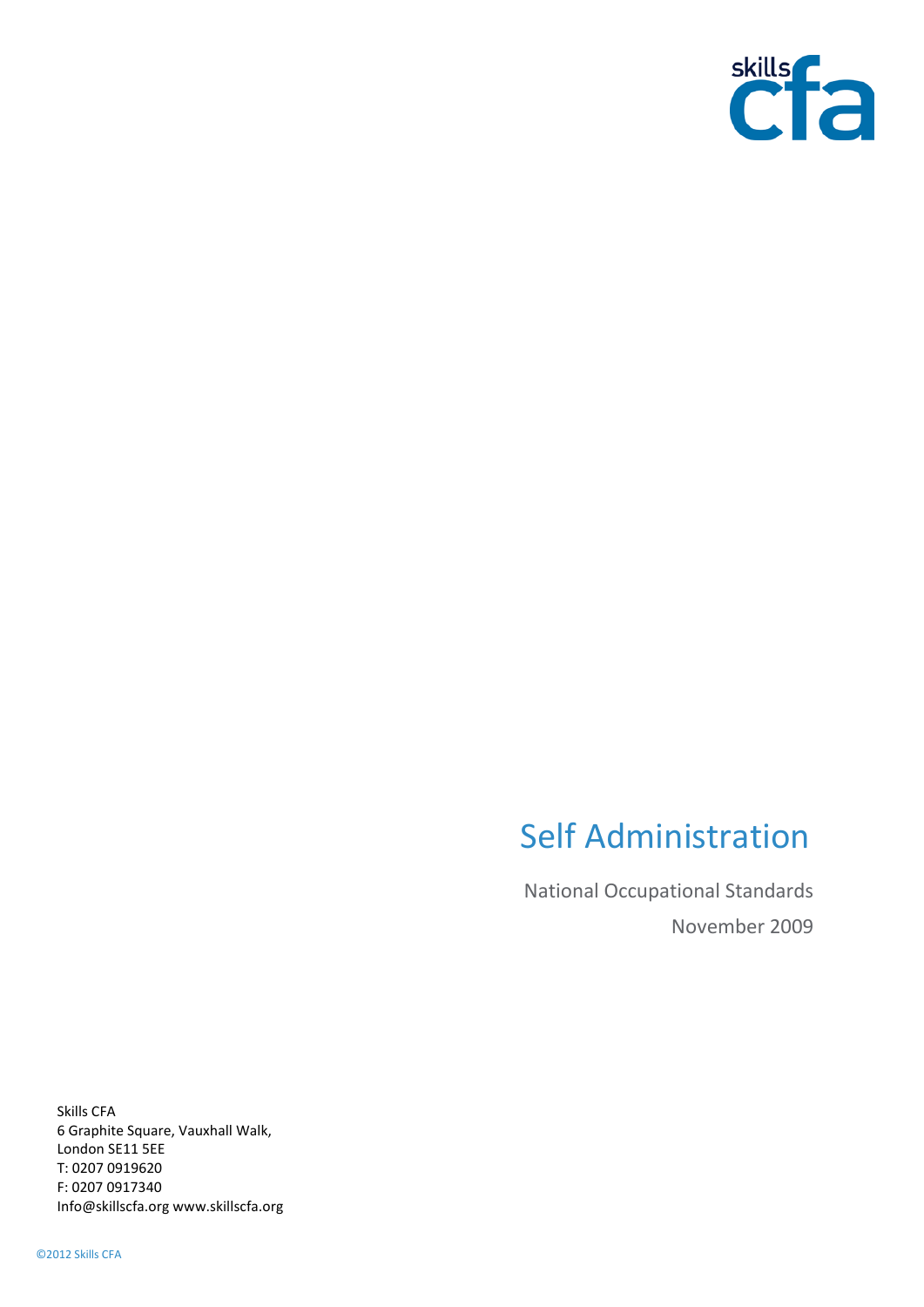

# **Contents**

| No.        | <b>NOS Title</b>                              | Page No. |
|------------|-----------------------------------------------|----------|
| CFASASA111 | Manage and store your own information         |          |
| CFASASA211 | Communicate in a business environment         | 6        |
| CFASASA212 | Manage your own contacts                      | 11       |
| CFASASA231 | Use IT to support your own role               | 16       |
| CFASASA411 | Plan and organise your own meetings           | 26       |
| CFASASA421 | Manage your own diary and travel arrangements | 26       |
| CFASAS111  | Use office equipment to support your own role | 31       |
| CFASASD111 | Plan and manage your own workload             | 36       |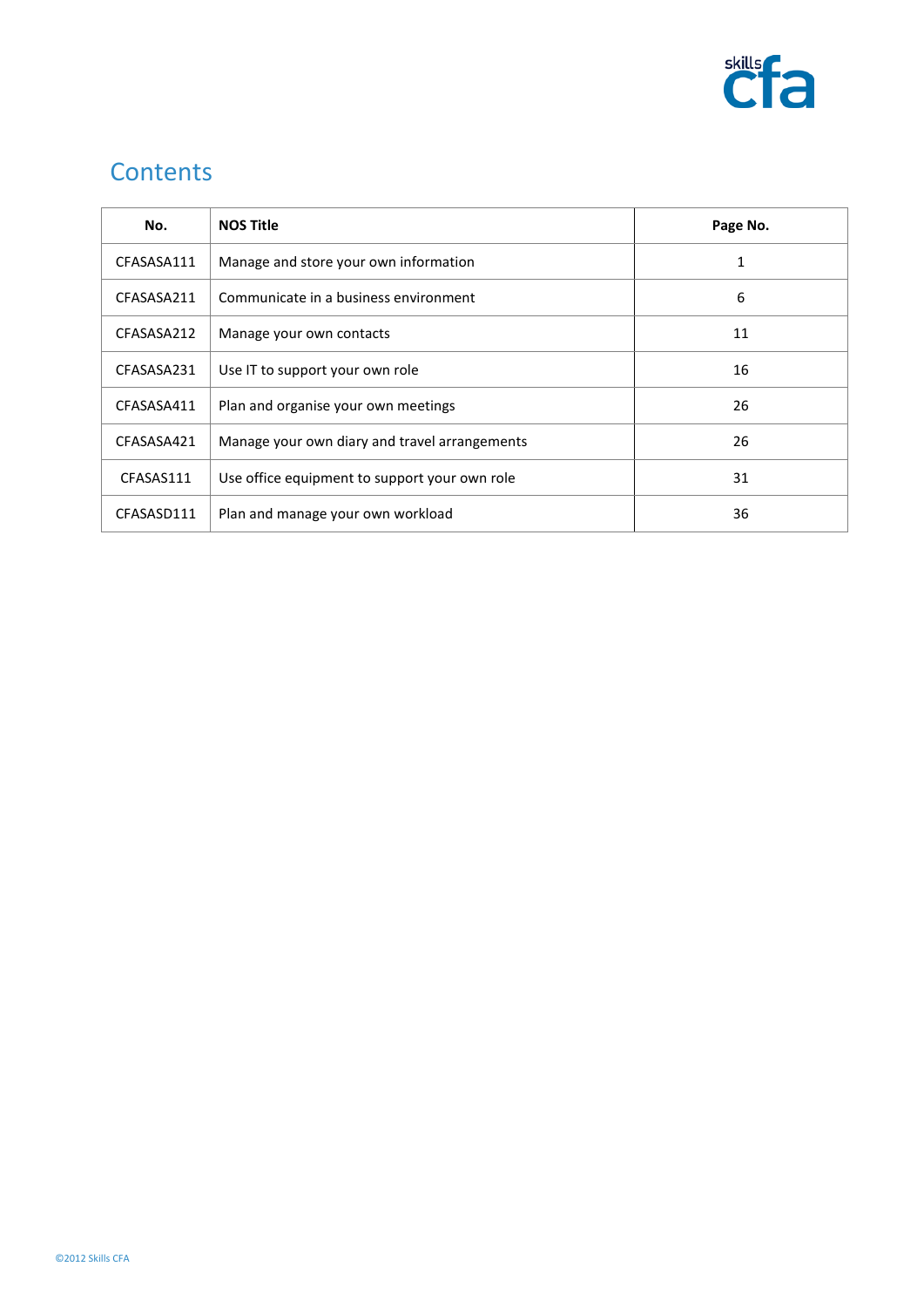# **CFASASA111** Manage and store your own information



# **Overview** Use organisational systems to manage, research, store and present information. Links: Self Administration Specific skills: 1. communicating 2. interpersonal skills 3. managing resources 4. managing time 5. negotiating 6. problem solving 7. organising 8. planning

- 9. quality checking
- 10. recording
- 11. using technology
- 12. presenting yourself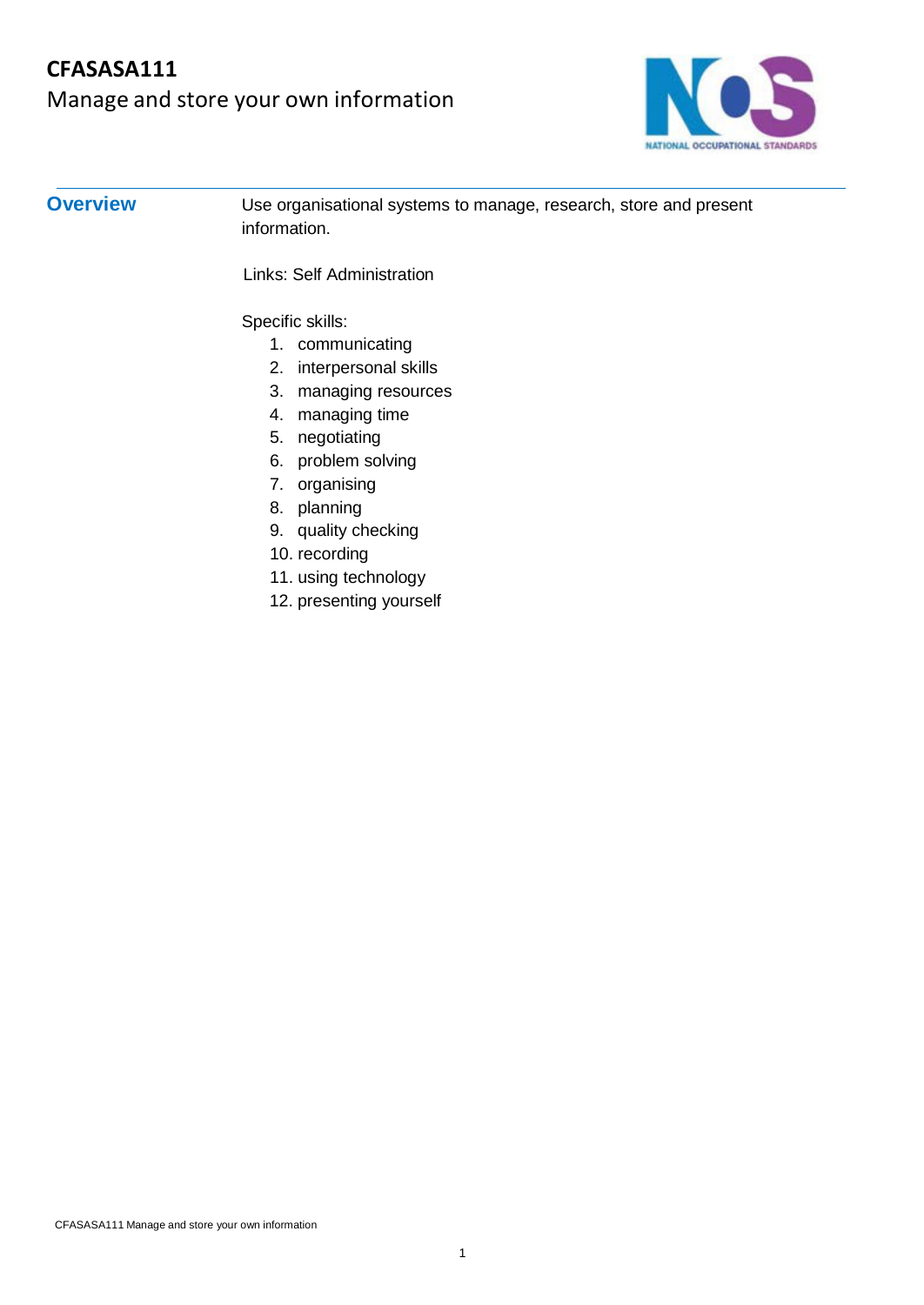Manage and store your own information

### **Performance criteria**

## *You must be able to:* **Use research and store information**

- P1 clarify the information you need for your work
- P2 access relevant information sources and manipulate databases where necessary
- P3 locate appropriate information efficiently
- P4 explore the relevant information, extracting the parts you need for your work
- P5 identify where information is relevant to other members of your organisation
- P6 organise and record the information in a way that will be useful to you and others
- P7 record your sources of information
- P8 store the information securely according to organisational procedures and in a way that will help you and others retrieve it in the future
- P9 safeguard confidential information

#### **Present information**

- P10 assess the reasons for reporting information, the intended audience, the timing, expected style and the equipment that you will need
- P11 prepare how you will report the information in a way best suited to the requirements
- P12 analyse and report the information clearly, logically and within agreed timescales
- P13 highlight the key points
- P14 deal with questions and suggestions to meet the enquirers needs
- P15 evaluate the outcomes of the report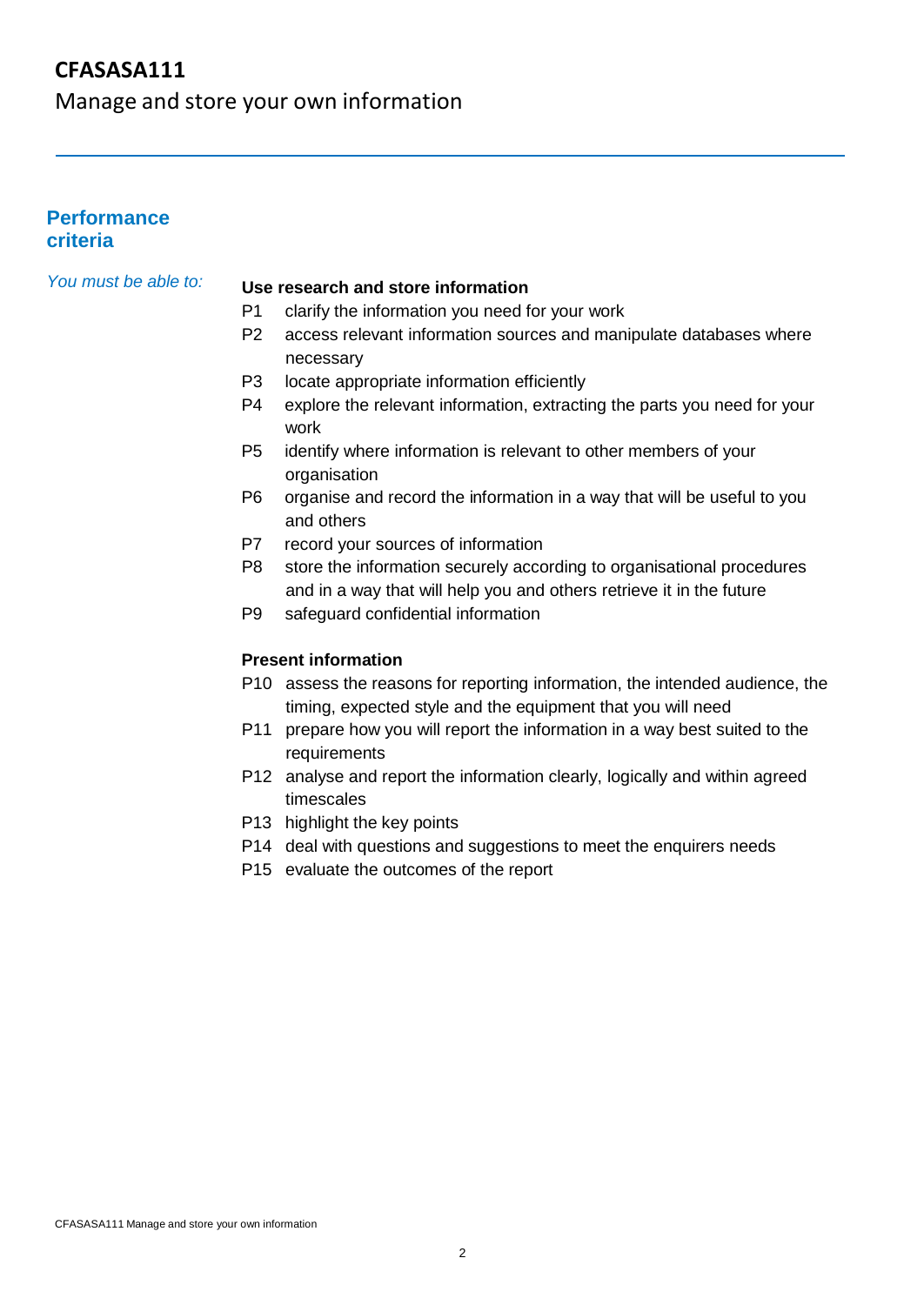Manage and store your own information

#### **Knowledge and understanding**

*You need to know and understand:*

#### **Use research and store information**

- K1 the purpose and benefits of being clear about what information you need to find before you begin a search
- K2 the main sources of information you can use when carrying out a search
- K3 the purpose and benefits of keeping a record of your sources
- K4 the relevant manual and electronic systems used in your organisation, for storing, organising and finding information and how to use these
- K5 how to explore information to find precisely the information that you need
- K6 how to identify information that will be helpful to others and why information sharing is important
- K7 how to organise and record information in a way that will be helpful to yourself and others
- K8 the purpose and benefits of storing information securely
- K9 what is confidential information and how you should handle it
- K10 why you should store information in a way that will help you and others find it in the future
- K11 how to store information in a way that will help you and others find it in the future
- K12 relevant legislation and your organisation's procedures for storing and retrieving information

#### **Present information**

- K13 the purpose and value of knowing the reasons for reporting information, intended audience, timings and expected style, including your organisation's house-style
- K14 the different formats in which you may be required to report information and how to prepare these as suited to requirements, including the equipment that you will need to use
- K15 how to report, analyse and evaluate information clearly and logically
- K16 the purpose of meeting timescales
- K17 how to identify and emphasise the key points in the information you are reporting and why this is important
- K18 how to deal with questions and suggestions effectively and why this is important
- K19 the purpose and benefits of evaluating the outcomes of the report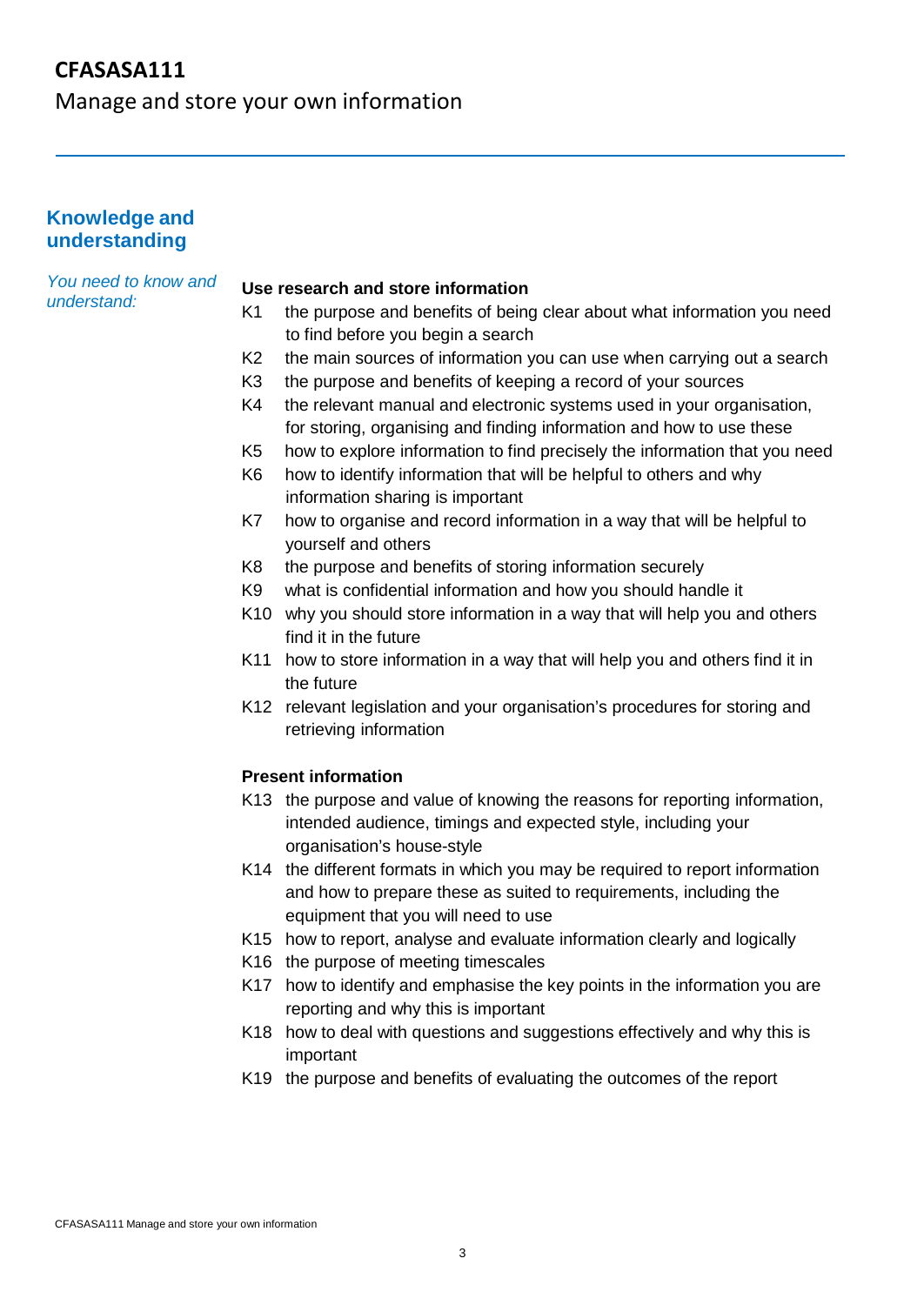Manage and store your own information

| <b>Developed by</b>                | <b>Skills CFA</b>                                                                                                                                                                                                                                                                                                                                                                                                                                                                                                                                                                                                                                                                                                                                                                                                                                                                                                                                                                                                                                                                                                                                                                                                                                                                                                                                                                                                                                                                                                                                                                                                                                                                                                                                                                                                                                                                                                                                                                                                                                                      |
|------------------------------------|------------------------------------------------------------------------------------------------------------------------------------------------------------------------------------------------------------------------------------------------------------------------------------------------------------------------------------------------------------------------------------------------------------------------------------------------------------------------------------------------------------------------------------------------------------------------------------------------------------------------------------------------------------------------------------------------------------------------------------------------------------------------------------------------------------------------------------------------------------------------------------------------------------------------------------------------------------------------------------------------------------------------------------------------------------------------------------------------------------------------------------------------------------------------------------------------------------------------------------------------------------------------------------------------------------------------------------------------------------------------------------------------------------------------------------------------------------------------------------------------------------------------------------------------------------------------------------------------------------------------------------------------------------------------------------------------------------------------------------------------------------------------------------------------------------------------------------------------------------------------------------------------------------------------------------------------------------------------------------------------------------------------------------------------------------------------|
| <b>Version number</b>              | 1                                                                                                                                                                                                                                                                                                                                                                                                                                                                                                                                                                                                                                                                                                                                                                                                                                                                                                                                                                                                                                                                                                                                                                                                                                                                                                                                                                                                                                                                                                                                                                                                                                                                                                                                                                                                                                                                                                                                                                                                                                                                      |
| Date approved                      | November 2009                                                                                                                                                                                                                                                                                                                                                                                                                                                                                                                                                                                                                                                                                                                                                                                                                                                                                                                                                                                                                                                                                                                                                                                                                                                                                                                                                                                                                                                                                                                                                                                                                                                                                                                                                                                                                                                                                                                                                                                                                                                          |
| <b>Indicative review</b><br>date   | November 2011                                                                                                                                                                                                                                                                                                                                                                                                                                                                                                                                                                                                                                                                                                                                                                                                                                                                                                                                                                                                                                                                                                                                                                                                                                                                                                                                                                                                                                                                                                                                                                                                                                                                                                                                                                                                                                                                                                                                                                                                                                                          |
| <b>Validity</b>                    | Current                                                                                                                                                                                                                                                                                                                                                                                                                                                                                                                                                                                                                                                                                                                                                                                                                                                                                                                                                                                                                                                                                                                                                                                                                                                                                                                                                                                                                                                                                                                                                                                                                                                                                                                                                                                                                                                                                                                                                                                                                                                                |
| <b>Status</b>                      | Original                                                                                                                                                                                                                                                                                                                                                                                                                                                                                                                                                                                                                                                                                                                                                                                                                                                                                                                                                                                                                                                                                                                                                                                                                                                                                                                                                                                                                                                                                                                                                                                                                                                                                                                                                                                                                                                                                                                                                                                                                                                               |
| <b>Originating</b><br>organisation | <b>Skills CFA</b>                                                                                                                                                                                                                                                                                                                                                                                                                                                                                                                                                                                                                                                                                                                                                                                                                                                                                                                                                                                                                                                                                                                                                                                                                                                                                                                                                                                                                                                                                                                                                                                                                                                                                                                                                                                                                                                                                                                                                                                                                                                      |
| <b>Original URN</b>                | CFASASA111                                                                                                                                                                                                                                                                                                                                                                                                                                                                                                                                                                                                                                                                                                                                                                                                                                                                                                                                                                                                                                                                                                                                                                                                                                                                                                                                                                                                                                                                                                                                                                                                                                                                                                                                                                                                                                                                                                                                                                                                                                                             |
| <b>Relevant</b><br>occupations     | Agriculture, Horticulture and Animal Care; Business, Administration and Law;<br>Information and Communication Technology; Arts, Media and Publishing; Health,<br>Public Services and Care; Medicine and Dentistry; Nursing and Subjects and<br>Vocations Allie; Health and Social Care; Public Services; Child Development and<br>Well Being; Agriculture; Horticulture and forestry; Animal care and veterinary<br>science; Environmental conservation; Professional Occupations; Managers and<br>Senior Officials; Information and Communication Technology; Research<br>Professionals; Librarians and Related Professionals; Engineering Professionals;<br>Science Professionals; Database Administration; Software Development;<br>Systems Support; Local Area Archives; Associate Professionals and Technical<br>Occupations; Corporate Managers and Senior Officials; Microsoft Certified<br>Professional; Application Support; Business Analyst; Managers and Proprietors<br>in Hospitality; ICT for practitioners; ICT for users; Science and mathematics;<br>Science; Mathematics and statistics; Construction, Architecture; Building and<br>construction; Urban, rural and regional planning; Retail and commercial<br>enterprise; Retailing and wholesaling; Warehouse and distribution; Service<br>enterprises; Hospitality and catering; Leisure, travel and tourism; Sport, leisure<br>and recreation; Travel and tourism; Performing Arts; Media and communication;<br>Publishing and information services; History, philosophy and theology; History;<br>Archaeology and archaeological sciences; Philosophy; Theology and religious<br>studies; Social sciences; Geography; Sociology and social policy; Politics;<br>Economics; Anthropology; Language, literature and culture; Languages,<br>literature and culture of the; Other languages, literature and culture; Linguistics;<br>Education and training; Teaching and lecturing; Direct learning support;<br>Preparation for life and work; Foundations for learning and life; Preparation for |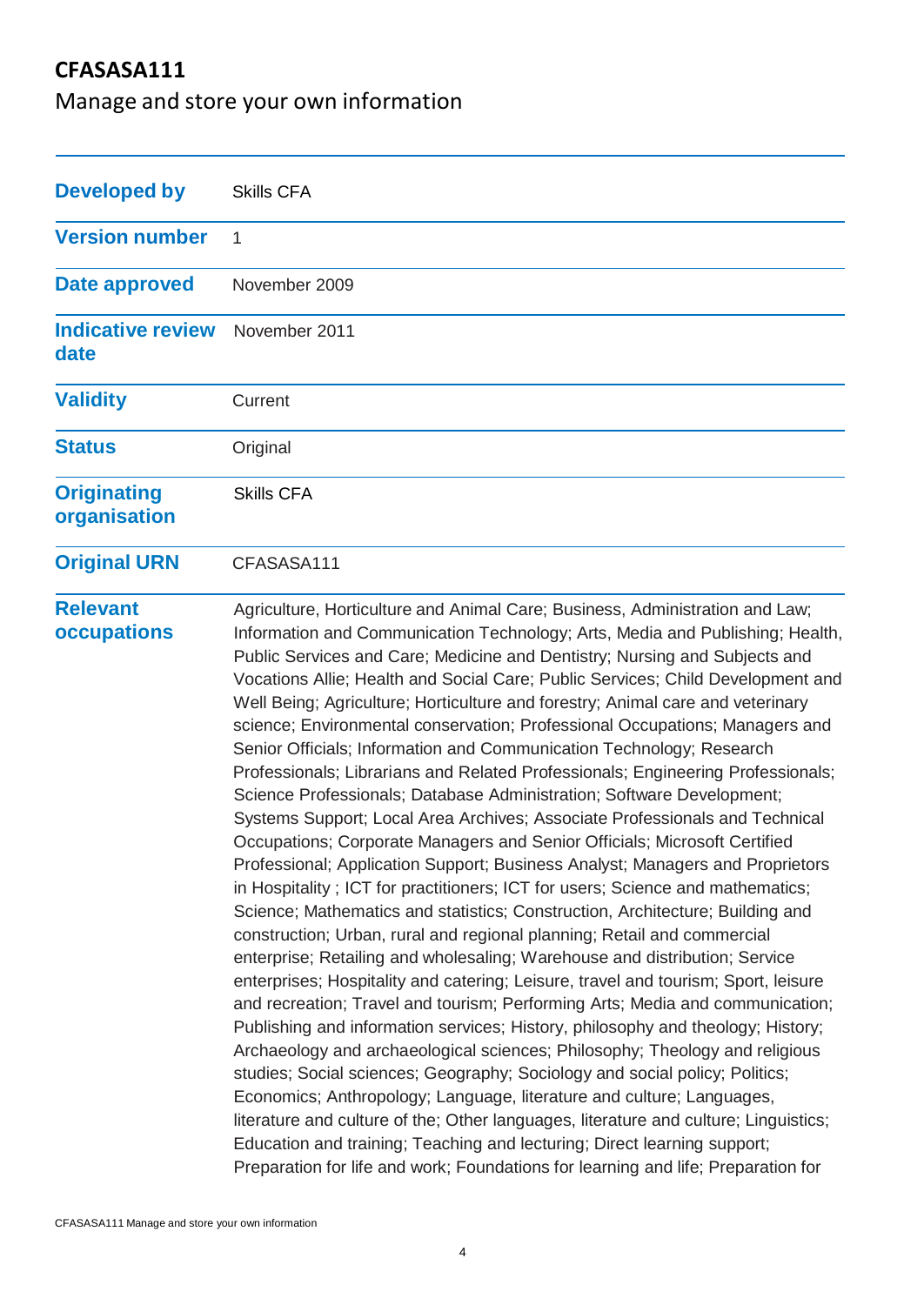# **CFASASA111** Manage and store your own information

work; Accounting and finance; Administration; Business management; Marketing and sales; Law and legal services; Production Managers; Functional Managers; Quality and Customer Care Managers; Financial Institution and Office Manager; Managers in Distribution, Storage and Re; Protective Service Officers; Health and Social Services Officers; Managers in Farming, Horticulture, Forestry; Managers and Proprietors In Other Services; Health Professionals; Teaching Professionals; Legal Professionals; Business and Statistical Professionals; Architects, Town Planners and Surveyors; Public Service Professionals; Science and Engineering Technicians; Draught persons and Building Inspectors; IT Service Delivery Occupations; Health Associate Professionals; Therapists; Social Welfare Associate Professionals; Protective Service Occupations; Artistic and Literary Occupations; Design Associate Professionals; Media Associate Professionals; Sports and Fitness Occupations; Administration and Secretarial Occupations; Government and Related Organisations; Finance; Records; Communications; General; Secretarial and Related Occupations; Skilled Trades Occupations; Printing Trades; Personal Service Occupations; Healthcare and Related Personal Services; Childcare and Related Personal Services; Animal Care Services; Leisure and Travel Service Occupations; Hairdressers and Related Occupations; Housekeeping Occupations; Personal Services Occupations NEC; Sales and Customer Services Occupations; Sales Assistants and Retail Cashiers; Customer Service Occupations; Process, Plant and Machine Operatives; Process Operatives; Plant and Machine Operatives; Assemblers and Routine Operatives; Construction Operatives; Transport Drivers and Operatives; Mobile Machine Drivers and Operatives; Elementary Occupations; Elementary Agricultural Occupations; Elementary Construction Occupations; Elementary Process Plant Occupations; Elementary Goods Storage Occupations; Elementary Administration Occupations; Elementary Personal Services Occupations; Elementary Cleaning Occupations; Elementary Security Occupations; Elementary Sales Occupations; Transport Associate Professionals; Legal Associate Professionals; Business and Finance Associate Professionals; Sales and Related Associate Professional; Conservation Associate Professionals; Public Service and Other Associate Professionals

#### **Suite** Self Administration NOS

**Key words** communicating, interpersonal skills, manage resources, managing time, negotiation, organisation, planning, problem solving, recording, using technology, presentation, confidential information, database, source, research, safeguard, questions, analyse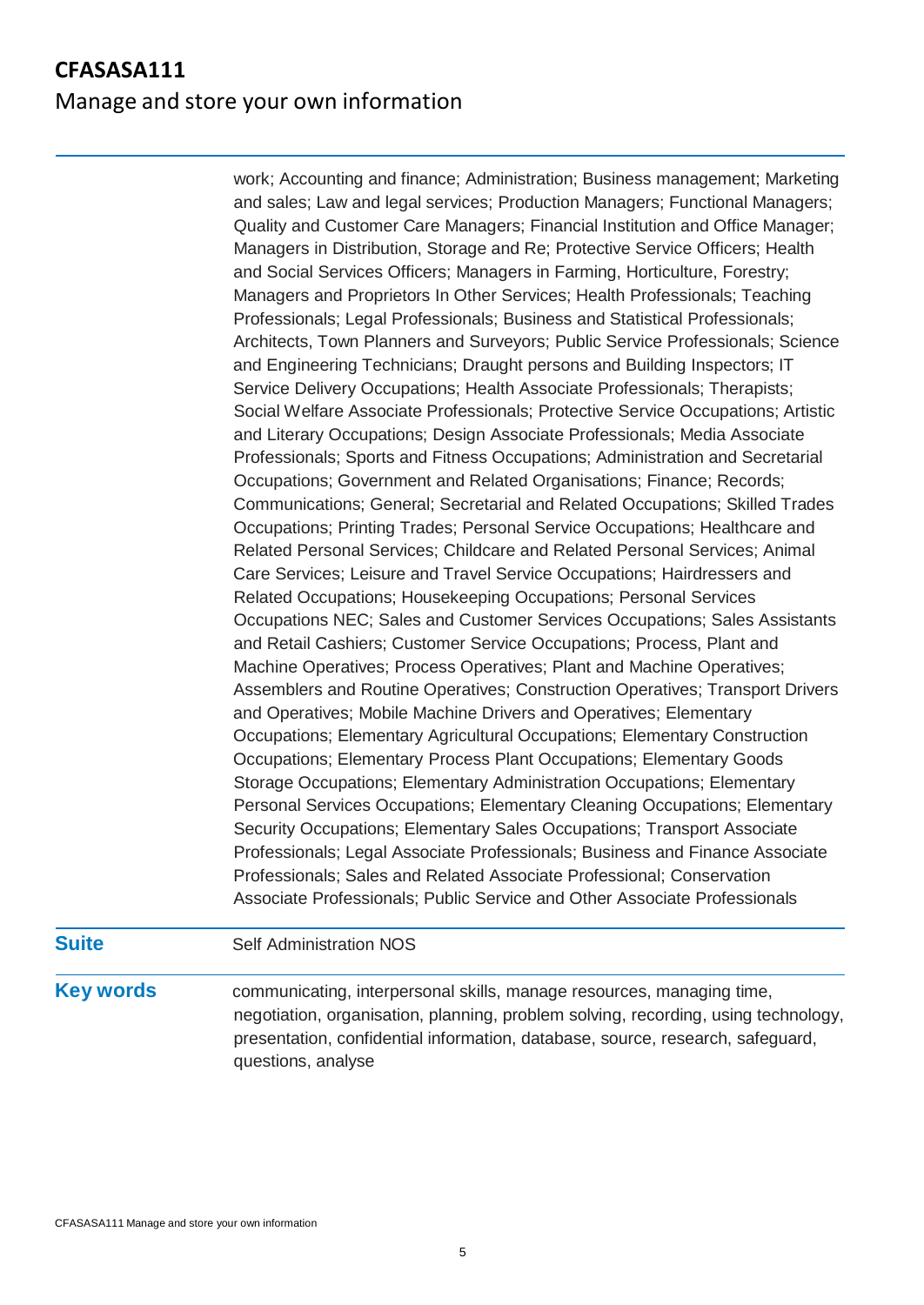

**Overview** Communicate by making sure that the `message' is delivered and received as intended.

Links: SAS / A212; and, SAS / A111.

Specific Skills:

- 1. communicating
- 2. interpersonal skills
- 3. managing resources
- 4. managing time
- 5. negotiating
- 6. presenting yourself
- 7. problem solving
- 8. organising
- 9. planning
- 10. recording
- 11. using technology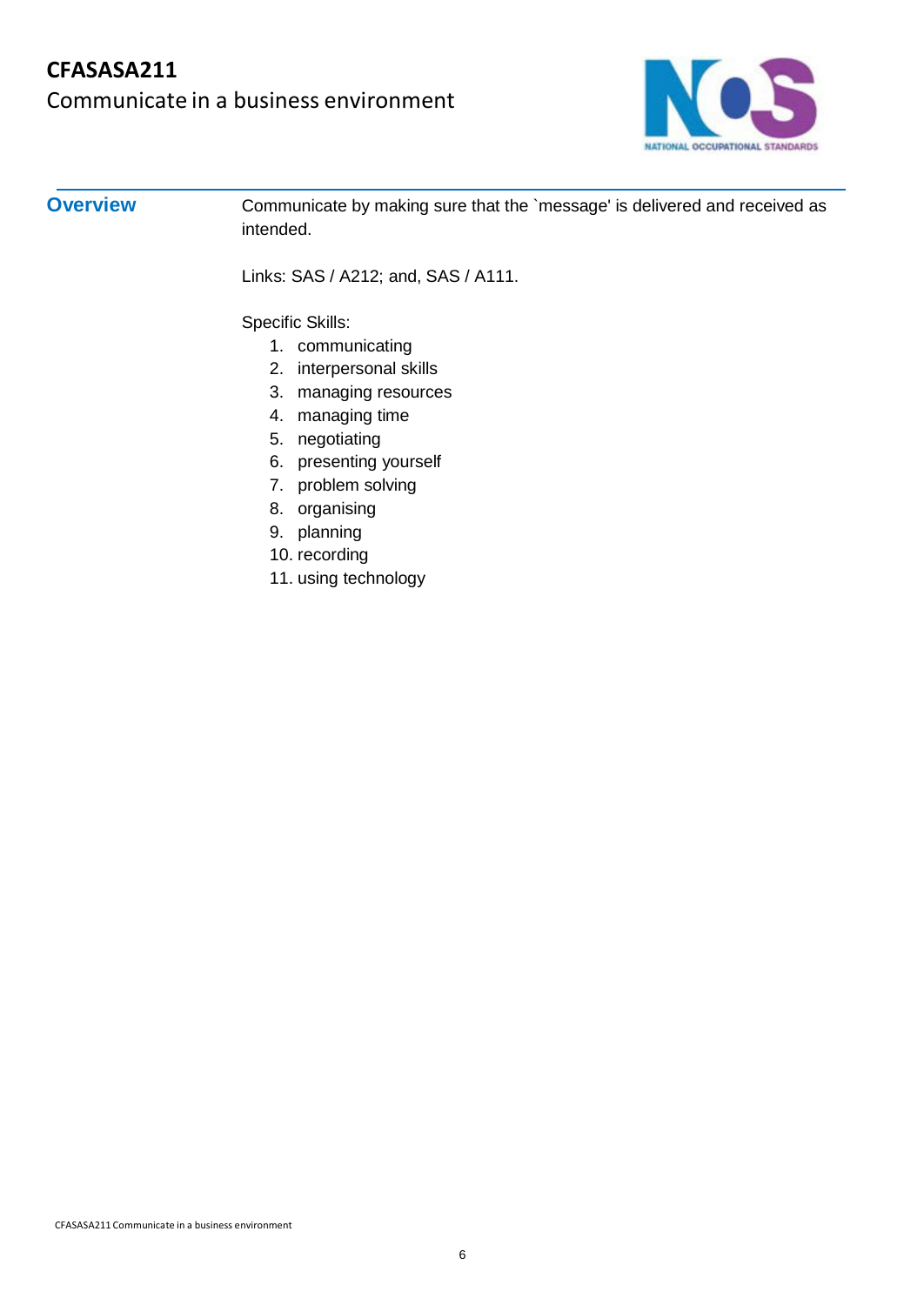Communicate in a business environment

### **Performance criteria**

- *You must be able to:* P1 communicate with other people to make sure the 'message' of communication has been delivered and received as intended
	- P2 select the most appropriate method of communication for the audience
	- P3 communicate clearly and coherently taking into account the needs of the audience
	- P4 safeguard confidential information
	- P5 give others the opportunity to ask questions and checking their understanding
	- P6 actively focus on information that other people are communicating, questioning any points you are unsure about
	- P7 make constructive contributions to discussions, developing points and ideas
	- P8 make sure that the communication has met its purpose
	- P9 present a positive image of yourself and your organisation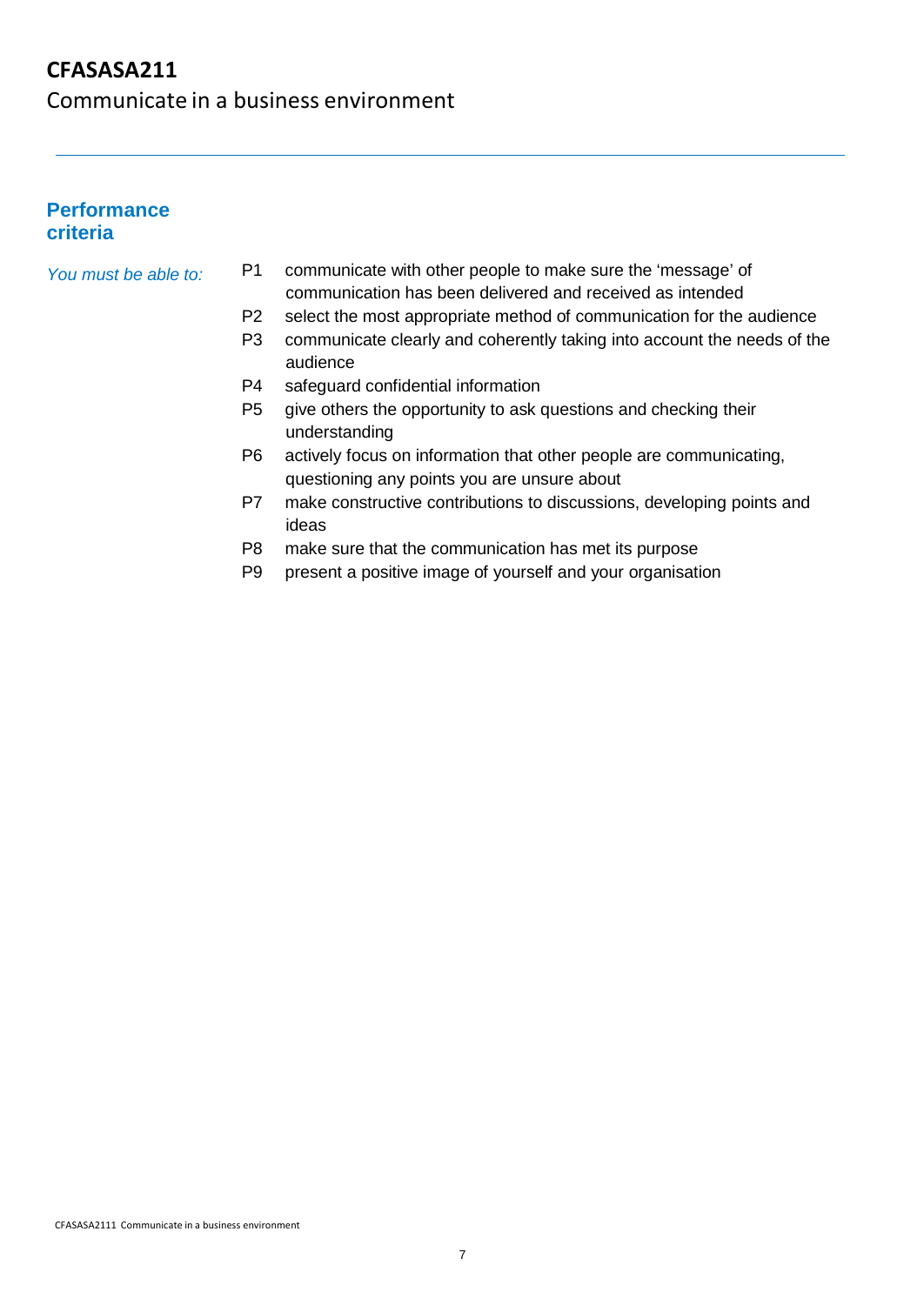Communicate in a business environment

#### **Knowledge and understanding**

#### *You need to know and understand:*

- K1 the purpose and benefits of making sure that communication delivers the 'message' in which it is intended to be received
- K2 what methods of communication are available to you
- K3 your organisation structures, procedures and communication channels
- K4 the different audiences with which you might need to communicate and their needs
- K5 how to identify the appropriate methods of communication for different audiences
- K6 how to structure your communication so that it is clear and accurate
- K7 the purpose and value of empathising with your audience and adapt the way that you communicate to meet their needs
- K8 how non-verbal communication effects the impact you have on other people
- K9 how to interpret and respond positively to non-verbal communication
- K10 how to identify confidential information in line with your organisation's procedures
- K11 the purpose of safeguarding confidential information and how to do this
- K12 the purpose and benefits of giving other people the opportunity to ask questions and check their understanding and to respond positively to these
- K13 how to contribute constructively to discussions
- K14 how to focus actively on what others are communicating
- K15 how to evaluate the effectiveness of your communication and deal with situations where its purpose has not been achieved
- K16 the purpose and value of presenting a positive image of yourself and your organisation
- K17 the purpose and benefits for organisations to have a friendly and purposeful way of dealing with contacts
- K18 the types of contacts you deal with, the requirements that they have and how to meet their needs
- K19 types of problems that may occur with contacts including conflict and aggression – and how to deal with these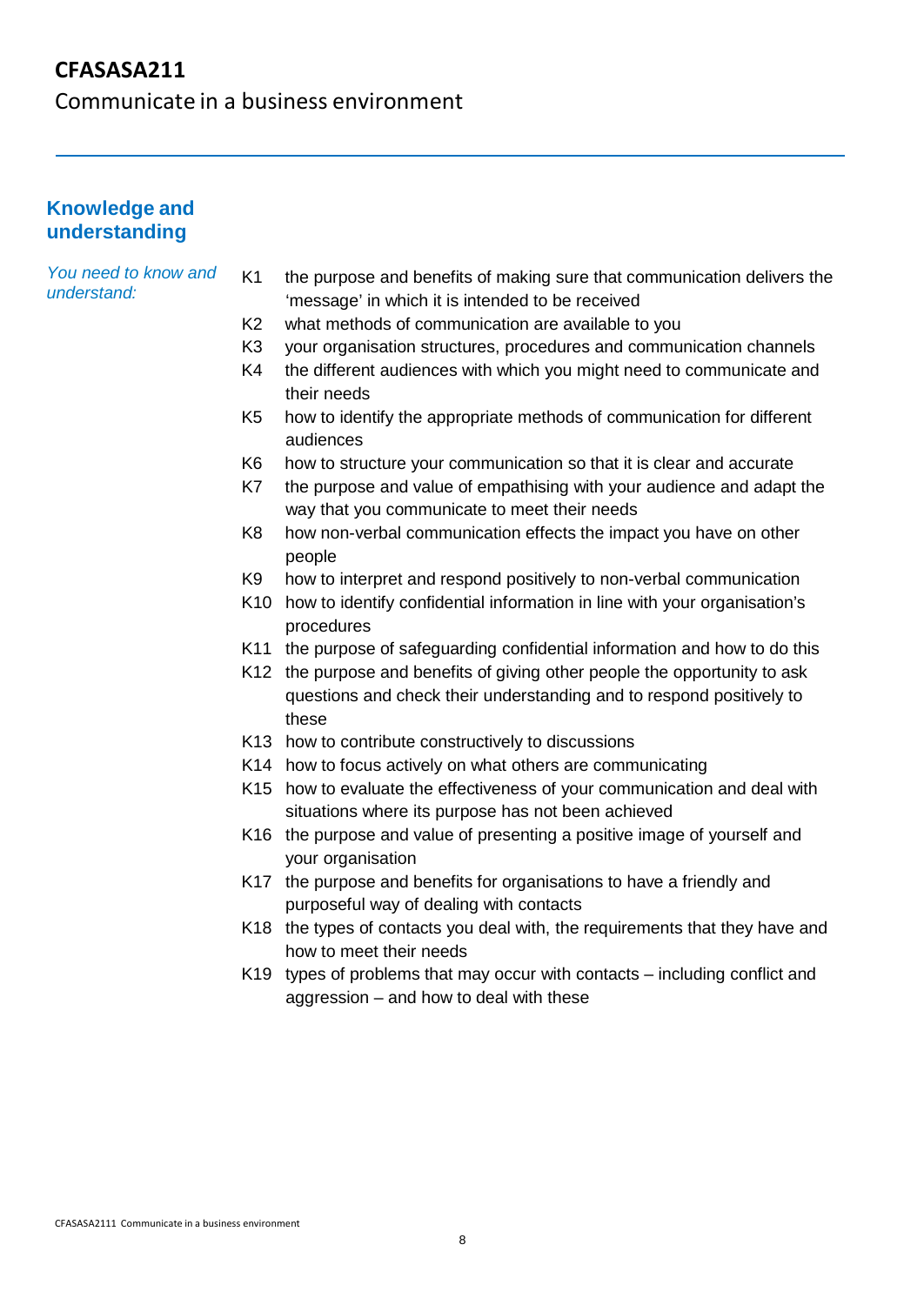Communicate in a business environment

| <b>Developed by</b>                | <b>Skills CFA</b>                                                                                                                                                                                                                                                                                                                                                                                                                                                                                                                                                                                                                                                                                                                                                                                                                                                                                                                                                                                                                                                                                                                                                                                                                                                                                                                                                                                                                                                                                                                                                                                                                                                                                                                                                                                                                                                                                                                                                                 |
|------------------------------------|-----------------------------------------------------------------------------------------------------------------------------------------------------------------------------------------------------------------------------------------------------------------------------------------------------------------------------------------------------------------------------------------------------------------------------------------------------------------------------------------------------------------------------------------------------------------------------------------------------------------------------------------------------------------------------------------------------------------------------------------------------------------------------------------------------------------------------------------------------------------------------------------------------------------------------------------------------------------------------------------------------------------------------------------------------------------------------------------------------------------------------------------------------------------------------------------------------------------------------------------------------------------------------------------------------------------------------------------------------------------------------------------------------------------------------------------------------------------------------------------------------------------------------------------------------------------------------------------------------------------------------------------------------------------------------------------------------------------------------------------------------------------------------------------------------------------------------------------------------------------------------------------------------------------------------------------------------------------------------------|
| <b>Version number</b>              | $\overline{2}$                                                                                                                                                                                                                                                                                                                                                                                                                                                                                                                                                                                                                                                                                                                                                                                                                                                                                                                                                                                                                                                                                                                                                                                                                                                                                                                                                                                                                                                                                                                                                                                                                                                                                                                                                                                                                                                                                                                                                                    |
| Date approved                      | November 2009                                                                                                                                                                                                                                                                                                                                                                                                                                                                                                                                                                                                                                                                                                                                                                                                                                                                                                                                                                                                                                                                                                                                                                                                                                                                                                                                                                                                                                                                                                                                                                                                                                                                                                                                                                                                                                                                                                                                                                     |
| <b>Indicative review</b><br>date   | November 2011                                                                                                                                                                                                                                                                                                                                                                                                                                                                                                                                                                                                                                                                                                                                                                                                                                                                                                                                                                                                                                                                                                                                                                                                                                                                                                                                                                                                                                                                                                                                                                                                                                                                                                                                                                                                                                                                                                                                                                     |
| <b>Validity</b>                    | Current                                                                                                                                                                                                                                                                                                                                                                                                                                                                                                                                                                                                                                                                                                                                                                                                                                                                                                                                                                                                                                                                                                                                                                                                                                                                                                                                                                                                                                                                                                                                                                                                                                                                                                                                                                                                                                                                                                                                                                           |
| <b>Status</b>                      | Original                                                                                                                                                                                                                                                                                                                                                                                                                                                                                                                                                                                                                                                                                                                                                                                                                                                                                                                                                                                                                                                                                                                                                                                                                                                                                                                                                                                                                                                                                                                                                                                                                                                                                                                                                                                                                                                                                                                                                                          |
| <b>Originating</b><br>organisation | <b>Skills CFA</b>                                                                                                                                                                                                                                                                                                                                                                                                                                                                                                                                                                                                                                                                                                                                                                                                                                                                                                                                                                                                                                                                                                                                                                                                                                                                                                                                                                                                                                                                                                                                                                                                                                                                                                                                                                                                                                                                                                                                                                 |
| <b>Original URN</b>                | CFASASA211                                                                                                                                                                                                                                                                                                                                                                                                                                                                                                                                                                                                                                                                                                                                                                                                                                                                                                                                                                                                                                                                                                                                                                                                                                                                                                                                                                                                                                                                                                                                                                                                                                                                                                                                                                                                                                                                                                                                                                        |
| <b>Relevant</b><br>occupations     | Agriculture, Horticulture and Animal Care; Business, Administration and Law;<br>Information and Communication Technology; Arts, Media and Publishing; Health,<br>Public Services and Care; Medicine and Dentistry; Nursing and Subjects and<br>Vocations Allie; Health and Social Care; Public Services; Child Development and<br>Well Being; Agriculture; Horticulture and forestry; Animal care and veterinary<br>science; Environmental conservation; Professional Occupations; Managers and<br>Senior Officials; Information and Communication Technology; Research<br>Professionals; Librarians and Related Professionals; Engineering Professionals;<br>Science Professionals; Database Administration; Software Development;<br>Systems Support; Local Area Archives; Associate Professionals and Technical<br>Occupations; Corporate Managers and Senior Officials; Microsoft Certified<br>Professional; Application Support; Business Analyst; Managers and Proprietors<br>in Hospitality; ICT for practitioners; ICT for users; Science and mathematics;<br>Science; Mathematics and statistics; Construction, Architecture; Building and<br>construction; Urban, rural and regional planning; Retail and commercial<br>enterprise; Retailing and wholesaling; Warehouse and distribution; Service<br>enterprises; Hospitality and catering; Leisure, travel and tourism; Sport, leisure<br>and recreation; Travel and tourism; Performing Arts; Media and communication;<br>Publishing and information services; History, philosophy and theology; History;<br>Archaeology and archaeological sciences; Philosophy; Theology and religious<br>studies; Social sciences; Geography; Sociology and social policy; Politics;<br>Economics; Anthropology; Language, literature and culture; Languages,<br>literature and culture of the; Other languages, literature and culture; Linguistics;<br>Education and training; Teaching and lecturing; Direct learning support; |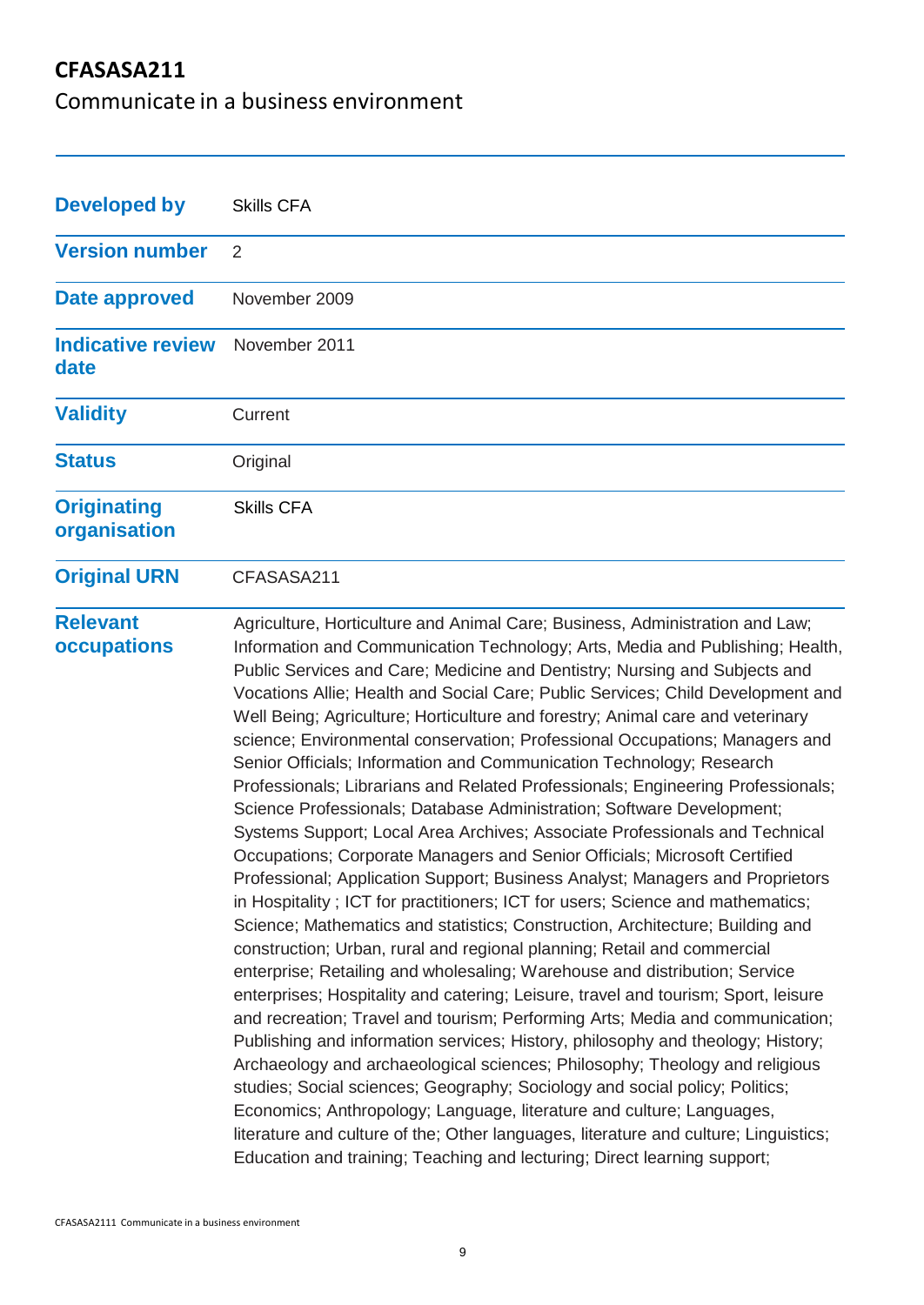# **CFASASA211** Communicate in a business environment

Preparation for life and work; Foundations for learning and life; Preparation for work; Accounting and finance; Administration; Business management; Marketing and sales; Law and legal services; Production Managers; Functional Managers; Quality and Customer Care Managers; Financial Institution and Office Manager; Managers in Distribution, Storage and Re; Protective Service Officers; Health and Social Services Officers; Managers in Farming, Horticulture, Forestry; Managers and Proprietors In Other Services; Health Professionals; Teaching Professionals; Legal Professionals; Business and Statistical Professionals; Architects, Town Planners and Surveyors; Public Service Professionals; Science and Engineering Technicians; Draught persons and Building Inspectors; IT Service Delivery Occupations; Health Associate Professionals; Therapists; Social Welfare Associate Professionals; Protective Service Occupations; Artistic and Literary Occupations; Design Associate Professionals; Media Associate Professionals; Sports and Fitness Occupations; Administration and Secretarial Occupations; Government and Related Organisations; Finance; Records; Communications; General; Secretarial and Related Occupations; Skilled Trades Occupations; Printing Trades; Personal Service Occupations; Healthcare and Related Personal Services; Childcare and Related Personal Services; Animal Care Services; Leisure and Travel Service Occupations; Hairdressers and Related Occupations; Housekeeping Occupations; Personal Services Occupations NEC; Sales and Customer Services Occupations; Sales Assistants and Retail Cashiers; Customer Service Occupations; Process, Plant and Machine Operatives; Process Operatives; Plant and Machine Operatives; Assemblers and Routine Operatives; Construction Operatives; Transport Drivers and Operatives; Mobile Machine Drivers and Operatives; Elementary Occupations; Elementary Agricultural Occupations; Elementary Construction Occupations; Elementary Process Plant Occupations; Elementary Goods Storage Occupations; Elementary Administration Occupations; Elementary Personal Services Occupations; Elementary Cleaning Occupations; Elementary Security Occupations; Elementary Sales Occupations; Transport Associate Professionals; Legal Associate Professionals; Business and Finance Associate Professionals; Sales and Related Associate Professional; Conservation Associate Professionals; Public Service and Other Associate Professionals

**Suite** Self Administration NOS **Key words** communication, negotiation, planning ,organisation, presentation, recording, clients, customers, team members, information, colleagues, interpersonal skills, problem solving, audience, image, stakeholders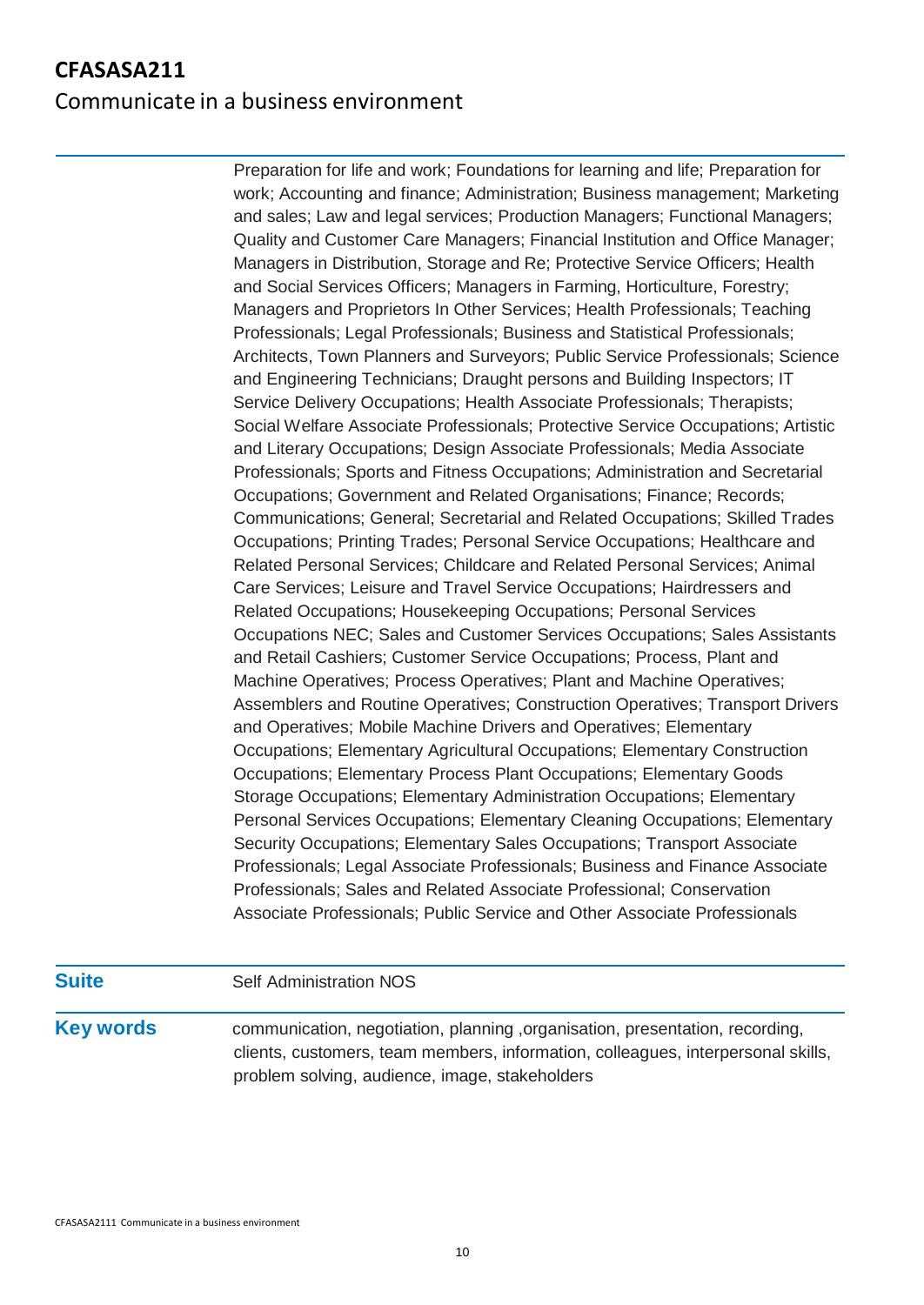# Manage your own contacts



**Overview** Make and receive telephone calls; deal with visitors or visitor for a colleague and your own post in the context of your job role.

Links: Self Administration

Specific skills

- 1. communicating
- 2. interpersonal skills
- 3. planning
- 4. organising
- 5. presenting yourself
- 6. quality checking
- 7. recording yourself
- 8. problem solving
- 9. using technology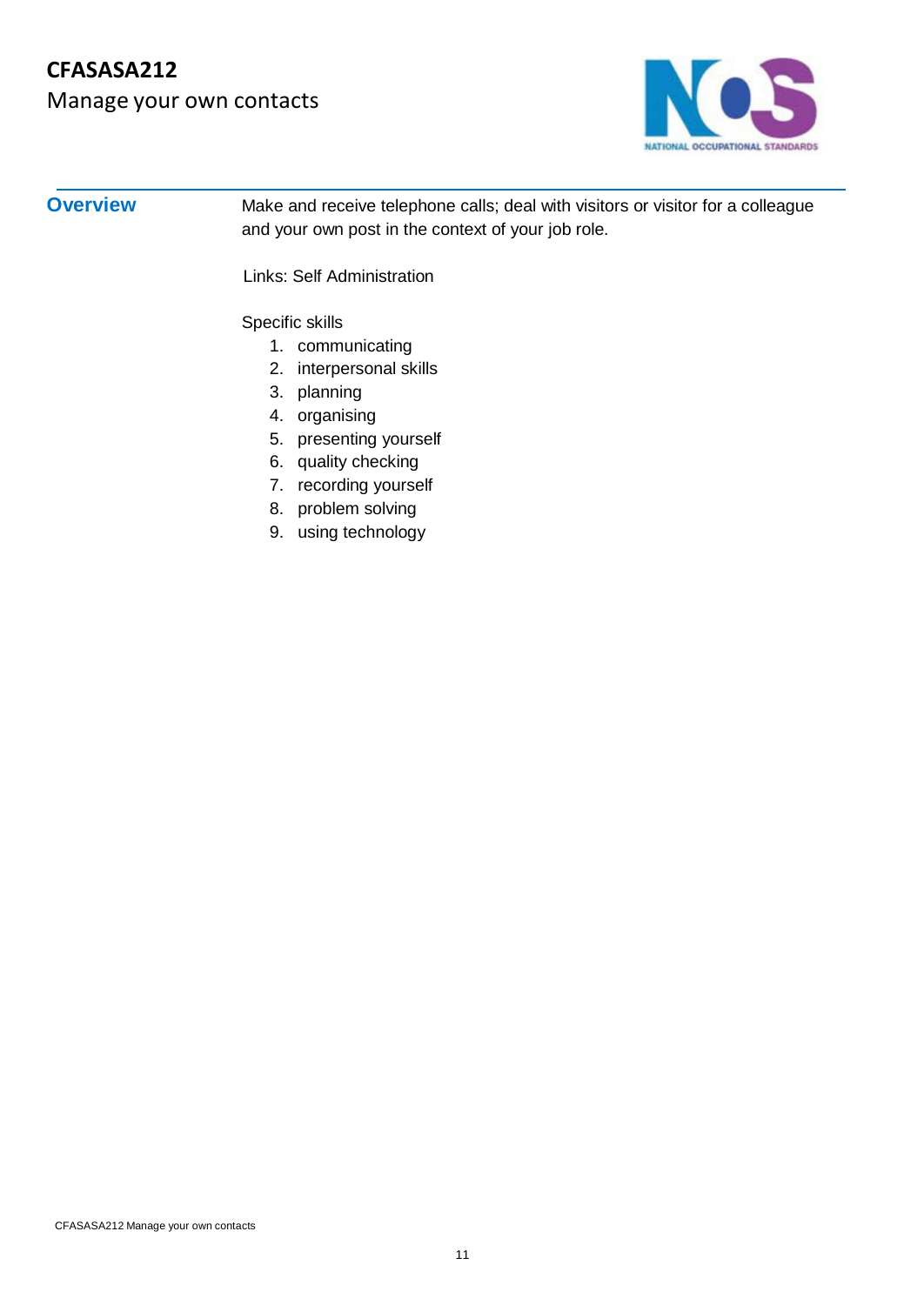Manage your own contacts

#### **Performance criteria**

## *You must be able to:* **Make and receive telephone calls**

- P1 make and receive calls following agreed procedures
- P2 exchange information with callers and record important points
- P3 take accurate messages and pass them on to the correct person
- P4 transfer calls to the correct person
- P5 present a positive image of yourself and your organisation
- P6 safeguard confidential information

#### **Deal with visitors**

- P7 identify visitors and the reason for their visit
- P8 present a positive image of yourself and your organisation
- P9 follow security and other agreed procedures
- P10 pass on information about the visitor's arrival, where appropriate
- P11 help visitors feel welcome and make sure their needs are met

#### **Deal with your own post**

- P12 receive and sort your own incoming post in line with agreed procedures
- P13 pass on information that may be of use to colleagues
- P14 prepare your own outgoing post in line with agreed procedures
- P15 prepare items for urgent or special delivery, identifying the best options for despatch
- P16 arrange for courier service to collect outgoing post, where appropriate
- P17 add correct postage charge to outgoing post
- P18 record post and postage costs in line with agreed procedures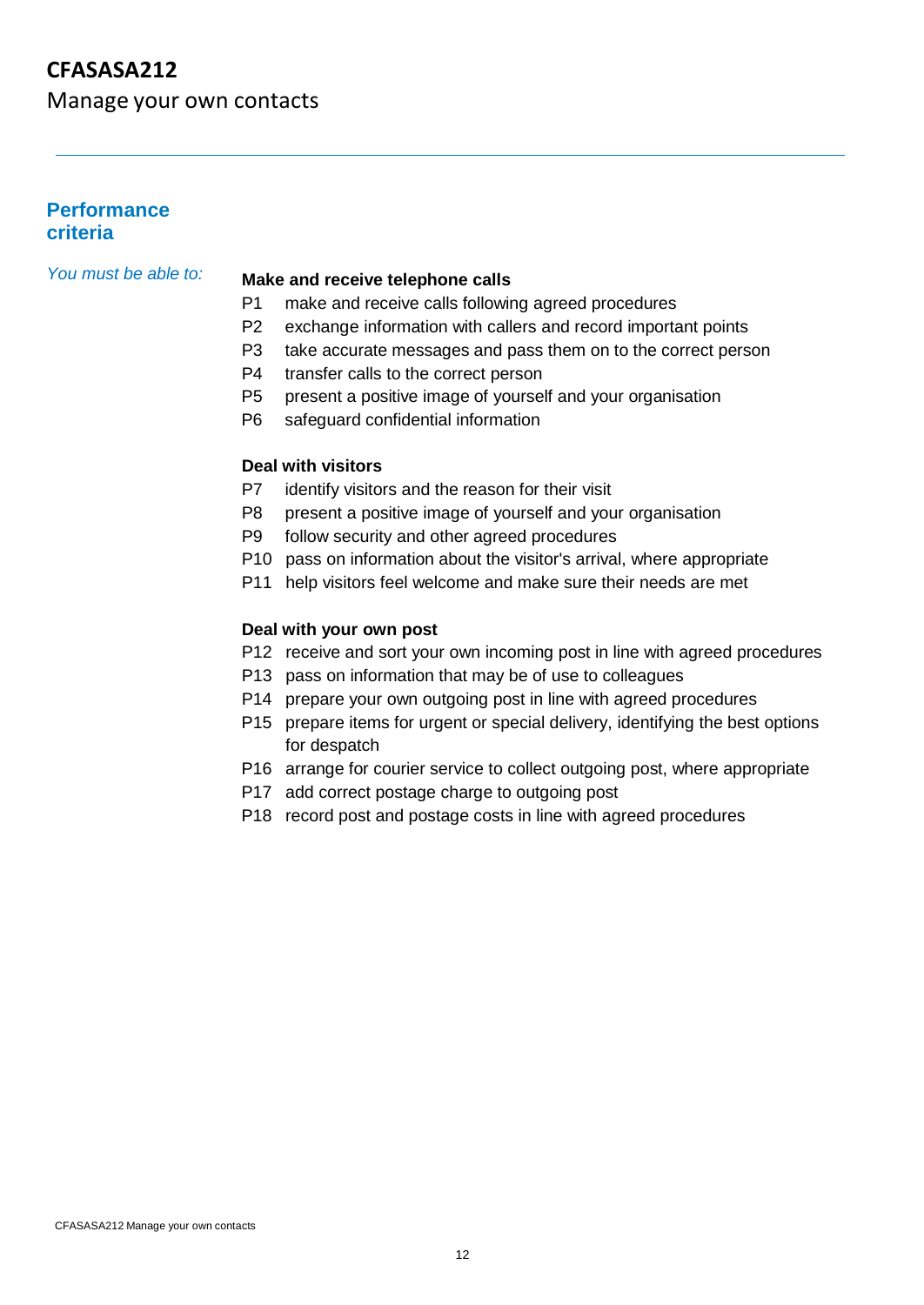Manage your own contacts

#### **Knowledge and understanding**

#### *You need to know and understand:*

- K1 your organisation's procedures for making and receiving telephone calls
- K2 the purpose and value of knowing your organisational structure
- K3 how to locate the correct people / departments that you need to speak to
- K4 the purpose and value of projecting a positive image of yourself and your organisation
- K5 how to speak on the telephone when making business calls including how to address different types of people
- K6 the purpose and value of identifying a caller and their needs
- K7 how to use telephone equipment to transfer calls
- K8 how to take and relay messages accurately
- K9 what is confidential information, why it should be safeguarded and how to do
- K10 the purpose and value of security and other agreed procedures and your responsibilities for following these
- K11 your role in receiving visitors
- K12 the types of visitors you receive, the requirements that they have and how to meet their needs
- K13 communication channels within your organisation
- K14 types of problems that may occur with
- K15 the purpose and value of receiving visitors in a professional way
- K16 the purpose and value of passing on information that may be of use to colleagues
- K17 the range of internal and external post services available and how to choose the most appropriate postal service
- K18 agreed, security and other procedures for handling post
- K19 the purpose and value of following security procedures when handling post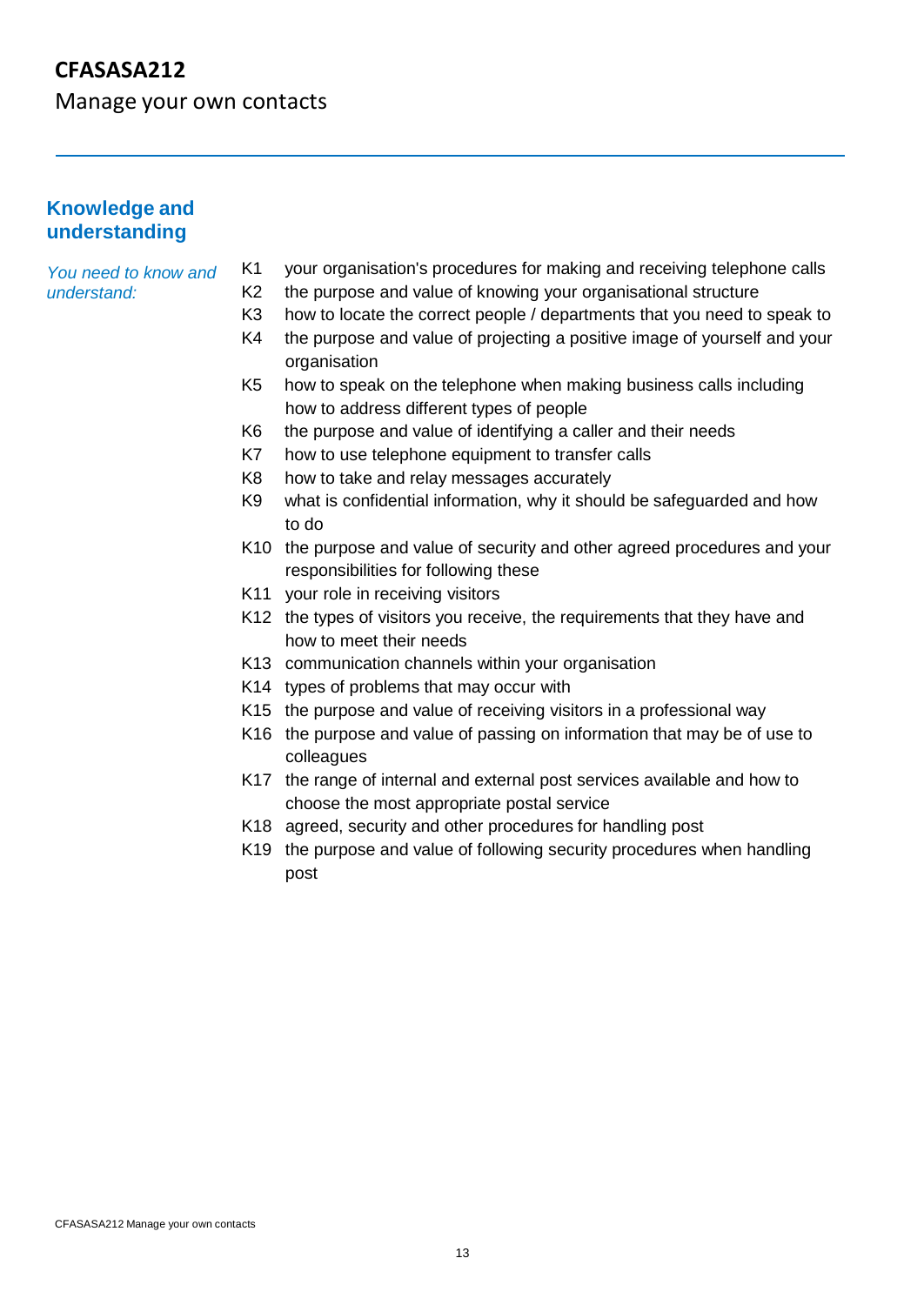Manage your own contacts

| <b>Developed by</b>                | <b>Skills CFA</b>                                                                                                                                                                                                                                                                                                                                                                                                                                                                                                                                                                                                                                                                                                                                                                                                                                                                                                                                                                                                               |
|------------------------------------|---------------------------------------------------------------------------------------------------------------------------------------------------------------------------------------------------------------------------------------------------------------------------------------------------------------------------------------------------------------------------------------------------------------------------------------------------------------------------------------------------------------------------------------------------------------------------------------------------------------------------------------------------------------------------------------------------------------------------------------------------------------------------------------------------------------------------------------------------------------------------------------------------------------------------------------------------------------------------------------------------------------------------------|
| <b>Version number</b>              | 1                                                                                                                                                                                                                                                                                                                                                                                                                                                                                                                                                                                                                                                                                                                                                                                                                                                                                                                                                                                                                               |
| Date approved                      | November 2009                                                                                                                                                                                                                                                                                                                                                                                                                                                                                                                                                                                                                                                                                                                                                                                                                                                                                                                                                                                                                   |
| <b>Indicative review</b><br>date   | November 2011                                                                                                                                                                                                                                                                                                                                                                                                                                                                                                                                                                                                                                                                                                                                                                                                                                                                                                                                                                                                                   |
| <b>Validity</b>                    | Current                                                                                                                                                                                                                                                                                                                                                                                                                                                                                                                                                                                                                                                                                                                                                                                                                                                                                                                                                                                                                         |
| <b>Status</b>                      | Original                                                                                                                                                                                                                                                                                                                                                                                                                                                                                                                                                                                                                                                                                                                                                                                                                                                                                                                                                                                                                        |
| <b>Originating</b><br>organisation | <b>Skills CFA</b>                                                                                                                                                                                                                                                                                                                                                                                                                                                                                                                                                                                                                                                                                                                                                                                                                                                                                                                                                                                                               |
| <b>Original URN</b>                | CFASASA212                                                                                                                                                                                                                                                                                                                                                                                                                                                                                                                                                                                                                                                                                                                                                                                                                                                                                                                                                                                                                      |
| <b>Relevant</b><br>occupations     | Agriculture, Horticulture and Animal Care; Business, Administration and Law;<br>Information and Communication Technology; Arts, Media and Publishing;<br>Health, Public Services and Care; Medicine and Dentistry; Nursing and<br>Subjects and Vocations Allie; Health and Social Care; Public Services; Child<br>Development and Well Being; Horticulture and forestry; Animal care and<br>veterinary science; Environmental conservation; Transportation operations and<br>maintenance; Construction, Architecture; Urban, rural and regional planning;<br>Retail and commercial enterprise; Retailing and wholesaling; Warehouse and<br>distribution; Service enterprises; Hospitality and catering; Leisure, travel and<br>tourism; Sport, leisure and recreation; Travel and tourism; Media and<br>communication; Publishing and information services; Preparation for life and<br>work; Preparation for work; Accounting and finance; Administration; Business<br>management; Marketing and sales; Law and legal services |
| <b>Suite</b>                       | <b>Self Administration NOS</b>                                                                                                                                                                                                                                                                                                                                                                                                                                                                                                                                                                                                                                                                                                                                                                                                                                                                                                                                                                                                  |
| <b>Key words</b>                   | communication, negotiation, planning , organisation, presentation, recording,<br>clients, customers, team members, information, colleagues, interpersonal<br>skills, problem solving, audience, image, stakeholders, telephone, procedures,<br>confidential, messages                                                                                                                                                                                                                                                                                                                                                                                                                                                                                                                                                                                                                                                                                                                                                           |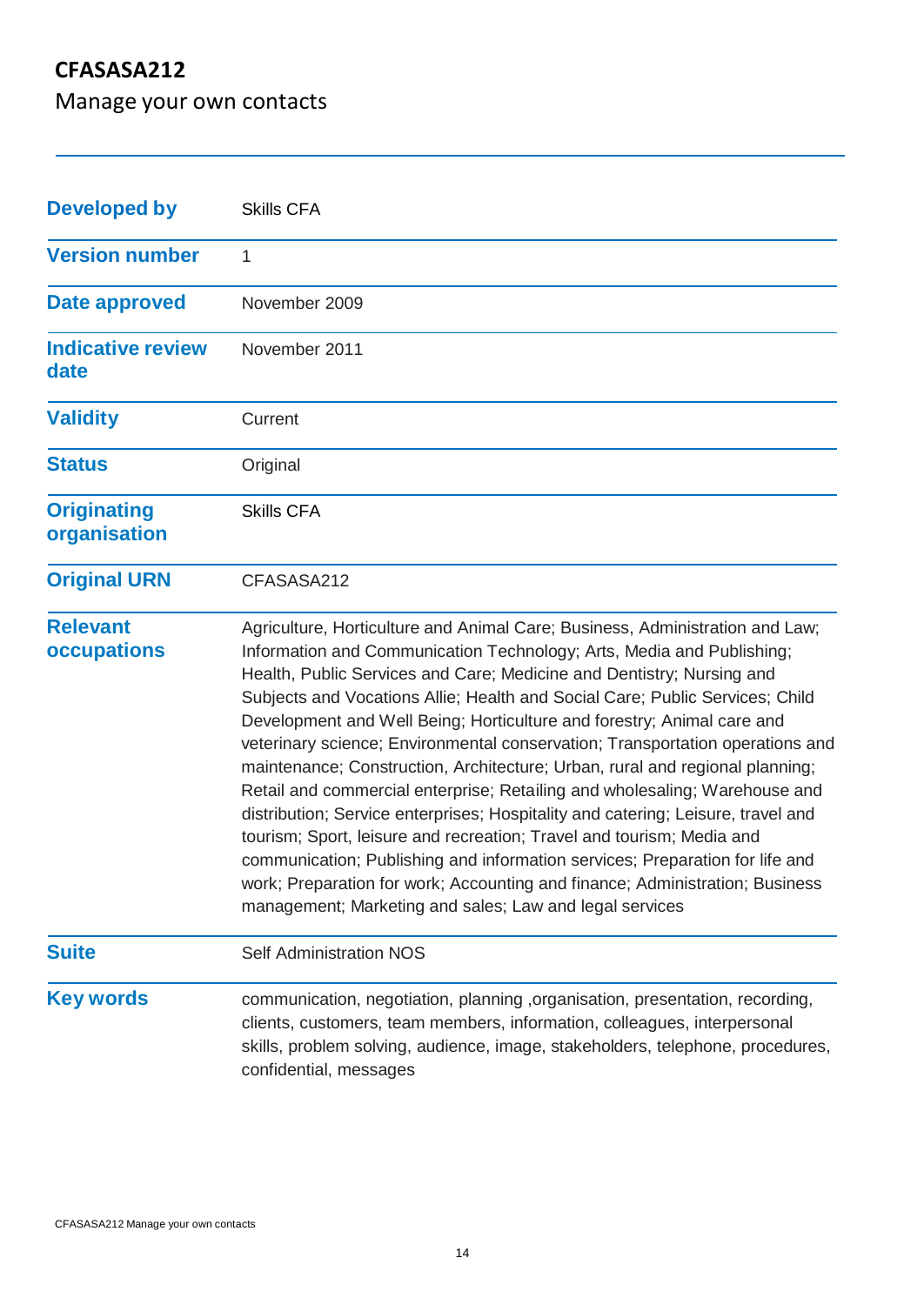# **CFASASA231** Use IT to support your role



**Overview** Handle files, edit, format and check information, search for and use email. This is based on the e-skills UK Areas of Competence export units: General Uses of IT and Use IT to exchange information.

Links: Self Administration

Specific skills:

- 1. communicating
- 2. organising
- 3. planning
- 4. problem solving
- 5. quality checking
- 6. recording
- 7. researching
- 8. using technology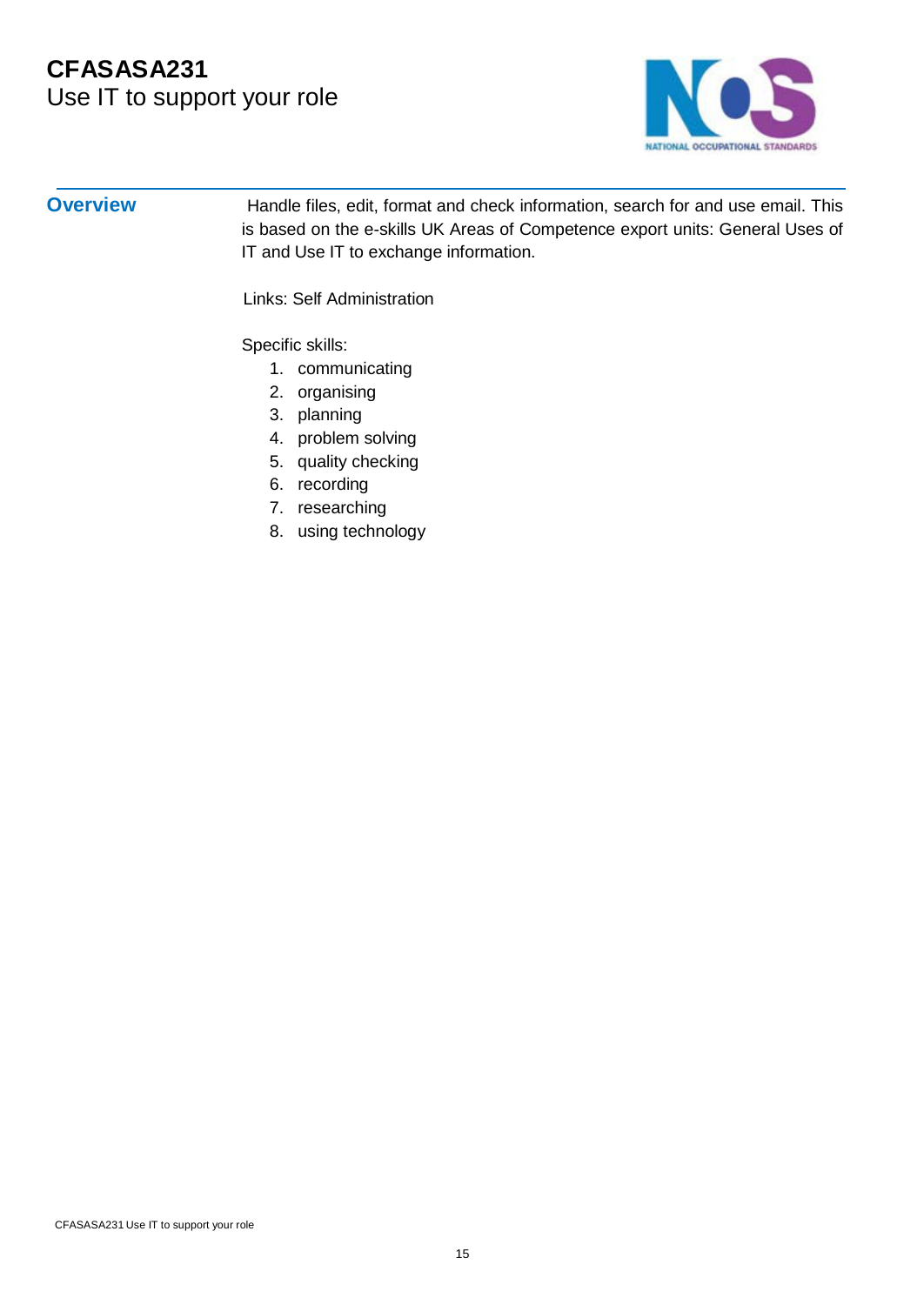# **CFASASA231** Use IT to support your role

#### **Performance criteria**

*You must be able to:* **Handle files**

- use basic file-handling techniques for the software
- P2 use appropriate techniques to handle, organise and save files

#### **Edit, format and check information**

- P3 use basic editing techniques
- P4 check the accuracy of documents
- P5 use appropriate editing and formatting tools and techniques for more complex documents
- P6 use proof reading techniques to check that documents look professional

#### **Search for information on the internet or an intranet**

- P7 use a search engine to find and select appropriate information
- P8 use suitable techniques to make it easier to find useful information again (e.g. bookmarks or favourites) and to pass it on to others (e.g. sending web pages and web links via email)
- P9 keep records of where useful information came from
- P10 save the results of searches so useful information can be found again
- P11 choose a search engine that is appropriate for the information that is needed
- P12 carry out searches

#### **Send and receive e-mails**

- P13 use basic send commands
- P14 use basic reply commands
- P15 delete email
- P16 send and open emails with attachment
- P17 save attachments to appropriate places
- P18 find emails
- P19 follow any rules and guidelines for sending and replying to emails
- P20 use more advanced facilities
- P21 send messages to groups of people using groups set up in an address book
- P22 send and receive instant messages with and without attachments
- P23 compress messages on sending and uncompress messages that have been received
- P24 archive emails where necessary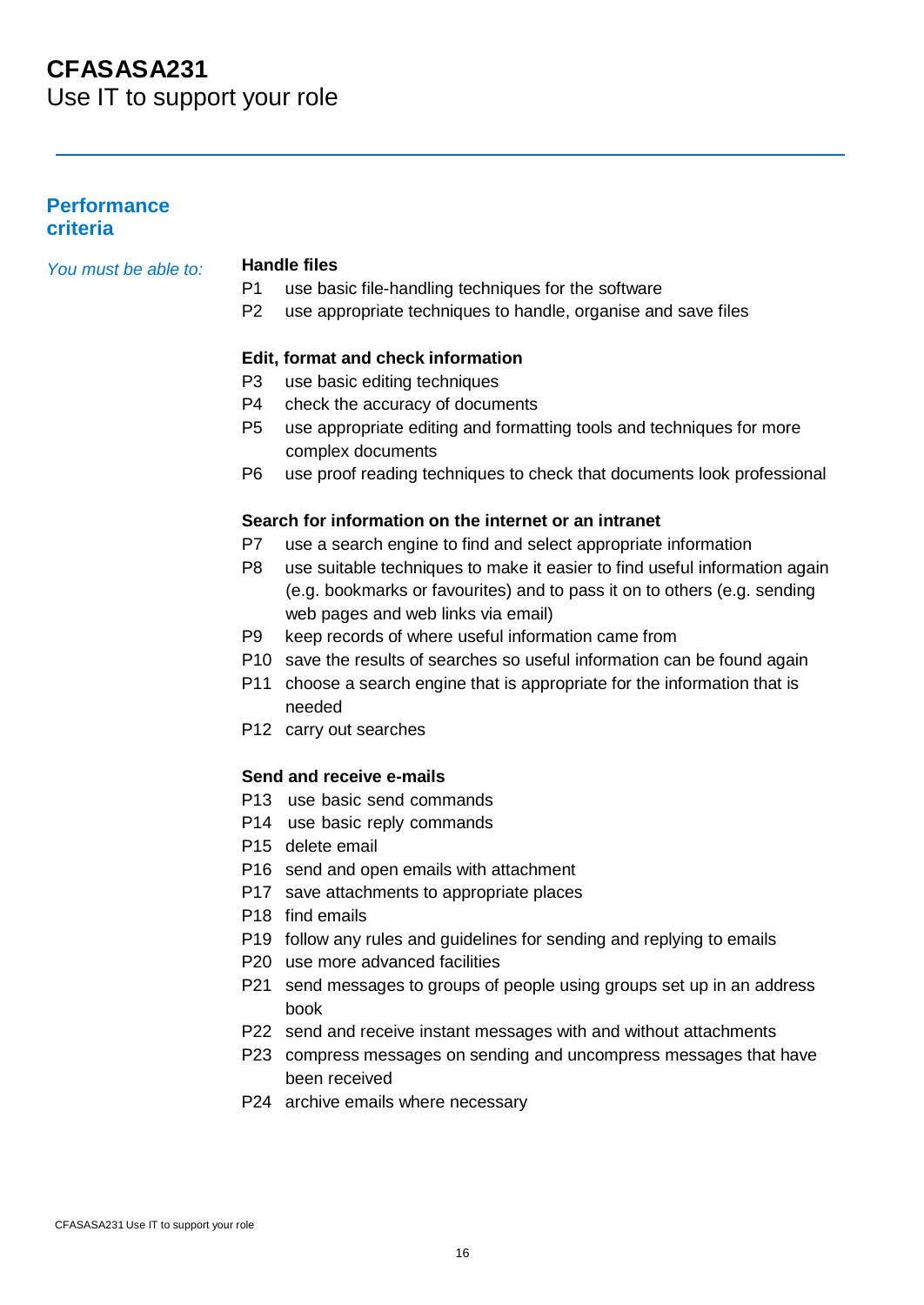Use IT to support your role

### **Knowledge and understanding**

#### *You need to know and understand:*

#### **Purposes of using IT**

- K1 why the IT system and software that was used was appropriate for the task
- K2 why and how using the IT system and software was an appropriate way of carrying out the task

#### **Producing information**

- K3 who and what the information is for, where it will be used (e.g. on screen or hard copy) and when it is needed
- K4 how to produce information that communicates clearly and accurately with the audience, where and when it is needed

#### **Health and safety issues**

- K5 health and safety risks to self in using
- K6 health and safety risks to others from common hardware
- K7 what health and safety laws and guidelines affect the use of IT
- K8 ways to keep risks to people to a minimum
- K9 ways to keep risks to hardware to a minimum

#### **Email facilities**

- K10 what are email messages
- K11 how to use basic options to send, receive and reply to emails
- K12 how to send and receive attachments
- K13 how to use an address book
- K14 how to send emails to groups using a group list within an address book
- K15 how to archive and compress emails
- K16 what other resources may be provided by email software and how to use these

#### **Problems with Exchanging Information**

- K17 why some computer users may have difficulty in sending and receiving emails with attachments
- K18 what to do about emails from unknown users
- K19 what viruses are and the problems they can cause
- K20 how using anti-virus software can help to keep risks to a minimum
- K21 what risks there may be in downloading documents and software
- K22 risks in sharing information such as personal details
- K23 where and when to seek advice
- K24 what to do about emails intended to cause problems, such as SPAM or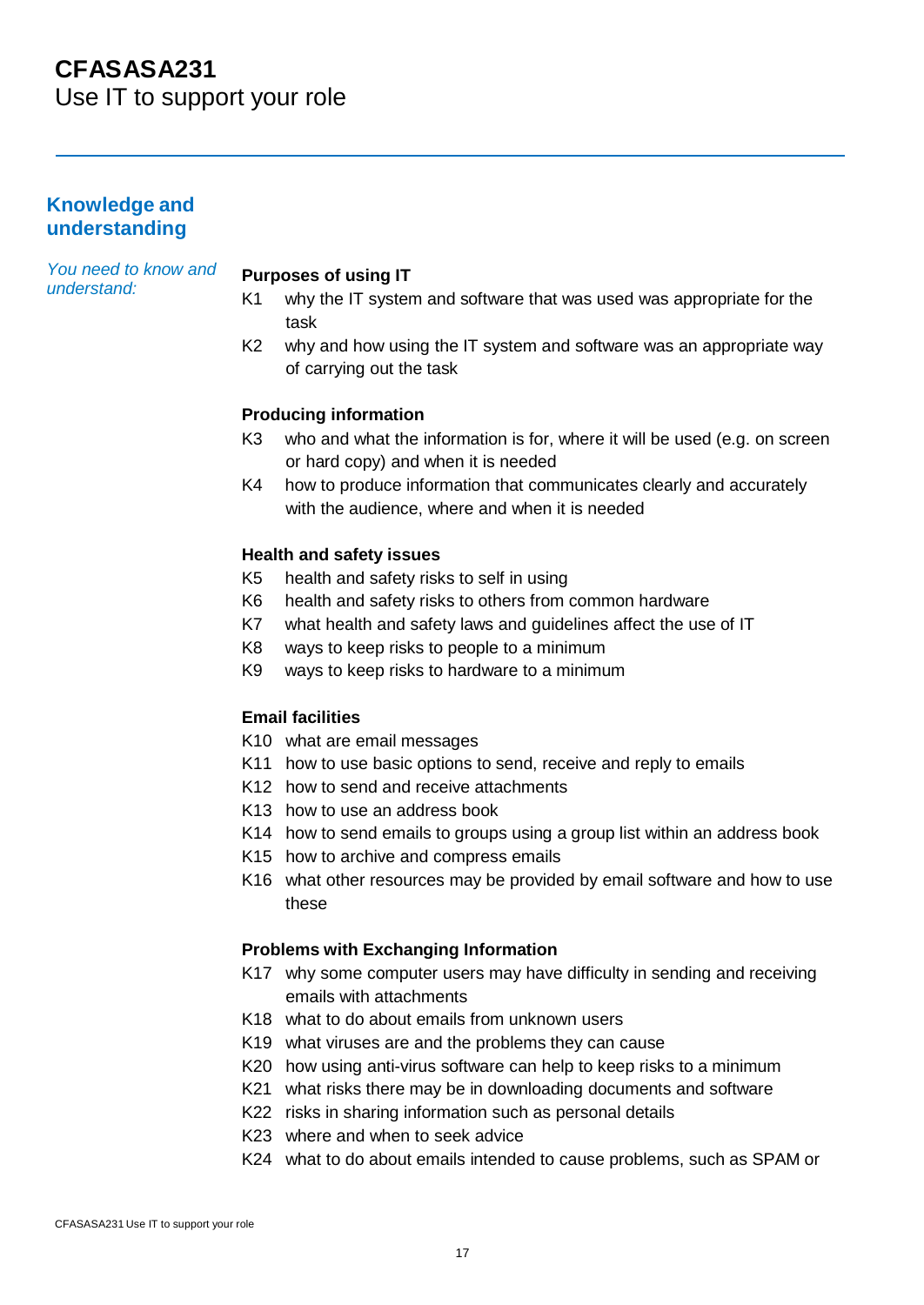# **CFASASA231** Use IT to support your role

chain-mails

- K25 how to keep difficulties in sending and receiving large emails to a minimum
- K26 what limits there may be to the number or size of emails that can be received or stored
- K27 how to avoid viruses

#### **Laws and Guidelines**

- K28 what laws and guidelines affect the day-to-day use of IT, such as about Data Protection, Equal Opportunities, Disability, Health and Safety, copyright and guidelines set by your employer or organisation
- K29 what and how different IT activities are affected by laws and guidelines, such as storing names and addresses, downloading images from the internet or sending inappropriate emails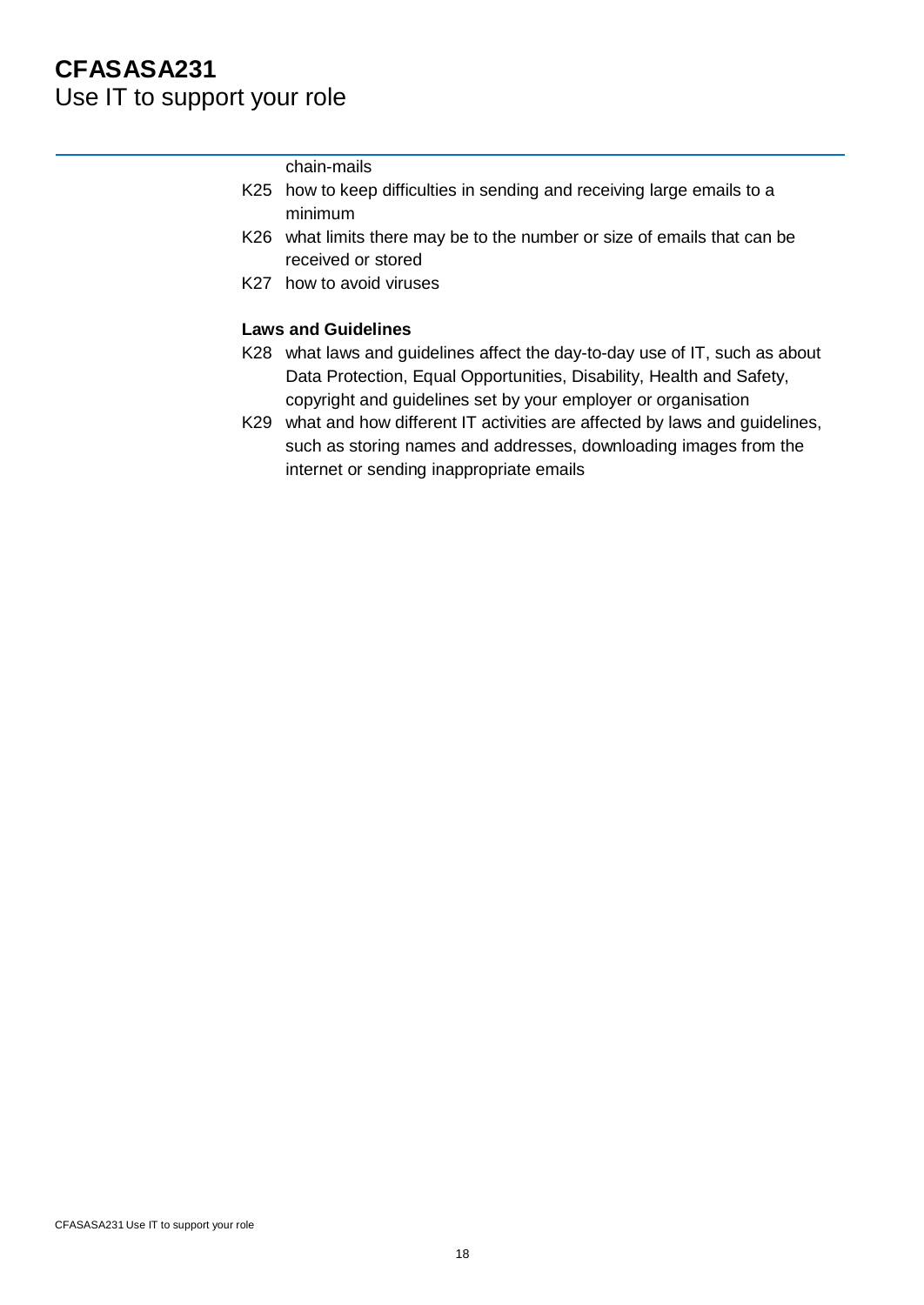Use IT to support your role

| <b>Developed by</b>                | <b>Skills CFA</b>                                                                                                                                                                                                                                                                                                                                                                                                                                                                                                                                                                                                                                                                                                                                                                                                                                                                                                                                                                                                                                                                                                                                                                                                                                                                                                                                                                                                                                                                                                                                                                                                                                                                                                                                                                                                                                                                                                   |
|------------------------------------|---------------------------------------------------------------------------------------------------------------------------------------------------------------------------------------------------------------------------------------------------------------------------------------------------------------------------------------------------------------------------------------------------------------------------------------------------------------------------------------------------------------------------------------------------------------------------------------------------------------------------------------------------------------------------------------------------------------------------------------------------------------------------------------------------------------------------------------------------------------------------------------------------------------------------------------------------------------------------------------------------------------------------------------------------------------------------------------------------------------------------------------------------------------------------------------------------------------------------------------------------------------------------------------------------------------------------------------------------------------------------------------------------------------------------------------------------------------------------------------------------------------------------------------------------------------------------------------------------------------------------------------------------------------------------------------------------------------------------------------------------------------------------------------------------------------------------------------------------------------------------------------------------------------------|
| <b>Version number</b>              | 1                                                                                                                                                                                                                                                                                                                                                                                                                                                                                                                                                                                                                                                                                                                                                                                                                                                                                                                                                                                                                                                                                                                                                                                                                                                                                                                                                                                                                                                                                                                                                                                                                                                                                                                                                                                                                                                                                                                   |
| Date approved                      | November 2009                                                                                                                                                                                                                                                                                                                                                                                                                                                                                                                                                                                                                                                                                                                                                                                                                                                                                                                                                                                                                                                                                                                                                                                                                                                                                                                                                                                                                                                                                                                                                                                                                                                                                                                                                                                                                                                                                                       |
| <b>Indicative review</b><br>date   | November 2011                                                                                                                                                                                                                                                                                                                                                                                                                                                                                                                                                                                                                                                                                                                                                                                                                                                                                                                                                                                                                                                                                                                                                                                                                                                                                                                                                                                                                                                                                                                                                                                                                                                                                                                                                                                                                                                                                                       |
| <b>Validity</b>                    | Current                                                                                                                                                                                                                                                                                                                                                                                                                                                                                                                                                                                                                                                                                                                                                                                                                                                                                                                                                                                                                                                                                                                                                                                                                                                                                                                                                                                                                                                                                                                                                                                                                                                                                                                                                                                                                                                                                                             |
| <b>Status</b>                      | Original                                                                                                                                                                                                                                                                                                                                                                                                                                                                                                                                                                                                                                                                                                                                                                                                                                                                                                                                                                                                                                                                                                                                                                                                                                                                                                                                                                                                                                                                                                                                                                                                                                                                                                                                                                                                                                                                                                            |
| <b>Originating</b><br>organisation | <b>Skills CFA</b>                                                                                                                                                                                                                                                                                                                                                                                                                                                                                                                                                                                                                                                                                                                                                                                                                                                                                                                                                                                                                                                                                                                                                                                                                                                                                                                                                                                                                                                                                                                                                                                                                                                                                                                                                                                                                                                                                                   |
| <b>Original URN</b>                | CFASASA231                                                                                                                                                                                                                                                                                                                                                                                                                                                                                                                                                                                                                                                                                                                                                                                                                                                                                                                                                                                                                                                                                                                                                                                                                                                                                                                                                                                                                                                                                                                                                                                                                                                                                                                                                                                                                                                                                                          |
| <b>Relevant</b><br>occupations     | Agriculture, Horticulture and Animal Care; Business, Administration and Law;<br>Information and Communication Technology; Arts, Media and Publishing;<br>Health, Public Services and Care; Medicine and Dentistry; Nursing and<br>Subjects and Vocations Allie; Health and Social Care; Public Services; Child<br>Development and Well Being; Agriculture; Horticulture and forestry; Animal<br>care and veterinary science; Environmental conservation; Professional<br>Occupations; Managers and Senior Officials; Information and Communication<br>Technology; Research Professionals; Librarians and Related Professionals;<br>Engineering Professionals; Science Professionals; Database Administration;<br>Software Development; Systems Support; Local Area Archives; Associate<br>Professionals and Technical Occupations; Corporate Managers and Senior<br>Officials; Microsoft Certified Professional; Application Support; Business<br>Analyst; Managers and Proprietors in Hospitality ; ICT for practitioners; ICT for<br>users; Science and mathematics; Science; Mathematics and statistics;<br>Construction, Architecture; Building and construction; Urban, rural and regional<br>planning; Retail and commercial enterprise; Retailing and wholesaling;<br>Warehouse and distribution; Service enterprises; Hospitality and catering;<br>Leisure, travel and tourism; Sport, leisure and recreation; Travel and tourism;<br>Performing Arts; Media and communication; Publishing and information<br>services; History, philosophy and theology; History; Archaeology and<br>archaeological sciences; Philosophy; Theology and religious studies; Social<br>sciences; Geography; Sociology and social policy; Politics; Economics;<br>Anthropology; Language, literature and culture; Languages, literature and<br>culture of the; Other languages, literature and culture; Linguistics; Education |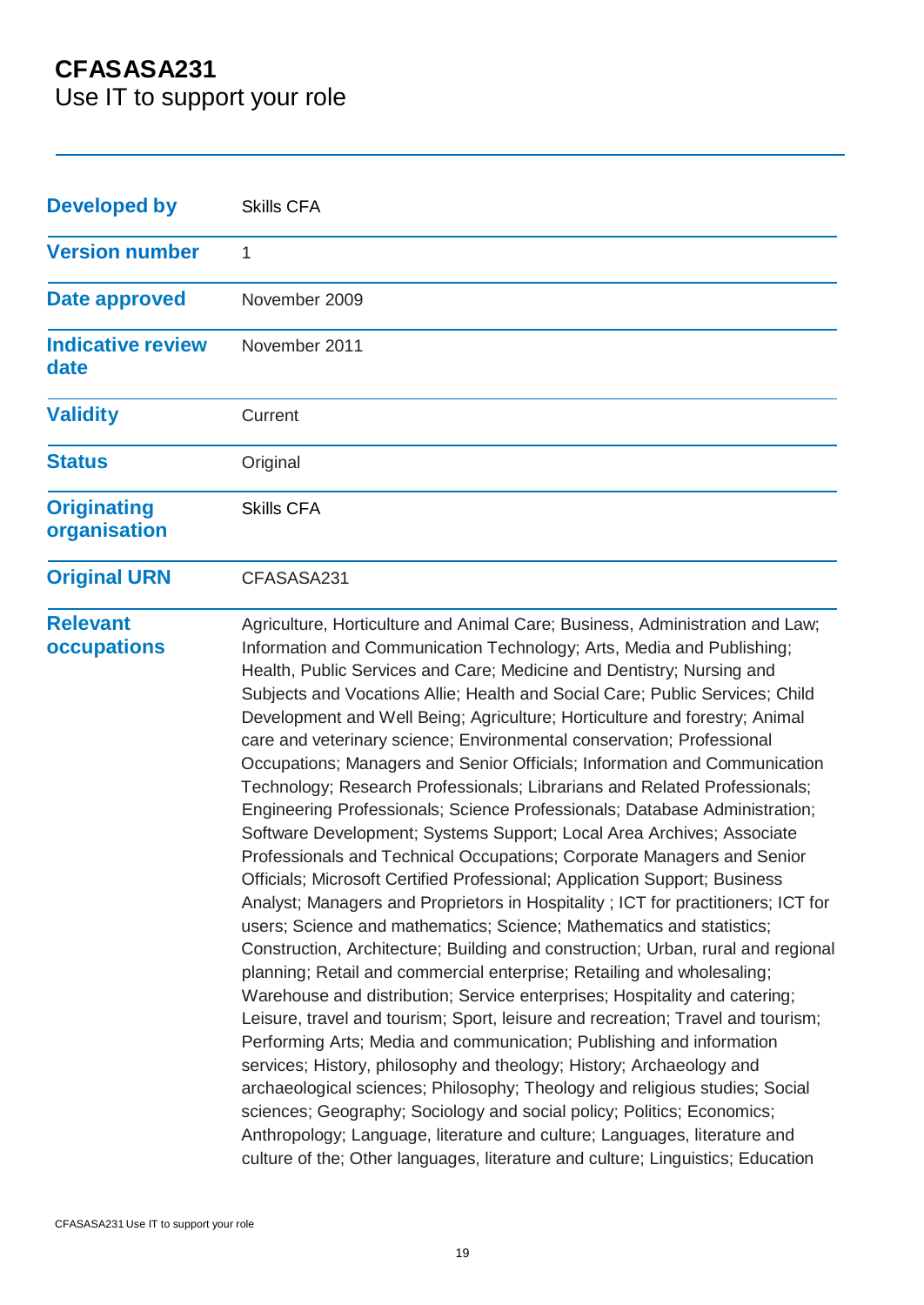# **CFASASA231** Use IT to support your role

and training; Teaching and lecturing; Direct learning support; Preparation for life and work; Foundations for learning and life; Preparation for work; Accounting and finance; Administration; Business management; Marketing and sales; Law and legal services; Production Managers; Functional Managers; Quality and Customer Care Managers; Financial Institution and Office Manager; Managers in Distribution, Storage and Re; Protective Service Officers; Health and Social Services Officers; Managers in Farming, Horticulture, Forestry; Managers and Proprietors In Other Services; Health Professionals; Teaching Professionals; Legal Professionals; Business and Statistical Professionals; Architects, Town Planners and Surveyors; Public Service Professionals; Science and Engineering Technicians; Draught persons and Building Inspectors; IT Service Delivery Occupations; Health Associate Professionals; Therapists; Social Welfare Associate Professionals; Protective Service Occupations; Artistic and Literary Occupations; Design Associate Professionals; Media Associate Professionals; Sports and Fitness Occupations; Administration and Secretarial Occupations; Government and Related Organisations; Finance; Records; Communications; General; Secretarial and Related Occupations; Skilled Trades Occupations; Printing Trades; Personal Service Occupations; Healthcare and Related Personal Services; Childcare and Related Personal Services; Animal Care Services; Leisure and Travel Service Occupations; Hairdressers and Related Occupations; Housekeeping Occupations; Personal Services Occupations NEC; Sales and Customer Services Occupations; Sales Assistants and Retail Cashiers; Customer Service Occupations; Process, Plant and Machine Operatives; Process Operatives; Plant and Machine Operatives; Assemblers and Routine Operatives; Construction Operatives; Transport Drivers and Operatives; Mobile Machine Drivers and Operatives; Elementary Occupations; Elementary Agricultural Occupations; Elementary Construction Occupations; Elementary Process Plant Occupations; Elementary Goods Storage Occupations; Elementary Administration Occupations; Elementary Personal Services Occupations; Elementary Cleaning Occupations; Elementary Security Occupations; Elementary Sales Occupations; Transport Associate Professionals; Legal Associate Professionals; Business and Finance Associate Professionals; Sales and Related Associate Professional; Conservation Associate Professionals; Public Service and Other Associate Professionals

### **Suite** Self Administration NOS

**Key words** reading, writing, communicating, interpersonal skills, manage resources, managing time, negotiation, organisation, planning, problem solving, recording, using technology, editing, accuracy, proof, check, professional, search, research, handle, save, techniques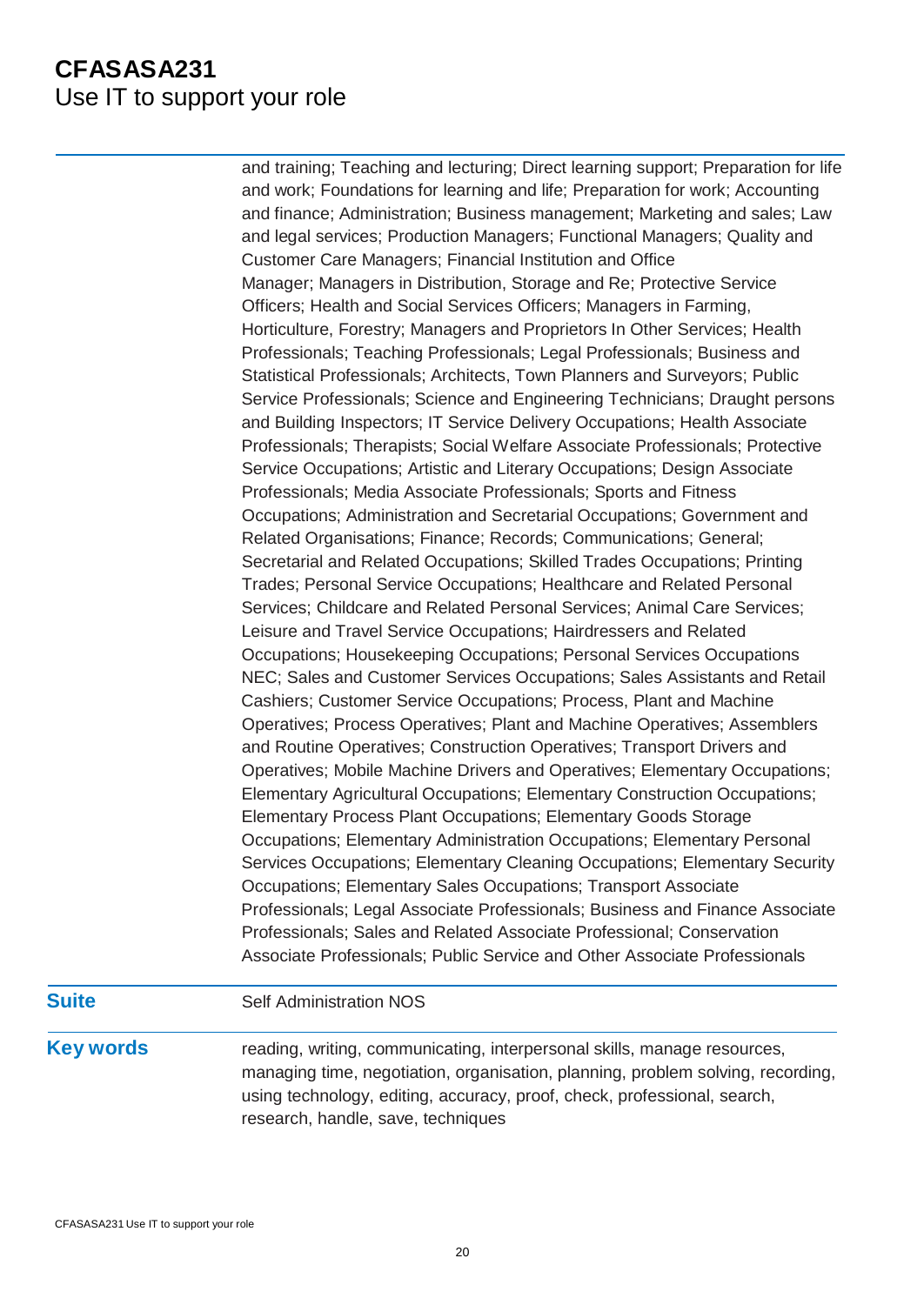# **CFASASA411** Plan and organise your own meetings



**Overview** Make arrangements for meetings.

Links: Self Administration; SAS / A421

Specific skills

- 1. communicating
- 2. managing time
- 3. planning
- 4. quality checking
- 5. interpersonal skills
- 6. negotiating
- 7. presenting yourself
- 8. using technology
- 9. recording
- 10. organising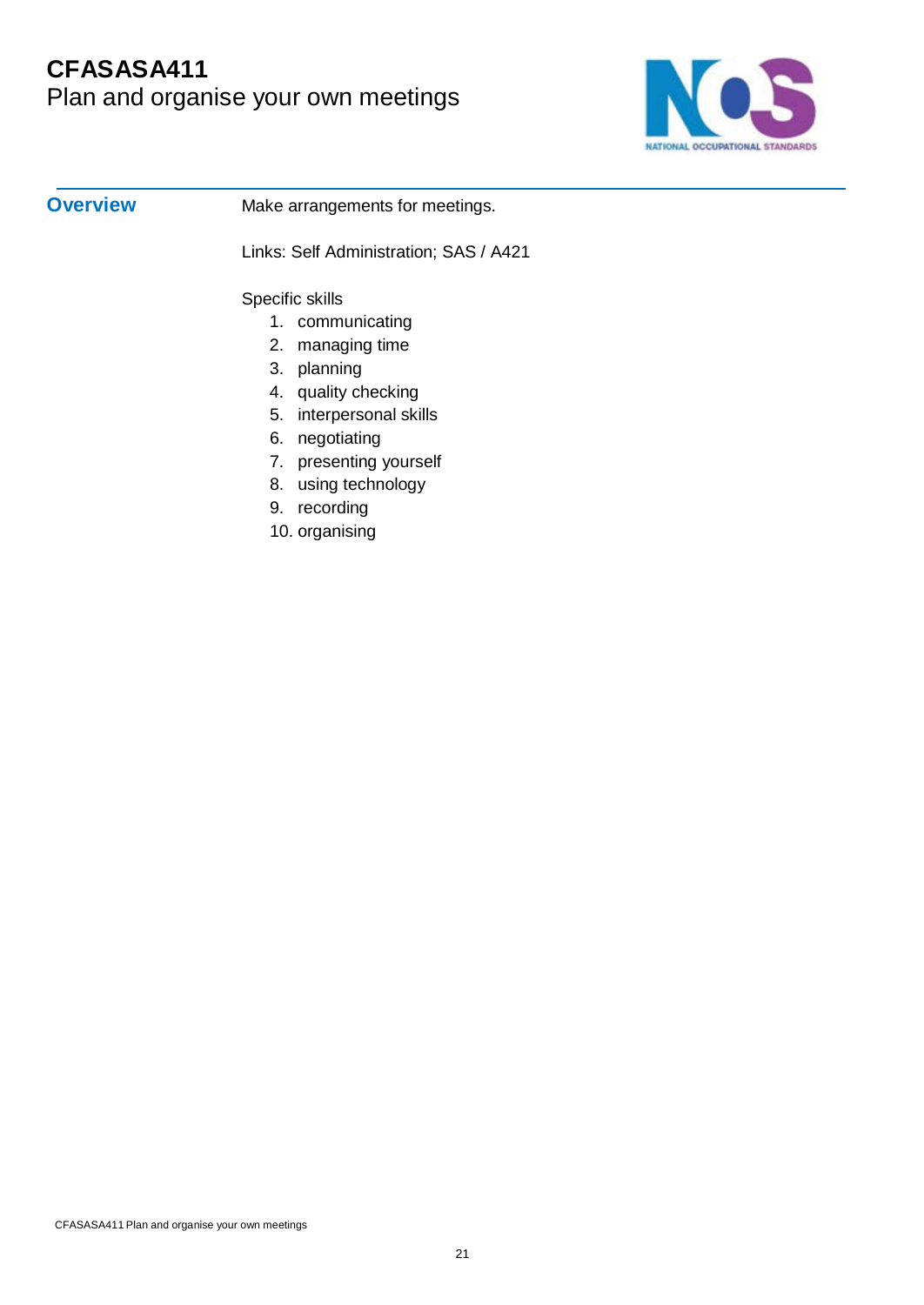# **CFASASA411** Plan and organise your own meetings

### **Performance criteria**

- *You must be able to:* P1 choose and organise appropriate location, equipment and catering requirements
	- P2 check any costs associated with the meeting in line with your organisations procedures
	- P3 invite people to the meeting asking for any special requirements
	- P4 send out meeting agenda and any other related documents in good time before the meeting
	- P5 arrange equipment, resources and layout of room
	- P6 communicate health, safety and security procedures to attendees
	- P7 make sure attendees needs are met
	- P8 make sure notes or action points are recorded for circulation
	- P9 record any comments on all aspects of the meeting for future reference
	- P10 review feedback and identify learning points to improve future meetings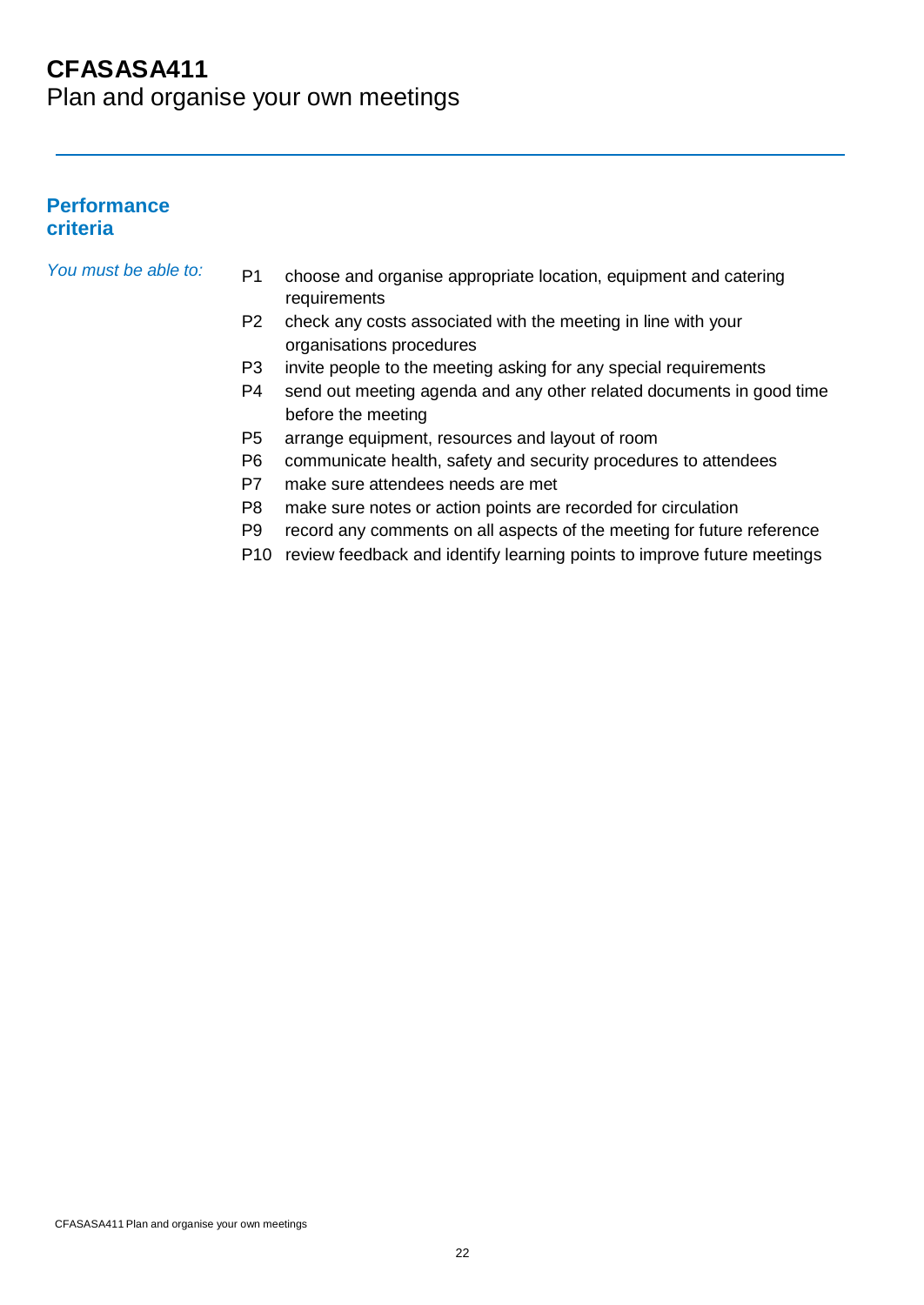Plan and organise your own meetings

### **Knowledge and understanding**

#### *You need to know and understand:*

- K1 procedures for agreeing appropriate meeting costs
- K2 the purpose and benefits of planning and organising meetings effectively and efficiently
- K3 the role of the person organising the meeting
- K4 types of meetings and their main features
- K5 the types of information that attendees will need
- K6 how to identify suitable locations for different types of meetings
- K7 the types of resources that will be needed for different types of meetings
- K8 special requirements that attendees may have and how to meet these
- K9 health, safety and security requirements when organising meetings
- K10 the purpose and benefits of taking notes for circulation
- K11 the purpose of recording any feedback about the meeting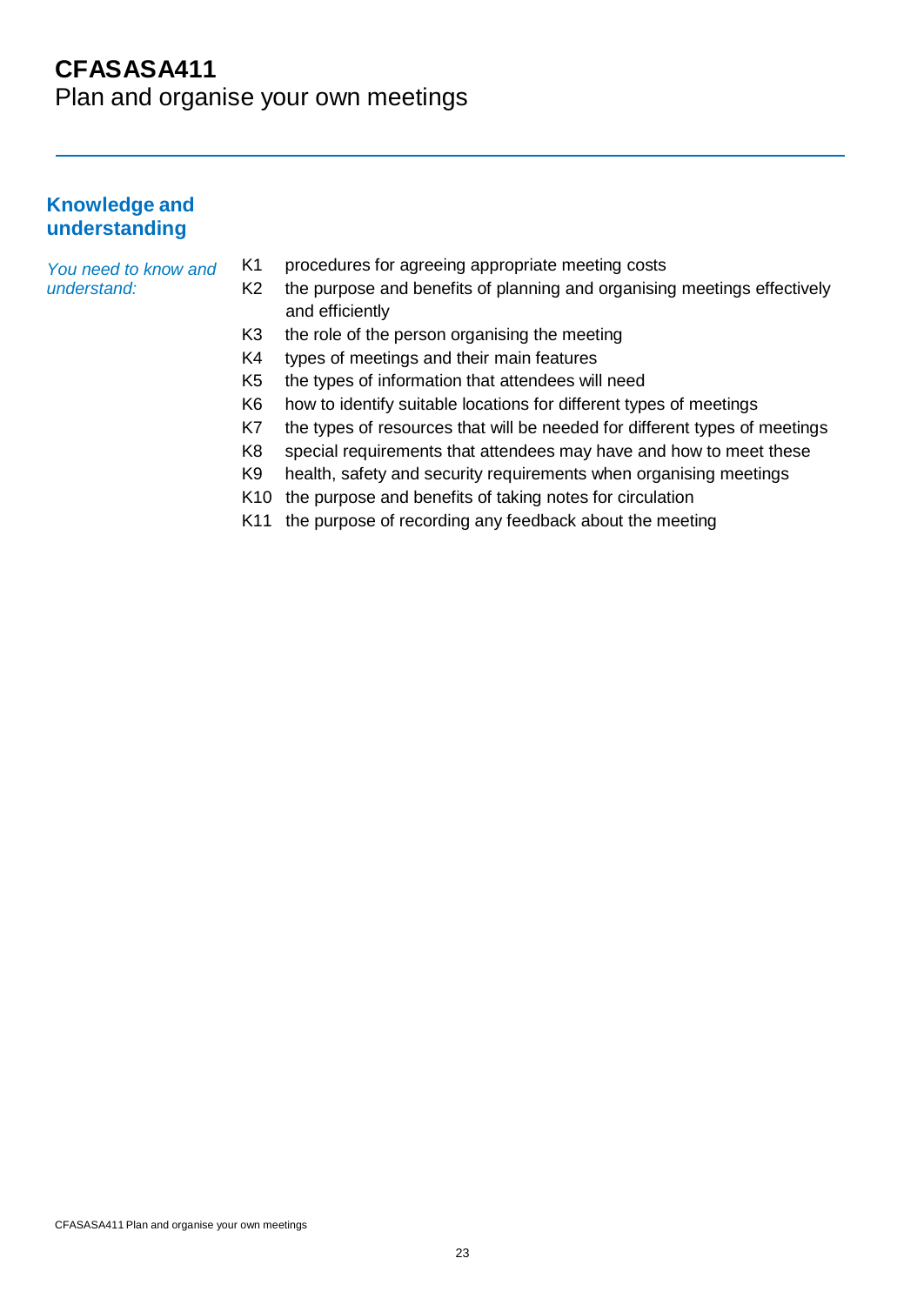Plan and organise your own meetings

| <b>Developed by</b>                | <b>Skills CFA</b>                                                                                                                                                                                                                                                                                                                                                                                                                                                                                                                                                                                                                                                                                                                                                                                                                                                                                                                                                                                                                                                                                                                                                                                                                                                                                                                                                                                                                                                                                                                                                                                                                                                                                                                                                                                                                                                                                                  |
|------------------------------------|--------------------------------------------------------------------------------------------------------------------------------------------------------------------------------------------------------------------------------------------------------------------------------------------------------------------------------------------------------------------------------------------------------------------------------------------------------------------------------------------------------------------------------------------------------------------------------------------------------------------------------------------------------------------------------------------------------------------------------------------------------------------------------------------------------------------------------------------------------------------------------------------------------------------------------------------------------------------------------------------------------------------------------------------------------------------------------------------------------------------------------------------------------------------------------------------------------------------------------------------------------------------------------------------------------------------------------------------------------------------------------------------------------------------------------------------------------------------------------------------------------------------------------------------------------------------------------------------------------------------------------------------------------------------------------------------------------------------------------------------------------------------------------------------------------------------------------------------------------------------------------------------------------------------|
| <b>Version number</b>              | 1                                                                                                                                                                                                                                                                                                                                                                                                                                                                                                                                                                                                                                                                                                                                                                                                                                                                                                                                                                                                                                                                                                                                                                                                                                                                                                                                                                                                                                                                                                                                                                                                                                                                                                                                                                                                                                                                                                                  |
| <b>Date approved</b>               | November 2009                                                                                                                                                                                                                                                                                                                                                                                                                                                                                                                                                                                                                                                                                                                                                                                                                                                                                                                                                                                                                                                                                                                                                                                                                                                                                                                                                                                                                                                                                                                                                                                                                                                                                                                                                                                                                                                                                                      |
| <b>Indicative review</b><br>date   | November 2011                                                                                                                                                                                                                                                                                                                                                                                                                                                                                                                                                                                                                                                                                                                                                                                                                                                                                                                                                                                                                                                                                                                                                                                                                                                                                                                                                                                                                                                                                                                                                                                                                                                                                                                                                                                                                                                                                                      |
| <b>Validity</b>                    | Current                                                                                                                                                                                                                                                                                                                                                                                                                                                                                                                                                                                                                                                                                                                                                                                                                                                                                                                                                                                                                                                                                                                                                                                                                                                                                                                                                                                                                                                                                                                                                                                                                                                                                                                                                                                                                                                                                                            |
| <b>Status</b>                      | Original                                                                                                                                                                                                                                                                                                                                                                                                                                                                                                                                                                                                                                                                                                                                                                                                                                                                                                                                                                                                                                                                                                                                                                                                                                                                                                                                                                                                                                                                                                                                                                                                                                                                                                                                                                                                                                                                                                           |
| <b>Originating</b><br>organisation | <b>Skills CFA</b>                                                                                                                                                                                                                                                                                                                                                                                                                                                                                                                                                                                                                                                                                                                                                                                                                                                                                                                                                                                                                                                                                                                                                                                                                                                                                                                                                                                                                                                                                                                                                                                                                                                                                                                                                                                                                                                                                                  |
| <b>Original URN</b>                | CFASASA411                                                                                                                                                                                                                                                                                                                                                                                                                                                                                                                                                                                                                                                                                                                                                                                                                                                                                                                                                                                                                                                                                                                                                                                                                                                                                                                                                                                                                                                                                                                                                                                                                                                                                                                                                                                                                                                                                                         |
| <b>Relevant</b><br>occupations     | Agriculture, Horticulture and Animal Care; Business, Administration and Law;<br>Information and Communication Technology; Arts, Media and Publishing;<br>Health, Public Services and Care; Medicine and Dentistry; Nursing and<br>Subjects and Vocations Allie; Health and Social Care; Public Services; Child<br>Development and Well Being; Agriculture; Horticulture and forestry; Animal<br>care and veterinary science; Environmental conservation; Professional<br>Occupations; Managers and Senior Officials; Information and Communication<br>Technology; Research Professionals; Librarians and Related Professionals;<br>Engineering Professionals; Science Professionals; Database Administration;<br>Software Development; Systems Support; Local Area Archives; Associate<br>Professionals and Technical Occupations; Corporate Managers and Senior<br>Officials; Microsoft Certified Professional; Application Support; Business<br>Analyst; Managers and Proprietors in Hospitality; ICT for practitioners; ICT for<br>users; Science and mathematics; Science; Mathematics and statistics;<br>Construction, Architecture; Building and construction; Urban, rural and regional<br>planning; Retail and commercial enterprise; Retailing and wholesaling;<br>Warehouse and distribution; Service enterprises; Hospitality and catering;<br>Leisure, travel and tourism; Sport, leisure and recreation; Travel and tourism;<br>Performing Arts; Media and communication; Publishing and information<br>services; History, philosophy and theology; History; Archaeology and<br>archaeological sciences; Philosophy; Theology and religious studies; Social<br>sciences; Geography; Sociology and social policy; Politics; Economics;<br>Anthropology; Language, literature and culture; Languages, literature and<br>culture of the; Other languages, literature and culture; Linguistics; Education |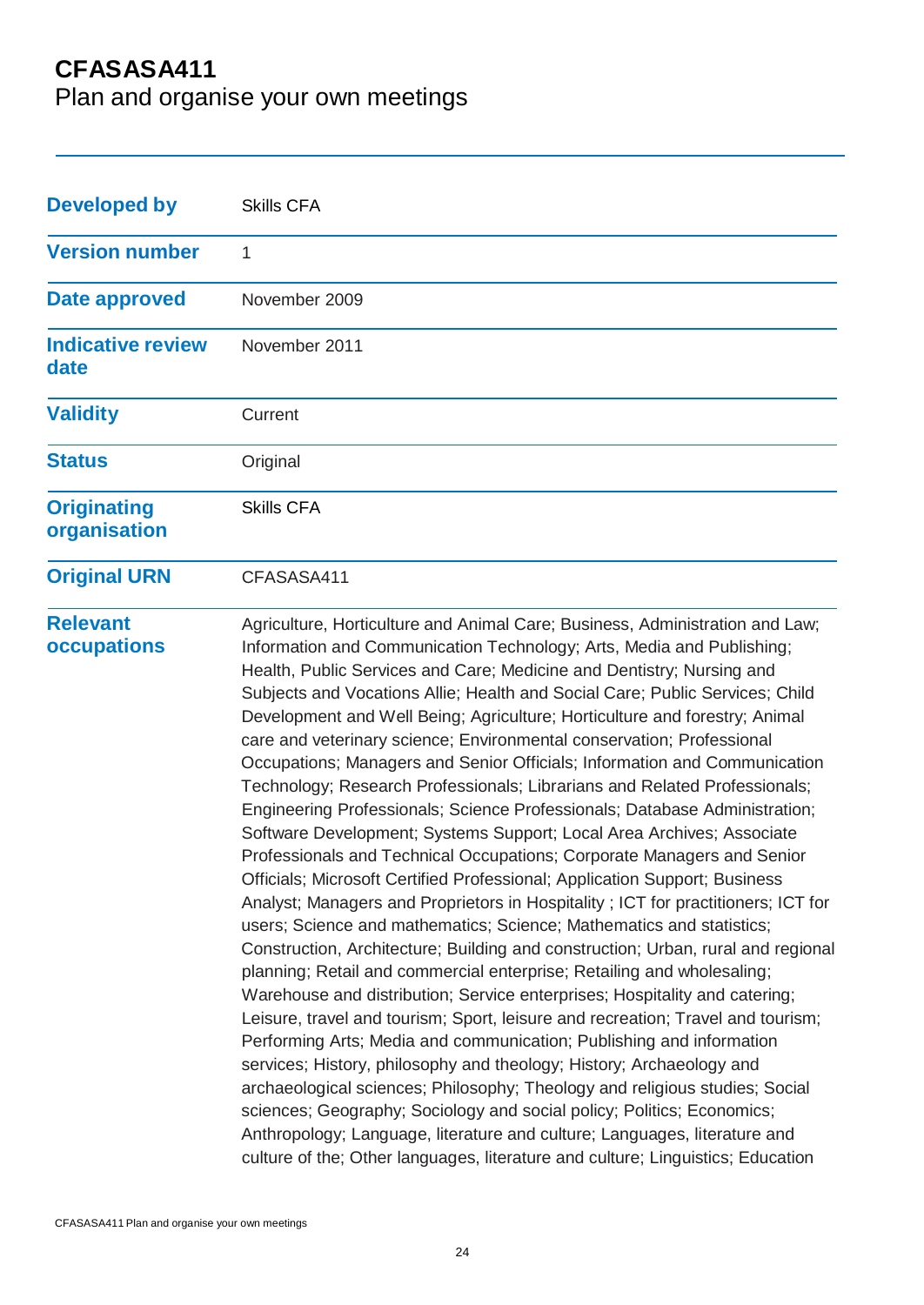# **CFASASA411** Plan and organise your own meetings

and training; Teaching and lecturing; Direct learning support; Preparation for life and work; Foundations for learning and life; Preparation for work; Accounting and finance; Administration; Business management; Marketing and sales; Law and legal services; Production Managers; Functional Managers; Quality and Customer Care Managers; Financial Institution and Office Manager; Managers in Distribution, Storage and Re; Protective Service Officers; Health and Social Services Officers; Managers in Farming, Horticulture, Forestry; Managers and Proprietors In Other Services; Health Professionals; Teaching Professionals; Legal Professionals; Business and Statistical Professionals; Architects, Town Planners and Surveyors; Public Service Professionals; Science and Engineering Technicians; Draught persons and Building Inspectors; IT Service Delivery Occupations; Health Associate Professionals; Therapists; Social Welfare Associate Professionals; Protective Service Occupations; Artistic and Literary Occupations; Design Associate Professionals; Media Associate Professionals; Sports and Fitness Occupations; Administration and Secretarial Occupations; Government and Related Organisations; Finance; Records; Communications; General; Secretarial and Related Occupations; Skilled Trades Occupations; Printing Trades; Personal Service Occupations; Healthcare and Related Personal Services; Childcare and Related Personal Services; Animal Care Services; Leisure and Travel Service Occupations; Hairdressers and Related Occupations; Housekeeping Occupations; Personal Services Occupations NEC; Sales and Customer Services Occupations; Sales Assistants and Retail Cashiers; Customer Service Occupations; Process, Plant and Machine Operatives; Process Operatives; Plant and Machine Operatives; Assemblers and Routine Operatives; Construction Operatives; Transport Drivers and Operatives; Mobile Machine Drivers and Operatives; Elementary Occupations; Elementary Agricultural Occupations; Elementary Construction Occupations; Elementary Process Plant Occupations; Elementary Goods Storage Occupations; Elementary Administration Occupations; Elementary Personal Services Occupations; Elementary Cleaning Occupations; Elementary Security Occupations; Elementary Sales Occupations; Transport Associate Professionals; Legal Associate Professionals; Business and Finance Associate Professionals; Sales and Related Associate Professional; Conservation Associate Professionals; Public Service and Other Associate Professionals

### **Suite** Self Administration NOS

**Key words** communicating, interpersonal skills, manage resources, managing time, negotiation, organisation, planning, problem solving, recording, using technology, presentation, quality checking, procedures, invitations, equipment, layout, notes, comments ,agenda ,cost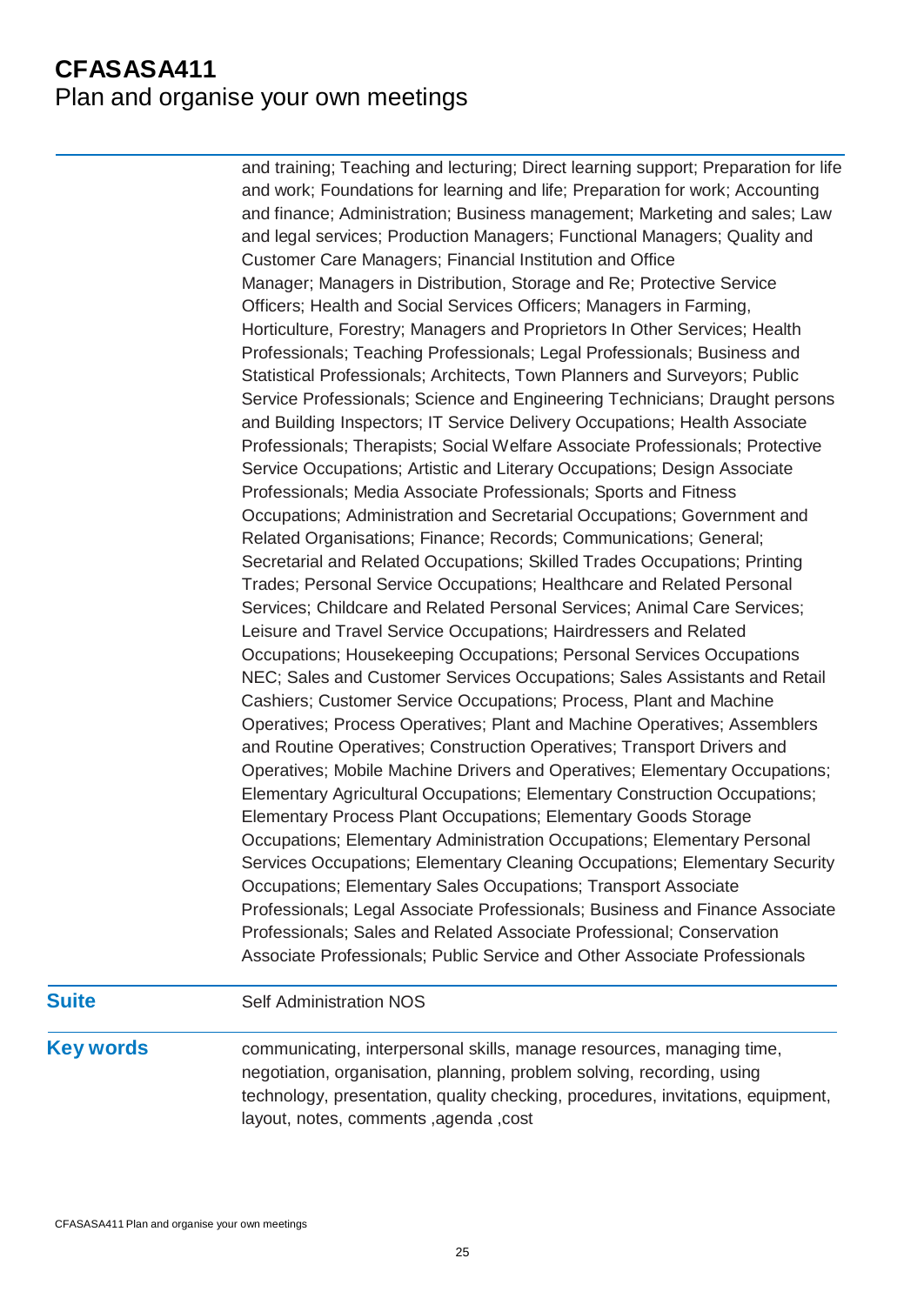

**Overview** Manage your own diary and make your own travel and accommodation arrangements in line with your organisation's procedures.

Links: Self Administration; SAS / A411.

Specific skills

- 1. communicating
- 2. interpersonal skills
- 3. managing time
- 4. managing resources
- 5. negotiating
- 6. recording
- 7. organising
- 8. planning
- 9. problem solving
- 10. using technology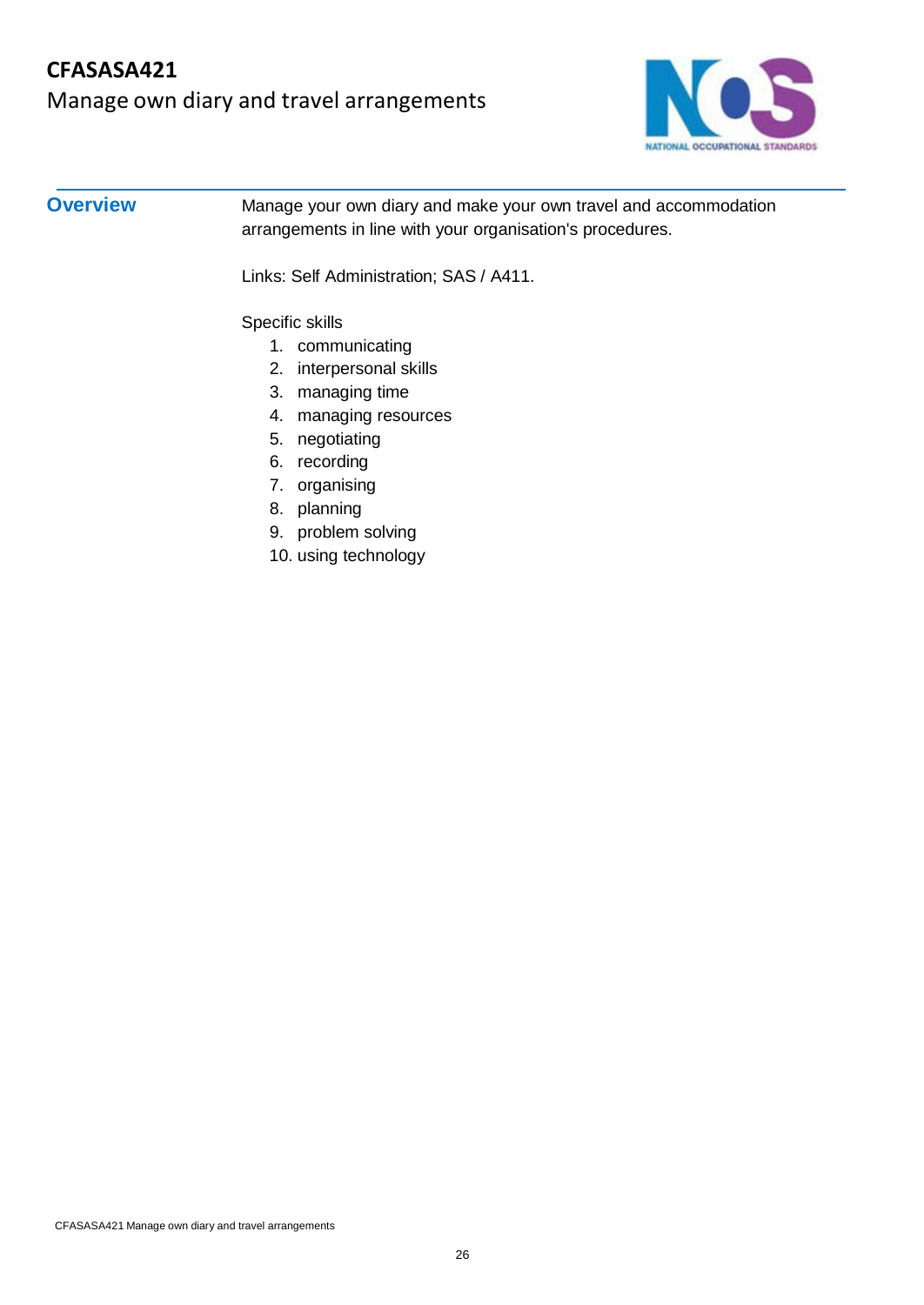Manage own diary and travel arrangements

### **Performance criteria**

*You must be able to:*

- P1 assess the need for meetings, their purpose and possible alternative methods of dealing with business
- P2 make best use of your time by prioritising
- P3 make requests for meetings providing appropriate supporting information
- P4 identify and confirm optimum times and locations for meetings, avoiding conflicts
- P5 negotiate / renegotiate arrangements, where necessary
- P6 record, view and update diary entries regularly
- P7 make your diary available to colleagues
- P8 arrange your own travel and accommodation using the most efficient and cost effective means and in line with your organisations procedures
- P9 keep an appropriate record of travel, accommodation and other expenses
- P10 submit travel and accommodation expenses in line with your organisations procedures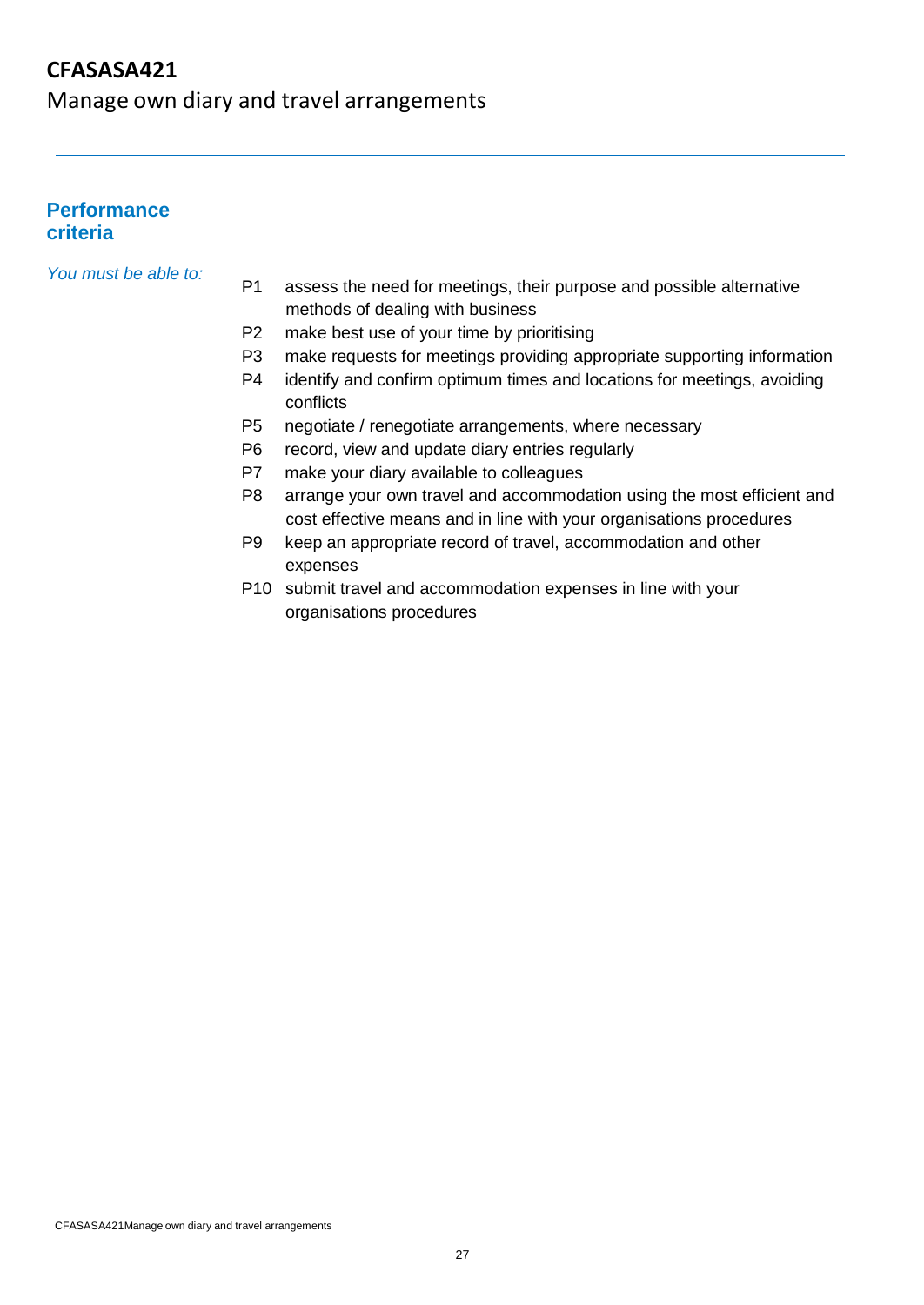Manage own diary and travel arrangements

### **Knowledge and understanding**

*You need to know and understand:*

- K1 the purpose and benefits of managing own time and commitments to achieve desired results
- K2 methods of time and diary
- K3 how to identify when meetings or other events are necessary
- K4 other options to having meetings or other types of events
- K5 how to prioritise events and commitments
- K6 the purpose and value of making your diary available to colleagues
- K7 the types of travel arrangements and accommodation that need to be made and how to do make these
- K8 the optimum methods of travel and accommodation and organisational requirements for travel, accommodation and different types of expenses
- K9 the purpose and benefits of considering costs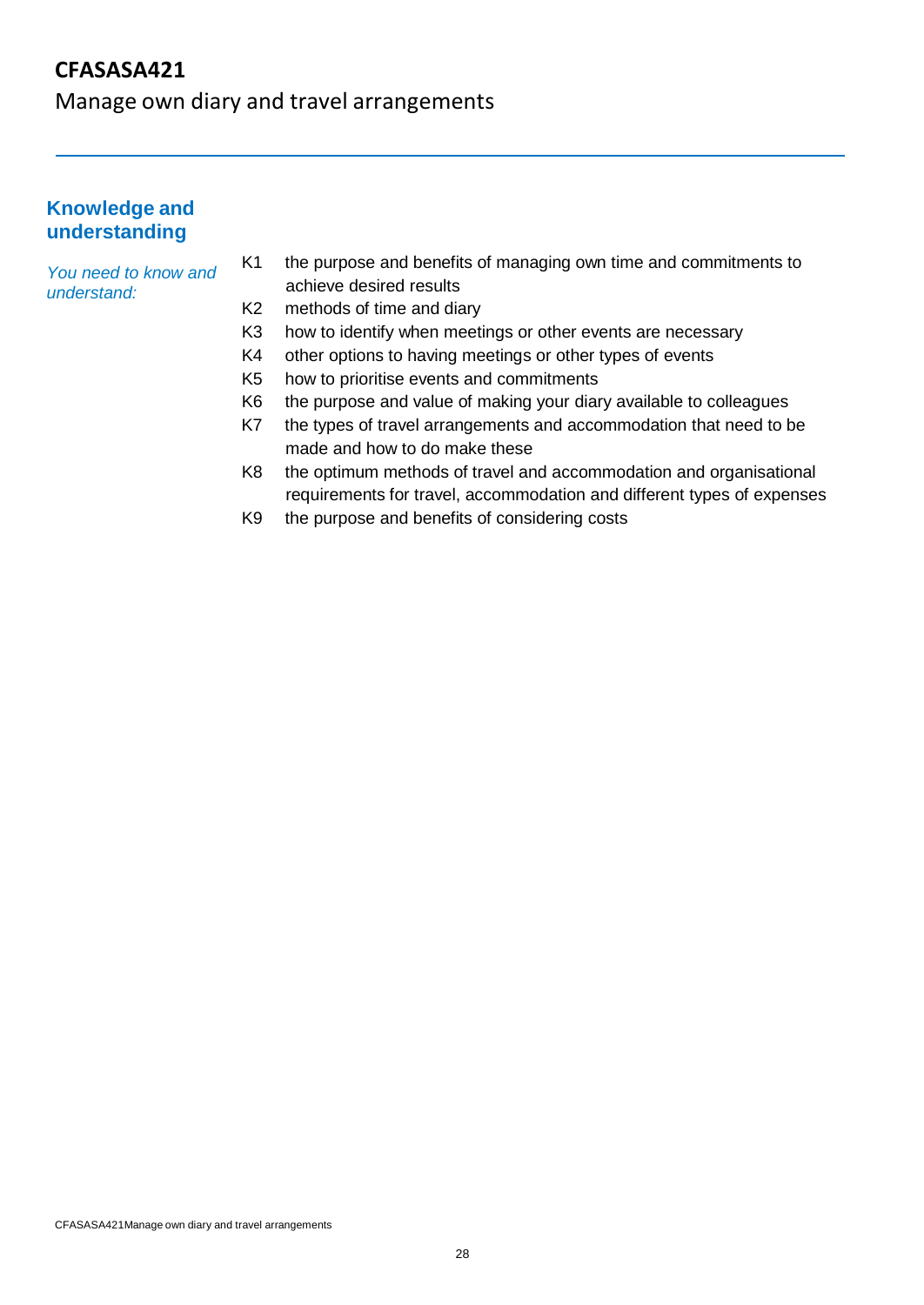Manage own diary and travel arrangements

| <b>Developed by</b>                | <b>Skills CFA</b>                                                                                                                                                                                                                                                                                                                                                                                                                                                                                                                                                                                                                                                                                                                                                                                                                                                                                                                                                                                                                                                                                                                                                                                                                                                                                                                                                                                                                                                                                                                                                                                                                                                                                                                                                                                                                                                                                       |
|------------------------------------|---------------------------------------------------------------------------------------------------------------------------------------------------------------------------------------------------------------------------------------------------------------------------------------------------------------------------------------------------------------------------------------------------------------------------------------------------------------------------------------------------------------------------------------------------------------------------------------------------------------------------------------------------------------------------------------------------------------------------------------------------------------------------------------------------------------------------------------------------------------------------------------------------------------------------------------------------------------------------------------------------------------------------------------------------------------------------------------------------------------------------------------------------------------------------------------------------------------------------------------------------------------------------------------------------------------------------------------------------------------------------------------------------------------------------------------------------------------------------------------------------------------------------------------------------------------------------------------------------------------------------------------------------------------------------------------------------------------------------------------------------------------------------------------------------------------------------------------------------------------------------------------------------------|
| <b>Version number</b>              | 1                                                                                                                                                                                                                                                                                                                                                                                                                                                                                                                                                                                                                                                                                                                                                                                                                                                                                                                                                                                                                                                                                                                                                                                                                                                                                                                                                                                                                                                                                                                                                                                                                                                                                                                                                                                                                                                                                                       |
| <b>Date approved</b>               | November 2009                                                                                                                                                                                                                                                                                                                                                                                                                                                                                                                                                                                                                                                                                                                                                                                                                                                                                                                                                                                                                                                                                                                                                                                                                                                                                                                                                                                                                                                                                                                                                                                                                                                                                                                                                                                                                                                                                           |
| <b>Indicative review</b><br>date   | November 2011                                                                                                                                                                                                                                                                                                                                                                                                                                                                                                                                                                                                                                                                                                                                                                                                                                                                                                                                                                                                                                                                                                                                                                                                                                                                                                                                                                                                                                                                                                                                                                                                                                                                                                                                                                                                                                                                                           |
| <b>Validity</b>                    | Current                                                                                                                                                                                                                                                                                                                                                                                                                                                                                                                                                                                                                                                                                                                                                                                                                                                                                                                                                                                                                                                                                                                                                                                                                                                                                                                                                                                                                                                                                                                                                                                                                                                                                                                                                                                                                                                                                                 |
| <b>Status</b>                      | Original                                                                                                                                                                                                                                                                                                                                                                                                                                                                                                                                                                                                                                                                                                                                                                                                                                                                                                                                                                                                                                                                                                                                                                                                                                                                                                                                                                                                                                                                                                                                                                                                                                                                                                                                                                                                                                                                                                |
| <b>Originating</b><br>organisation | <b>Skills CFA</b>                                                                                                                                                                                                                                                                                                                                                                                                                                                                                                                                                                                                                                                                                                                                                                                                                                                                                                                                                                                                                                                                                                                                                                                                                                                                                                                                                                                                                                                                                                                                                                                                                                                                                                                                                                                                                                                                                       |
| <b>Original URN</b>                | CFASASA421                                                                                                                                                                                                                                                                                                                                                                                                                                                                                                                                                                                                                                                                                                                                                                                                                                                                                                                                                                                                                                                                                                                                                                                                                                                                                                                                                                                                                                                                                                                                                                                                                                                                                                                                                                                                                                                                                              |
| <b>Relevant</b><br>occupations     | Business, Administration and Law; Arts, Media and Publishing; Health, Public<br>Services and Care; Medicine and Dentistry; Nursing and Subjects and<br>Vocations Allie; Health and Social Care; Public Services; Child Development<br>and Well Being; Environmental conservation; Professional Occupations;<br>Managers and Senior Officials; Information and Communication Technology;<br>Research Professionals; Librarians and Related Professionals; Engineering<br>Professionals; Science Professionals; Associate Professionals and Technical<br>Occupations; Corporate Managers and Senior Officials; Application Support;<br>Business Analyst; Managers and Proprietors in Hospitality; Engineering and<br>manufacturing technologies; Construction, Architecture; Building and<br>construction; Urban, rural and regional planning; Retailing and wholesaling;<br>Warehouse and distribution; Service enterprises; Hospitality and catering;<br>Leisure, travel and tourism; Sport, leisure and recreation; Travel and tourism;<br>Media and communication; Education and training; Teaching and lecturing;<br>Direct learning support; Preparation for life and work; Preparation for work;<br>Accounting and finance; Administration; Business management; Marketing and<br>sales; Law and legal services; Production Managers; Functional Managers;<br>Quality and Customer Care Managers; Financial Institution and Office<br>Manager; Managers in Distribution, Storage and Re; Protective Service<br>Officers; Health and Social Services Officers; Managers in Farming,<br>Horticulture, Forestry; Managers and Proprietors In Other Services; Health<br>Professionals; Legal Professionals; Business and Statistical Professionals;<br>Architects, Town Planners and Surveyors; Public Service Professionals;<br>Science and Engineering Technicians; IT Service Delivery Occupations; |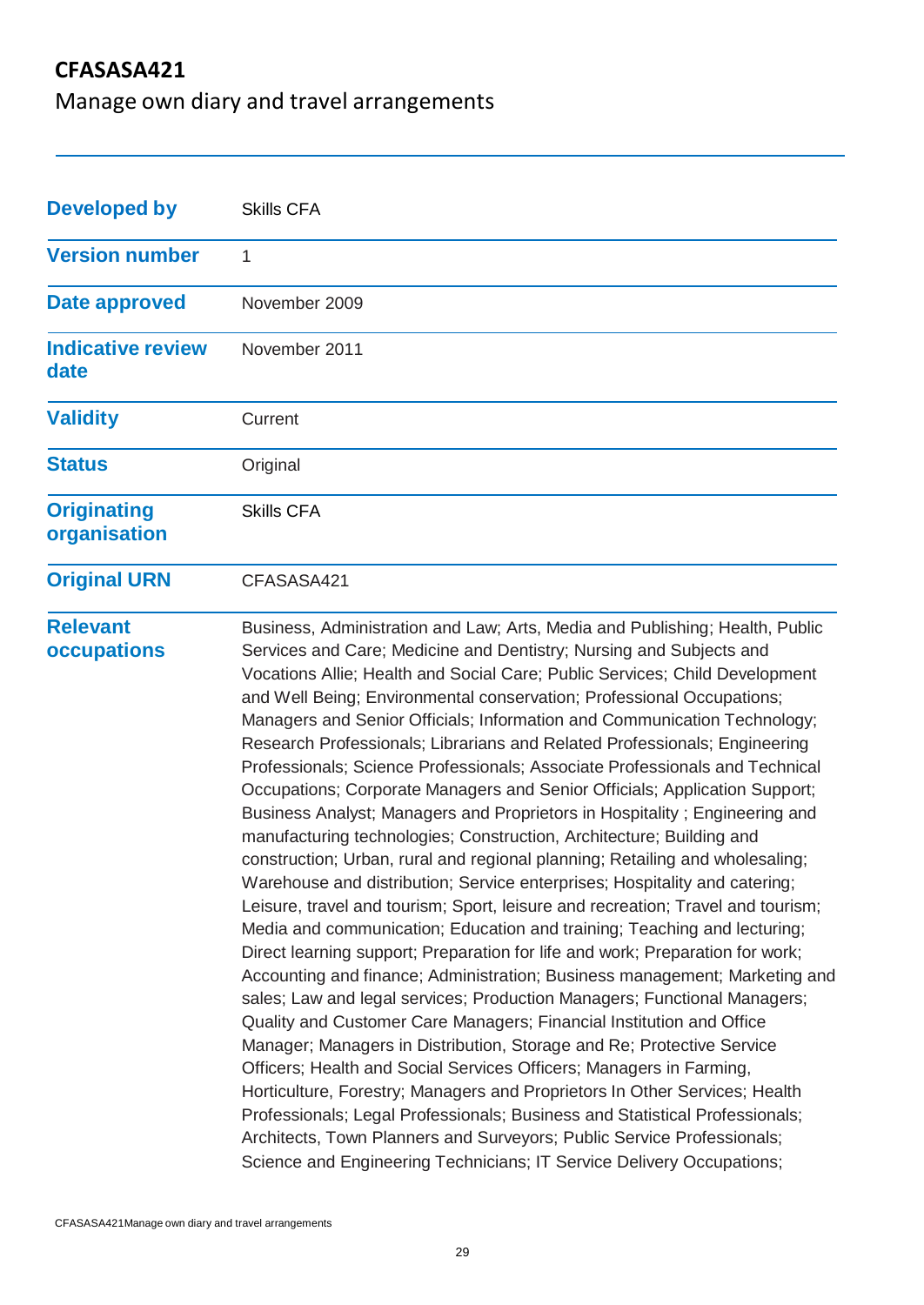# Manage own diary and travel arrangements

| <b>Suite</b> | <b>Self Administration NOS</b>                                                                                                                                                                                                                                                                                                                                                                                                                                                                                                                                                                                                                                                                                                                                                                                                                                                                                                                                                                                                                                                                                                                                                                                                                                                                                                       |
|--------------|--------------------------------------------------------------------------------------------------------------------------------------------------------------------------------------------------------------------------------------------------------------------------------------------------------------------------------------------------------------------------------------------------------------------------------------------------------------------------------------------------------------------------------------------------------------------------------------------------------------------------------------------------------------------------------------------------------------------------------------------------------------------------------------------------------------------------------------------------------------------------------------------------------------------------------------------------------------------------------------------------------------------------------------------------------------------------------------------------------------------------------------------------------------------------------------------------------------------------------------------------------------------------------------------------------------------------------------|
|              | Occupations; Design Associate Professionals; Media Associate Professionals;<br>Sports and Fitness Occupations; Administration and Secretarial Occupations;<br>Government and Related Organisations; Finance; Records; Communications;<br>General; Secretarial and Related Occupations; Personal Service Occupations;<br>Healthcare and Related Personal Services; Childcare and Related Personal<br>Services; Animal Care Services; Leisure and Travel Service Occupations;<br>Housekeeping Occupations; Personal Services Occupations NEC; Sales and<br>Customer Services Occupations; Sales Assistants and Retail Cashiers; Sales<br>Related Occupations; Customer Service Occupations; Elementary<br>Occupations; Elementary Agricultural Occupations; Elementary Construction<br>Occupations; Elementary Process Plant Occupations; Elementary Goods<br>Storage Occupations; Elementary Administration Occupations; Elementary<br>Personal Services Occupations; Elementary Cleaning Occupations;<br>Elementary Security Occupations; Elementary Sales Occupations; Transport<br>Associate Professionals; Legal Associate Professionals; Business and Finance<br>Associate Professionals; Sales and Related Associate Professional;<br>Conservation Associate Professionals; Public Service and Other Associate<br>Professionals |
|              | Health Associate Professionals; Therapists; Social Welfare Associate<br>Professionals; Protective Service Occupations; Artistic and Literary                                                                                                                                                                                                                                                                                                                                                                                                                                                                                                                                                                                                                                                                                                                                                                                                                                                                                                                                                                                                                                                                                                                                                                                         |

**Key words** communicating, interpersonal skills, manage resources, managing time, negotiation, organisation, planning, problem solving, recording, using technology, prioritise, diary, travel, arrangements, expenses, meetings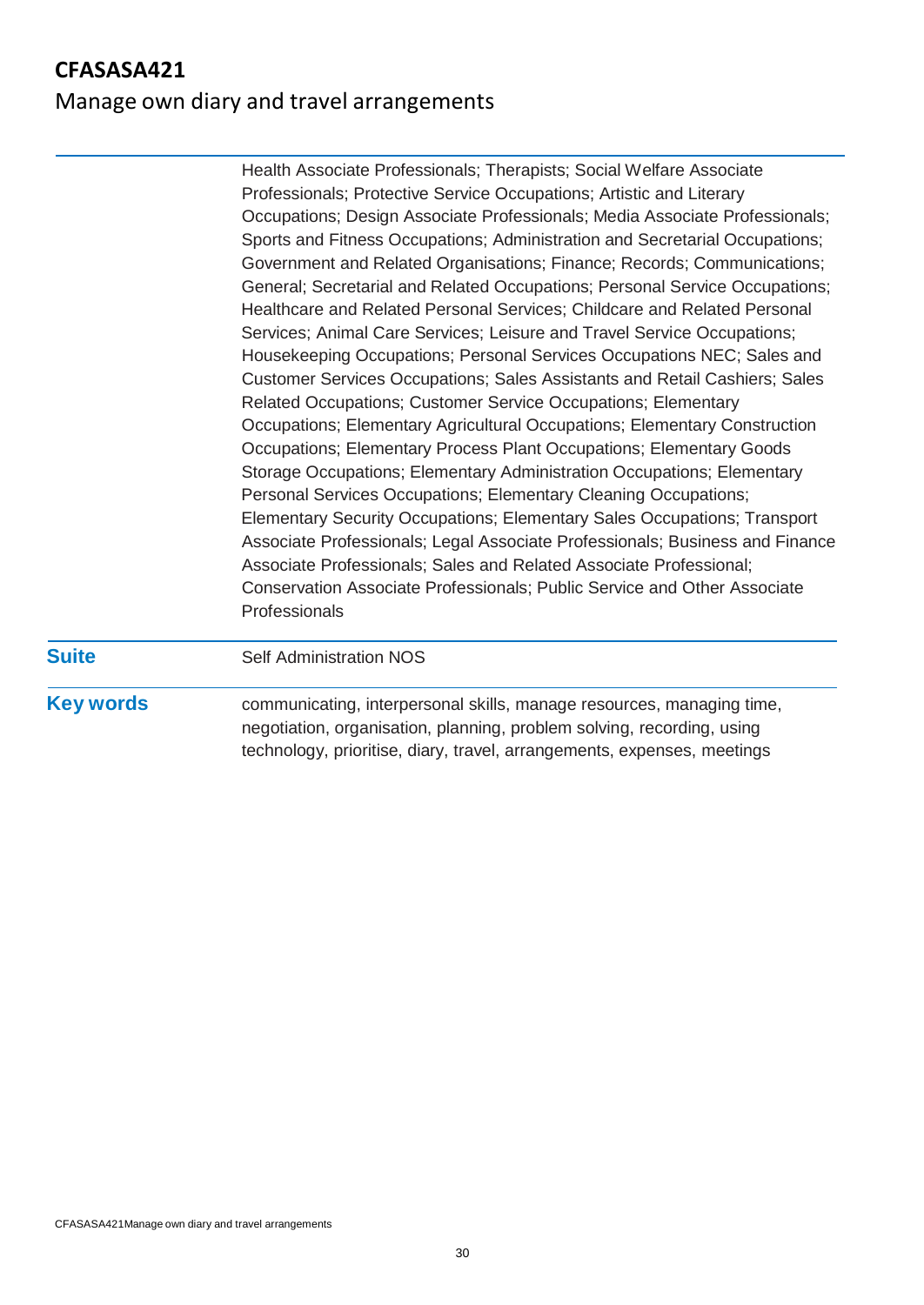

**Overview** Use office equipment relevant to your role. This might include the photocopier, shredder, printer, binder or laminator.

Links: Self Administration

Specific skills

- 1. communicating
- 2. managing resources
- 3. managing time
- 4. negotiating
- 5. organising
- 6. quality checking
- 7. recording
- 8. planning
- 9. problem solving
- 10. using technology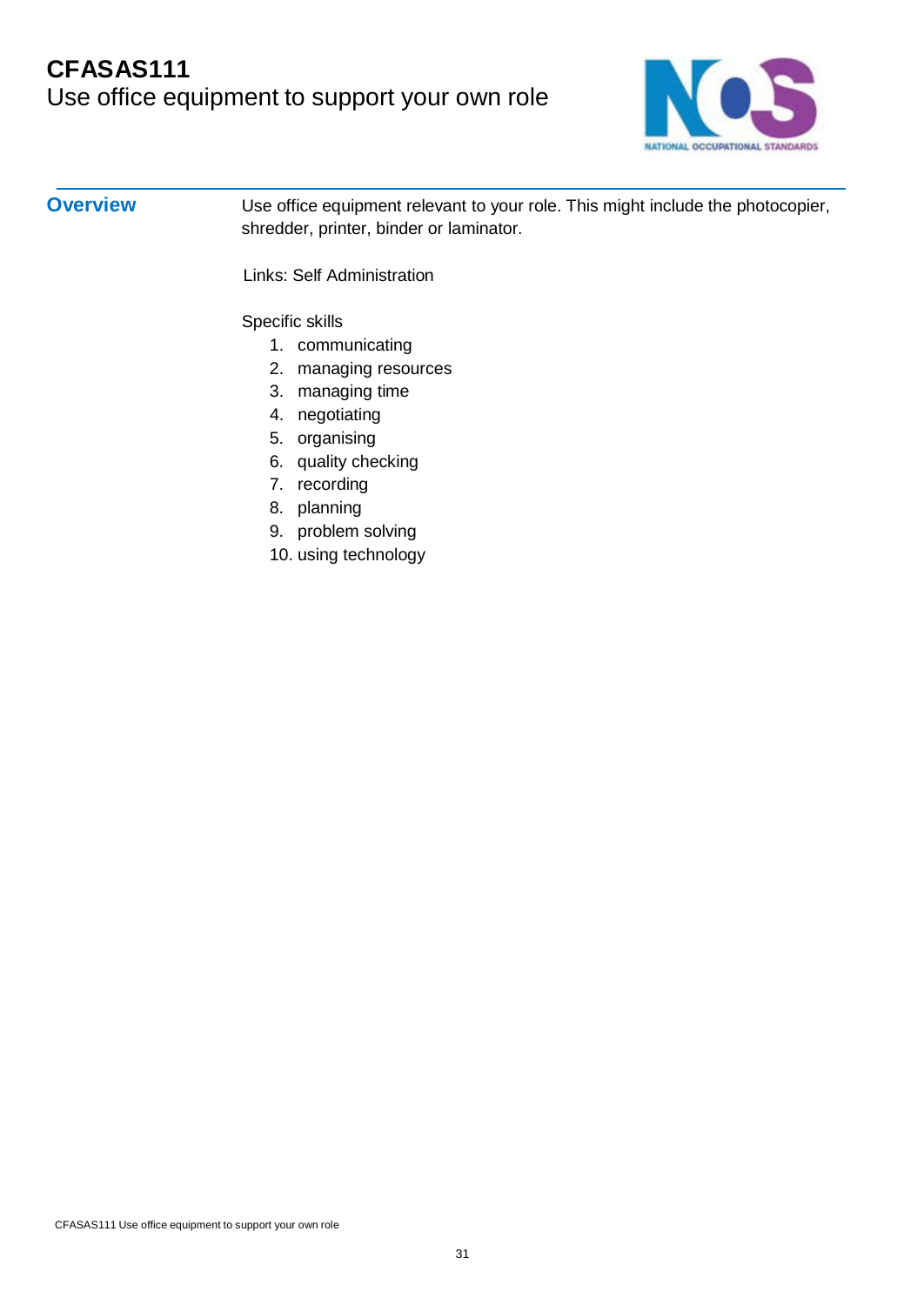#### **Performance criteria**

- *You must be able to:* P1 locate and select equipment and resources you need
	- P2 liaise with colleagues about the use of equipment
	- P3 follow the manufacturer's operating instructions
	- P4 maintain health and safety of yourself and others
	- P5 waste as few resources as possible
	- P6 follow agreed procedures for the disposal, reuse and recycling of waste
	- P7 take prompt action when problems with equipment arise
	- P8 report problems that you cannot deal with to the appropriate colleague
	- P9 make sure the final product meets required standards and deadlines
	- P10 make sure the equipment, resources and work area are ready for the next user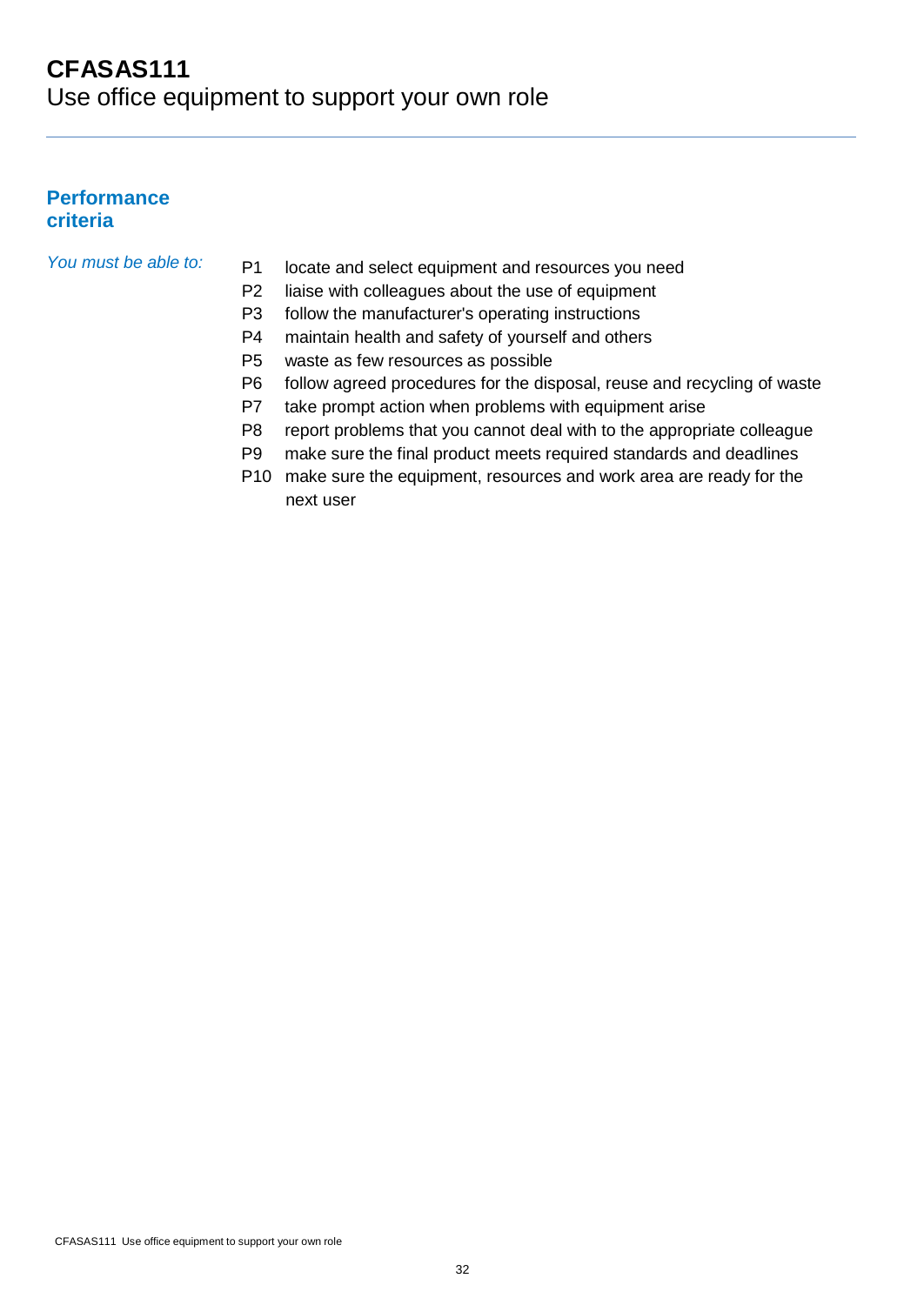# **CFASAS111** Use office equipment to support your own role

### **Knowledge and understanding**

*You need to know and understand:*

- K1 different types of office equipment, their features and what they can be used for
- K2 how to choose equipment and resources appropriate for a range of administrative tasks
- K3 the purpose and benefits of following manufacturers' instructions when operating equipment
- K4 the purpose and value of making sure products meet quality standards and deadlines
- K5 the purpose and benefits of liaising with colleagues about the use of equipment
- K6 the purpose and benefits of keeping waste to a minimum and how to do so
- K7 the purpose and benefits of following manufacturers' instructions when dealing with equipment faults
- K8 the types of equipment and resource faults you are likely to experience, when you should deal with these and when you should refer them to the relevant person
- K9 the purpose and benefits of leaving equipment, resources and work area ready for the next user and what the appropriate standards are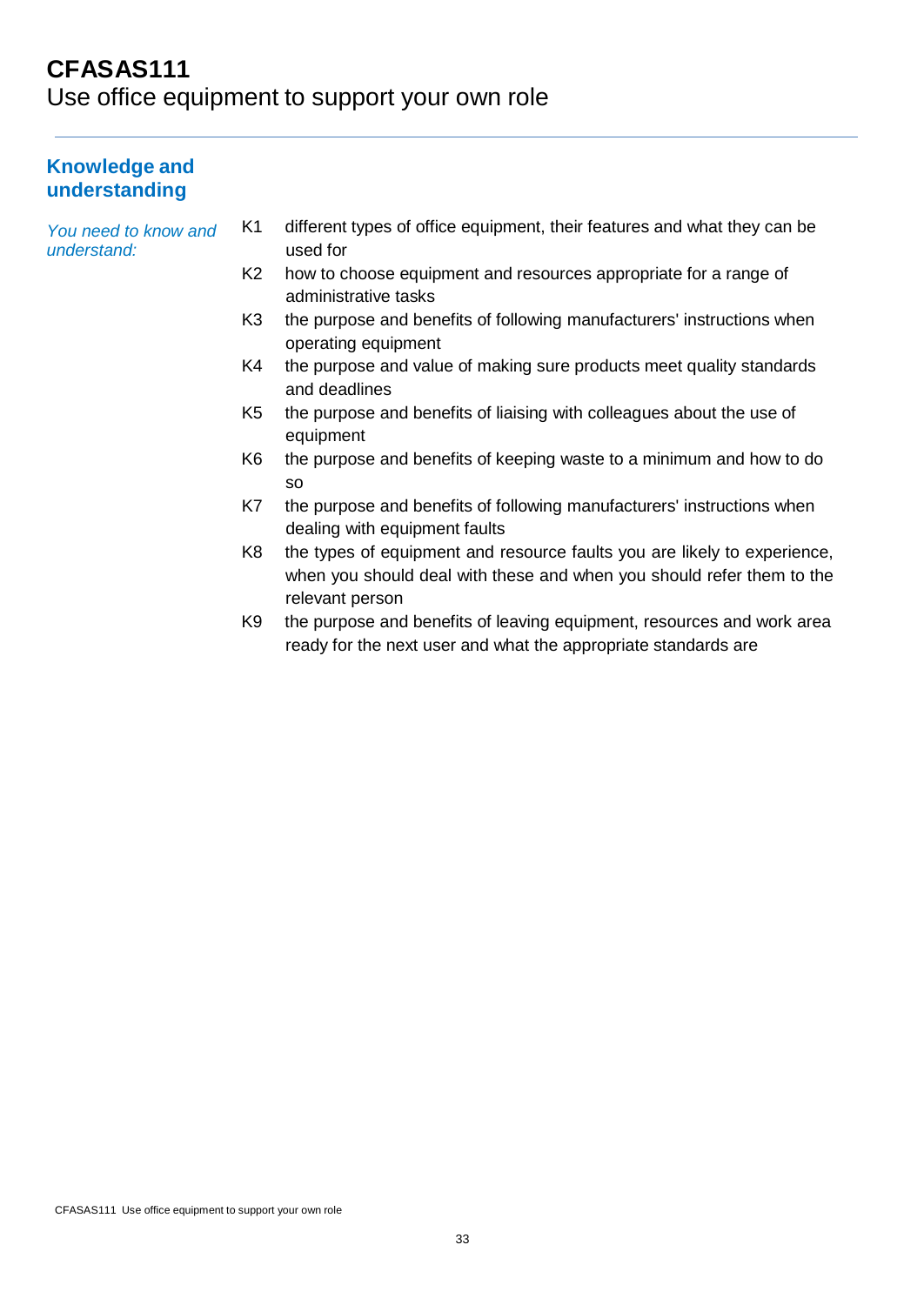Use office equipment to support your own role

| <b>Developed by</b>                | <b>Skills CFA</b>                                                                                                                                                                                                                                                                                                                                                                                                                                                                                                                                                                                                                                                                                                                                                                                                                                                                                                                                                                                                                                                                                                                                                                                                                                                                                                                                                                                                                                                                                                                                                                                                                                                                                                                                                                                                                                                                                                                                                                                    |
|------------------------------------|------------------------------------------------------------------------------------------------------------------------------------------------------------------------------------------------------------------------------------------------------------------------------------------------------------------------------------------------------------------------------------------------------------------------------------------------------------------------------------------------------------------------------------------------------------------------------------------------------------------------------------------------------------------------------------------------------------------------------------------------------------------------------------------------------------------------------------------------------------------------------------------------------------------------------------------------------------------------------------------------------------------------------------------------------------------------------------------------------------------------------------------------------------------------------------------------------------------------------------------------------------------------------------------------------------------------------------------------------------------------------------------------------------------------------------------------------------------------------------------------------------------------------------------------------------------------------------------------------------------------------------------------------------------------------------------------------------------------------------------------------------------------------------------------------------------------------------------------------------------------------------------------------------------------------------------------------------------------------------------------------|
| <b>Version number</b>              | 1                                                                                                                                                                                                                                                                                                                                                                                                                                                                                                                                                                                                                                                                                                                                                                                                                                                                                                                                                                                                                                                                                                                                                                                                                                                                                                                                                                                                                                                                                                                                                                                                                                                                                                                                                                                                                                                                                                                                                                                                    |
| Date approved                      | November 2009                                                                                                                                                                                                                                                                                                                                                                                                                                                                                                                                                                                                                                                                                                                                                                                                                                                                                                                                                                                                                                                                                                                                                                                                                                                                                                                                                                                                                                                                                                                                                                                                                                                                                                                                                                                                                                                                                                                                                                                        |
| <b>Indicative review</b><br>date   | November 2011                                                                                                                                                                                                                                                                                                                                                                                                                                                                                                                                                                                                                                                                                                                                                                                                                                                                                                                                                                                                                                                                                                                                                                                                                                                                                                                                                                                                                                                                                                                                                                                                                                                                                                                                                                                                                                                                                                                                                                                        |
| <b>Validity</b>                    | Current                                                                                                                                                                                                                                                                                                                                                                                                                                                                                                                                                                                                                                                                                                                                                                                                                                                                                                                                                                                                                                                                                                                                                                                                                                                                                                                                                                                                                                                                                                                                                                                                                                                                                                                                                                                                                                                                                                                                                                                              |
| <b>Status</b>                      | Original                                                                                                                                                                                                                                                                                                                                                                                                                                                                                                                                                                                                                                                                                                                                                                                                                                                                                                                                                                                                                                                                                                                                                                                                                                                                                                                                                                                                                                                                                                                                                                                                                                                                                                                                                                                                                                                                                                                                                                                             |
| <b>Originating</b><br>organisation | <b>Skills CFA</b>                                                                                                                                                                                                                                                                                                                                                                                                                                                                                                                                                                                                                                                                                                                                                                                                                                                                                                                                                                                                                                                                                                                                                                                                                                                                                                                                                                                                                                                                                                                                                                                                                                                                                                                                                                                                                                                                                                                                                                                    |
| <b>Original URN</b>                | CFASAS111                                                                                                                                                                                                                                                                                                                                                                                                                                                                                                                                                                                                                                                                                                                                                                                                                                                                                                                                                                                                                                                                                                                                                                                                                                                                                                                                                                                                                                                                                                                                                                                                                                                                                                                                                                                                                                                                                                                                                                                            |
| <b>Relevant</b><br>occupations     | Agriculture, Horticulture and Animal Care; Business, Administration and Law;<br>Information and Communication Technology; Arts, Media and Publishing;<br>Health, Public Services and Care; Medicine and Dentistry; Nursing and<br>Subjects and Vocations Allie; Health and Social Care; Public Services; Child<br>Development and Well Being; Agriculture; Horticulture and forestry; Animal<br>care and veterinary science; Environmental conservation; Professional<br>Occupations; Managers and Senior Officials; Information and Communication<br>Technology; Research Professionals; Librarians and Related Professionals;<br>Engineering Professionals; Science Professionals; Database Administration;<br>Software Development; Systems Support; Local Area Archives; Associate<br>Professionals and Technical Occupations; Corporate Managers and Senior<br>Officials; Microsoft Certified Professional; Application Support; Business<br>Analyst; Managers and Proprietors in Hospitality; ICT for practitioners; ICT for<br>users; Science and mathematics; Science; Mathematics and statistics;<br>Construction, Architecture; Building and construction; Urban, rural and regional<br>planning; Retail and commercial enterprise; Retailing and wholesaling;<br>Warehouse and distribution; Service enterprises; Hospitality and catering;<br>Leisure, travel and tourism; Sport, leisure and recreation; Travel and tourism;<br>Performing Arts; Media and communication; Publishing and information<br>services; History, philosophy and theology; History; Archaeology and<br>archaeological sciences; Philosophy; Theology and religious studies; Social<br>sciences; Geography; Sociology and social policy; Politics; Economics;<br>Anthropology; Language, literature and culture; Languages, literature and<br>culture of the; Other languages, literature and culture; Linguistics; Education<br>and training; Teaching and lecturing; Direct learning support; Preparation for |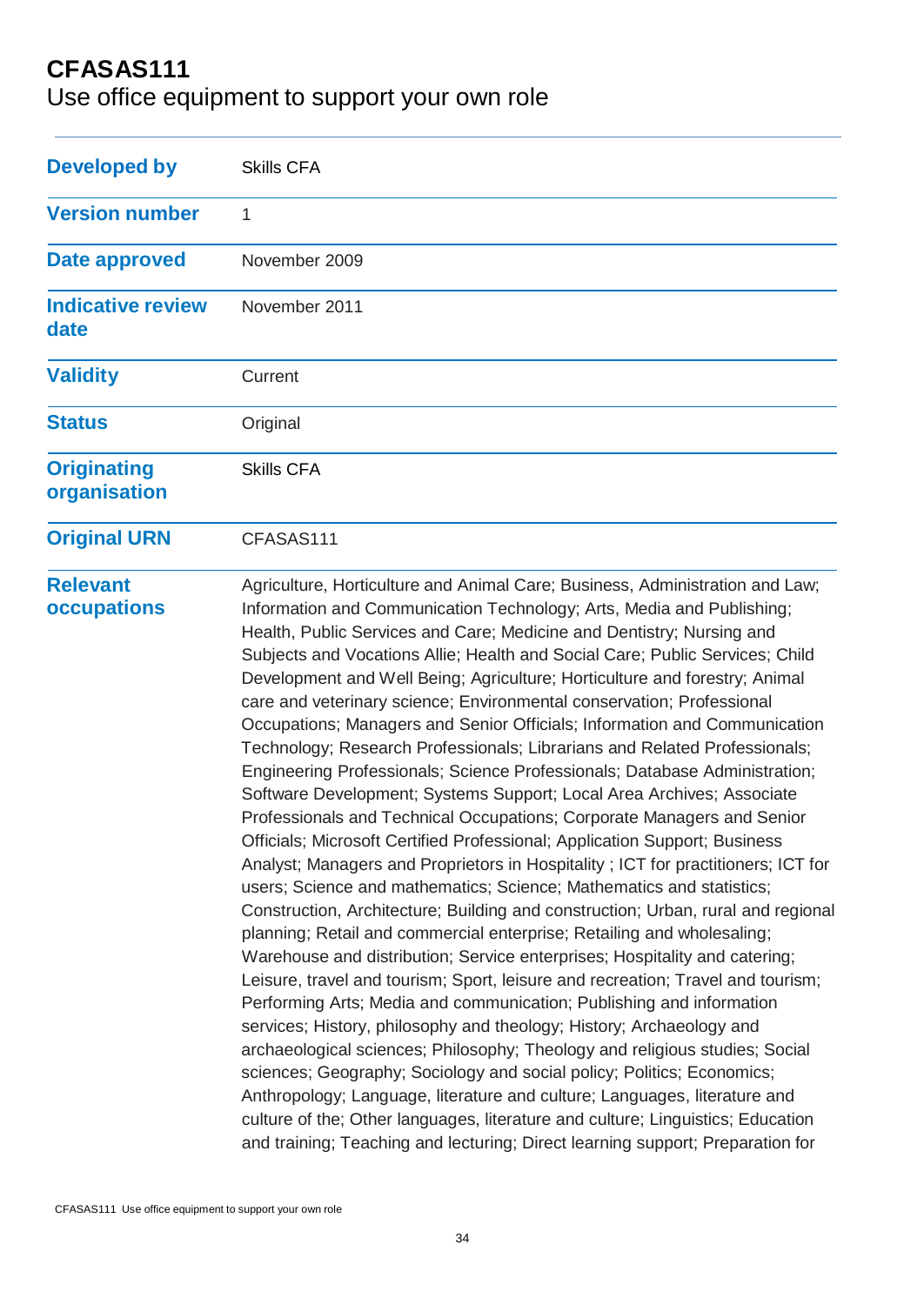life and work; Foundations for learning and life; Preparation for work; Accounting and finance; Administration; Business management; Marketing and sales; Law and legal services; Production Managers; Functional Managers; Quality and Customer Care Managers; Financial Institution and Office Manager; Managers in Distribution, Storage and Re; Protective Service Officers; Health and Social Services Officers; Managers in Farming, Horticulture, Forestry; Managers and Proprietors In Other Services; Health Professionals; Teaching Professionals; Legal Professionals; Business and Statistical Professionals; Architects, Town Planners and Surveyors; Public Service Professionals; Science and Engineering Technicians; Draught persons and Building Inspectors; IT Service Delivery Occupations; Health Associate Professionals; Therapists; Social Welfare Associate Professionals; Protective Service Occupations; Artistic and Literary Occupations; Design Associate Professionals; Media Associate Professionals; Sports and Fitness Occupations; Administration and Secretarial Occupations; Government and Related Organisations; Finance; Records; Communications; General; Secretarial and Related Occupations; Skilled Trades Occupations; Printing Trades; Personal Service Occupations; Healthcare and Related Personal Services; Childcare and Related Personal Services; Animal Care Services; Leisure and Travel Service Occupations; Hairdressers and Related Occupations; Housekeeping Occupations; Personal Services Occupations NEC; Sales and Customer Services Occupations; Sales Assistants and Retail Cashiers; Customer Service Occupations; Process, Plant and Machine Operatives; Process Operatives; Plant and Machine Operatives; Assemblers and Routine Operatives; Construction Operatives; Transport Drivers and Operatives; Mobile Machine Drivers and Operatives; Elementary Occupations; Elementary Agricultural Occupations; Elementary Construction Occupations; Elementary Process Plant Occupations; Elementary Goods Storage Occupations; Elementary Administration Occupations; Elementary Personal Services Occupations; Elementary Cleaning Occupations; Elementary Security Occupations; Elementary Sales Occupations; Transport Associate Professionals; Legal Associate Professionals; Business and Finance Associate Professionals; Sales and Related Associate Professional; Conservation Associate Professionals; Public Service and Other Associate Professionals

### **Suite** Self Administration NOS

**Key words** communicating, interpersonal skills, manage resources, managing time, negotiation, organisation, planning, problem solving, recording, using technology, equipment, instruction, operation, product, problem, waste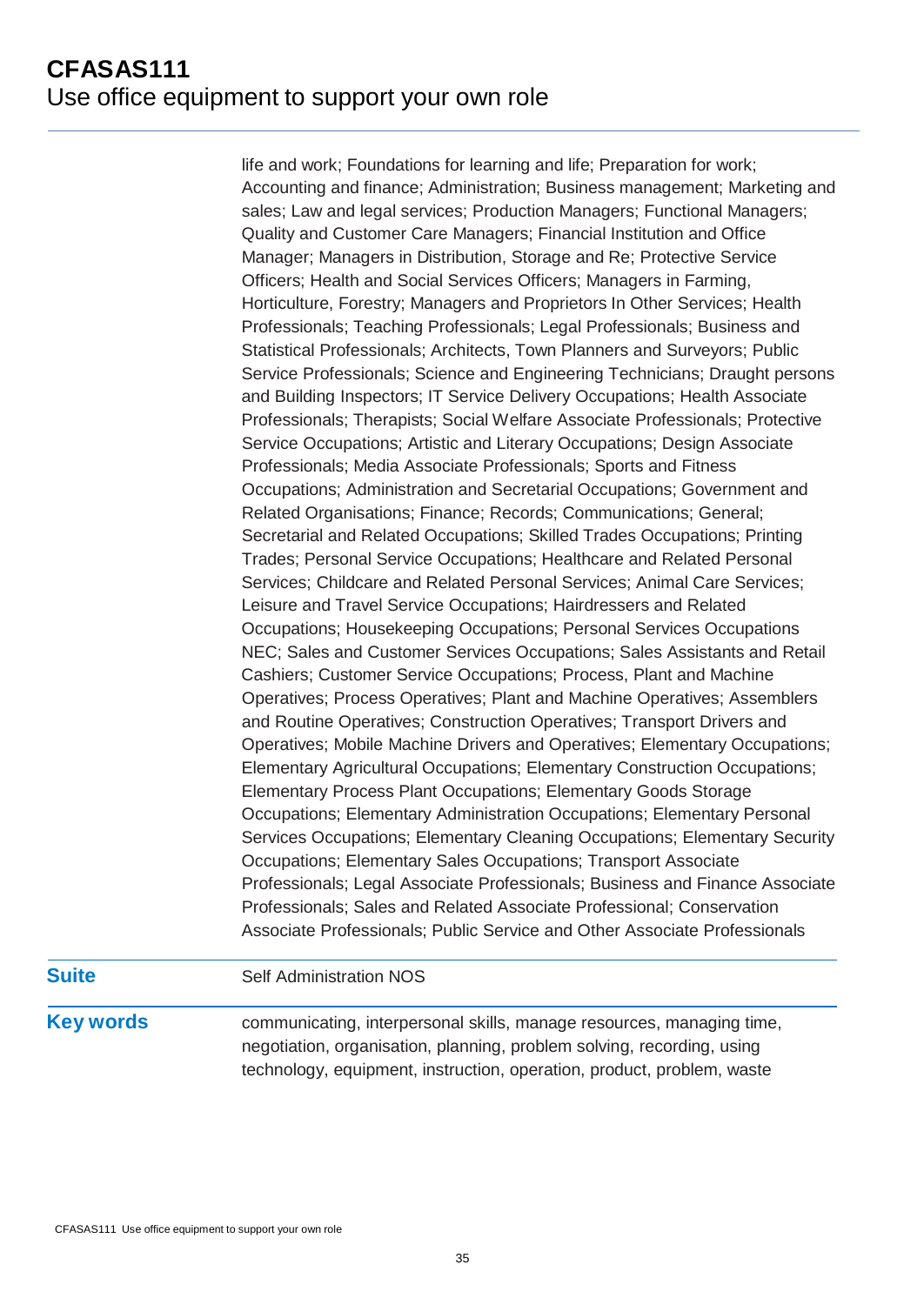Plan and manage own workload



**Overview** Prioritise and plan your work and manage your time effectively to meet objectives and deadlines.

Links: Self Administration

Specific skills:

- 1. communicating
- 2. interpersonal skills
- 3. managing resources
- 4. managing time
- 5. negotiating
- 6. recording
- 7. organising
- 8. planning
- 9. problem solving
- 10. using technology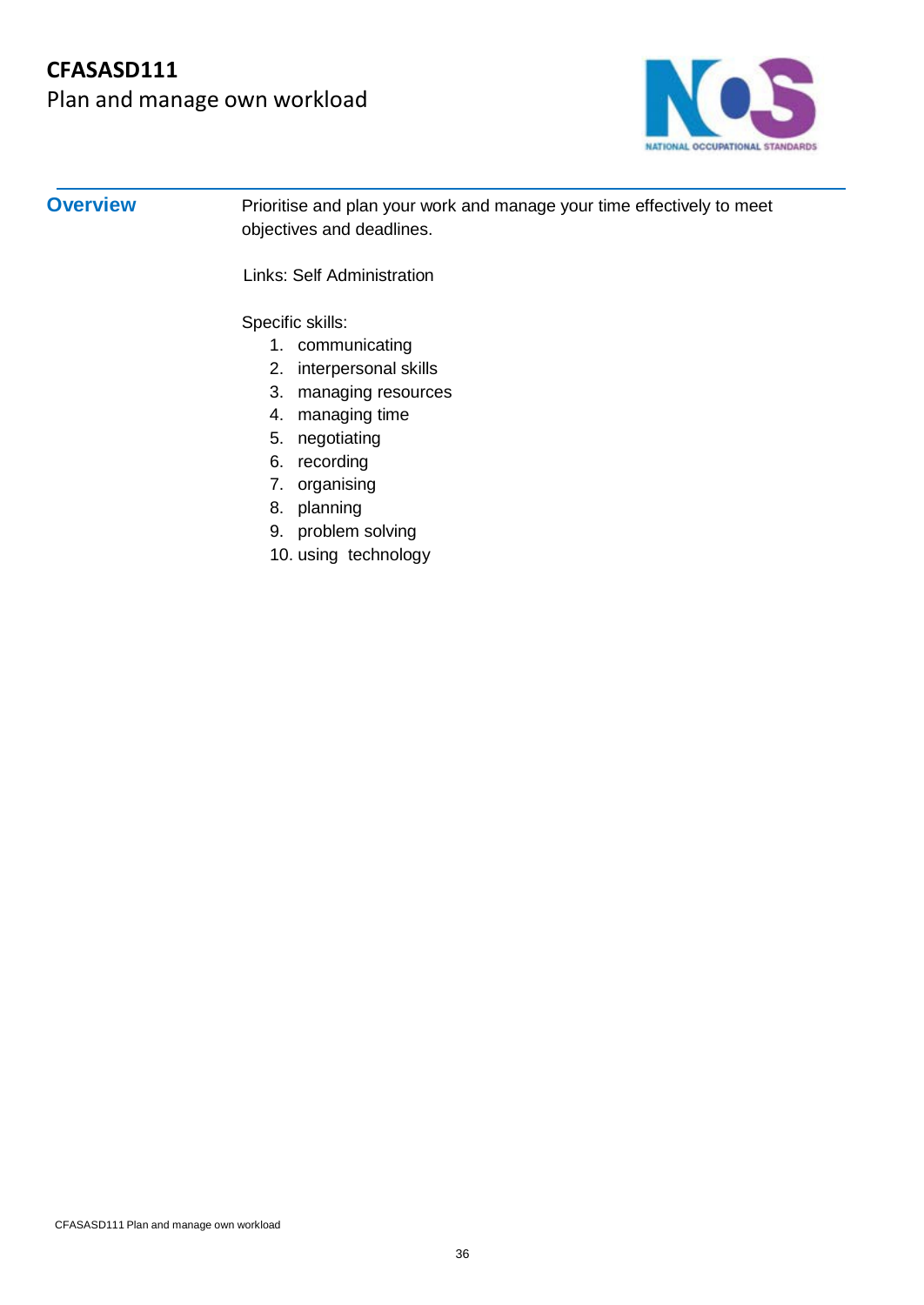Plan and manage own workload

#### **Performance criteria**

#### *You must be able to:* P1

- prioritise work according to its importance and urgency
- P2 plan work in line with objectives and deadlines
- P3 prioritise your time in line with your work plan
- P4 make sure all necessary resources are available
- P5 allocate estimated time-frames to each activity
- P6 keep appropriate records to monitor your work and make them available to others
- P7 liaise with and update others contributing to the work
- P8 adapt work plans to reflect changes in priorities
- P9 review and reflect on the outcomes of your plans and identify learning points to improve future work planning activities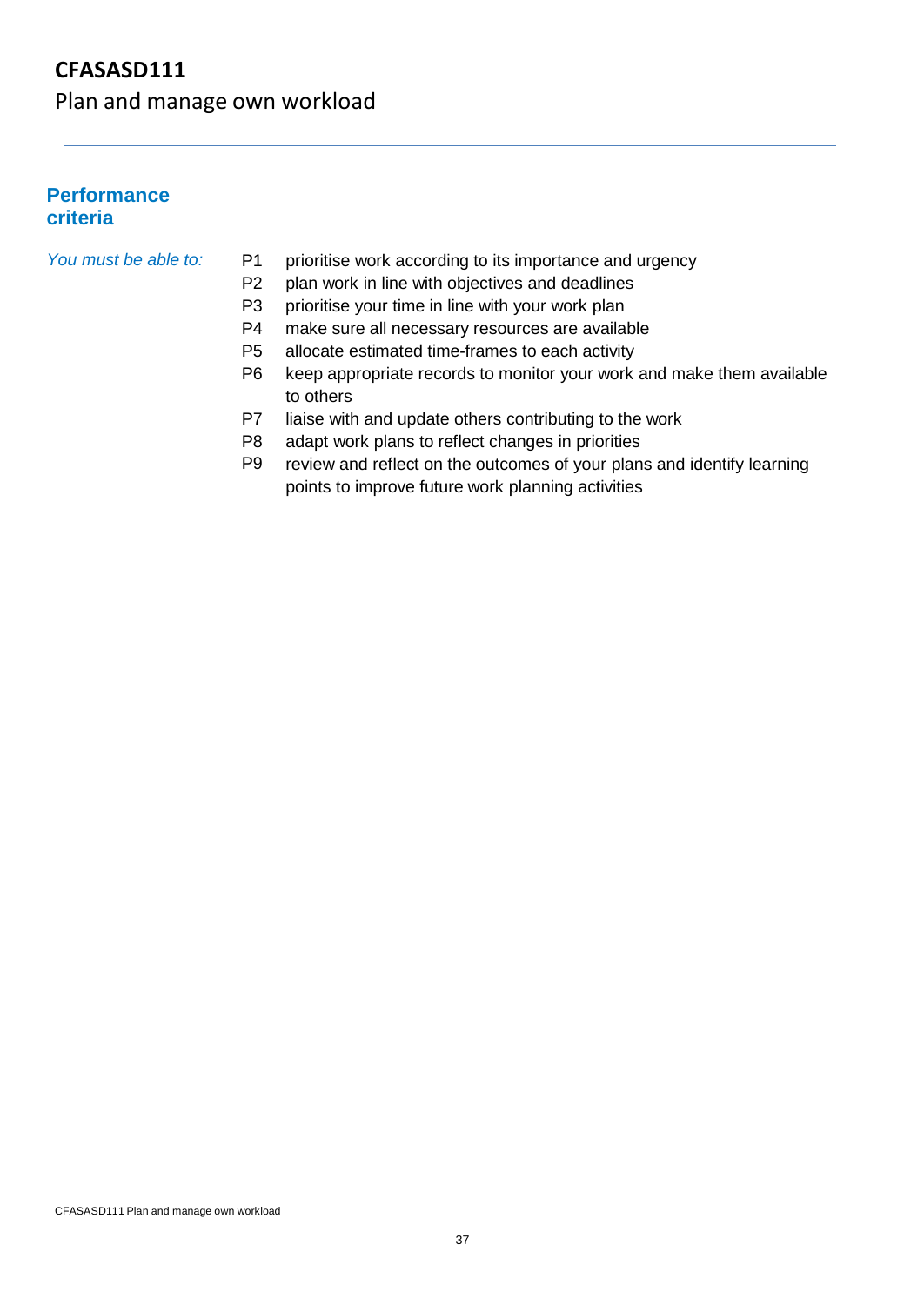Plan and manage own workload

### **Knowledge and understanding**

*You need to know and understand:*

- K1 how to prioritise your workload and plan pieces of work according to their urgency and importance
- K2 how to identify when meetings are necessary and when other options are more appropriate
- K3 the purpose and benefits of planning your work load
- K4 the purpose and value of managing own time and commitments effectively
- K5 methods of time and diary
- K6 how to identify the resources available to you
- K7 how to select resources that are needed for your work
- K8 the purpose and value of working according to time-frames
- K9 the purpose and benefits of keeping records of your work and making these available to others
- K10 the purpose of keeping others updated with the progress of your
- K11 the purpose and value of being flexible and adapting work plans to reflect change
- K12 how to accommodate changes in your plans and renegotiate deadlines where necessary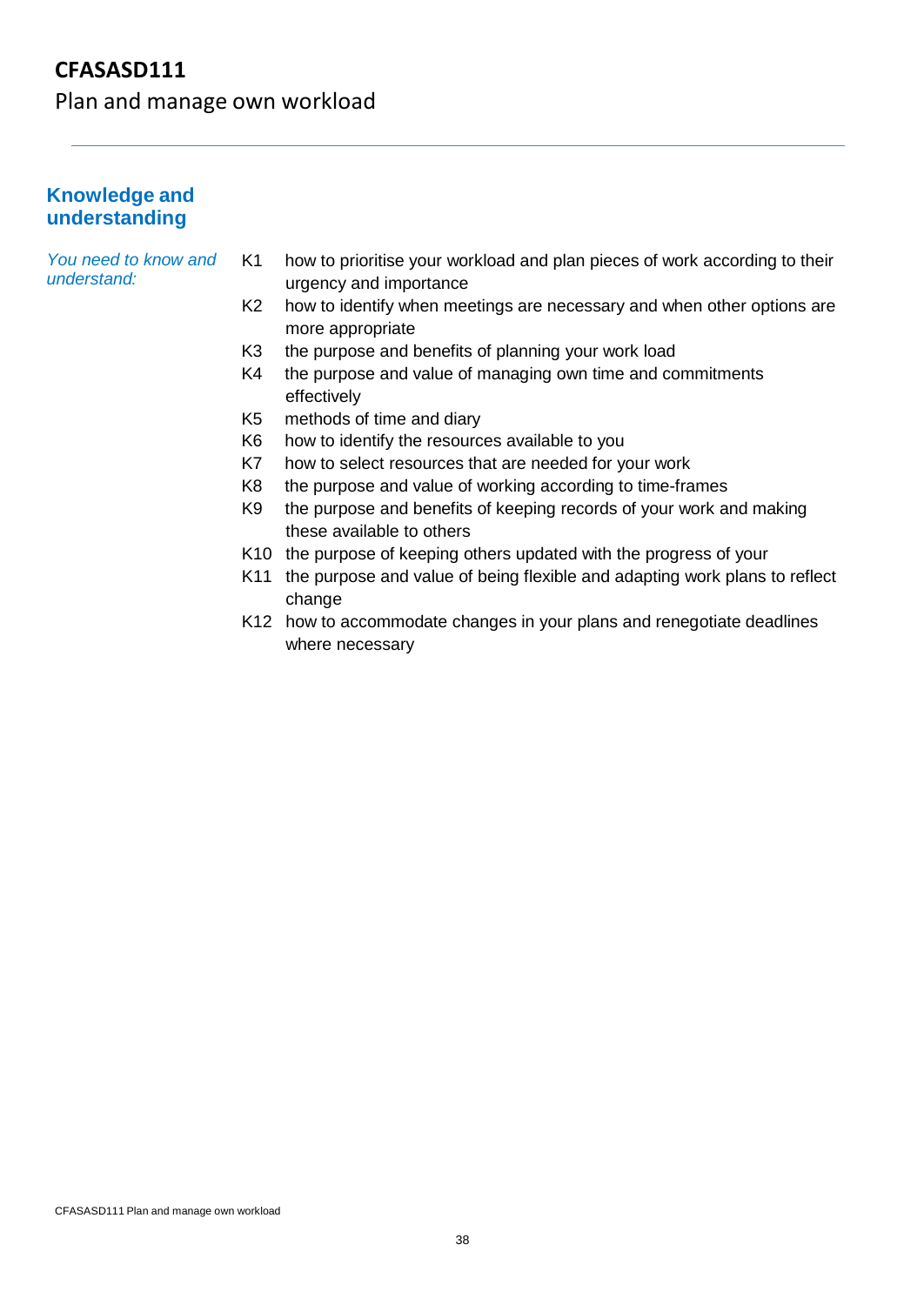Plan and manage own workload

| <b>Developed by</b>                | <b>Skills CFA</b>                                                                                                                                                                                                                                                                                                                                                                                                                                                                                                                                                                                                                                                                                                                                                                                                                                                                                                                                                                                                                                                                                                                                                                                                                                                                                                                                                                                                                                                                                                                                                                                                                                                                                                                                                                                                           |
|------------------------------------|-----------------------------------------------------------------------------------------------------------------------------------------------------------------------------------------------------------------------------------------------------------------------------------------------------------------------------------------------------------------------------------------------------------------------------------------------------------------------------------------------------------------------------------------------------------------------------------------------------------------------------------------------------------------------------------------------------------------------------------------------------------------------------------------------------------------------------------------------------------------------------------------------------------------------------------------------------------------------------------------------------------------------------------------------------------------------------------------------------------------------------------------------------------------------------------------------------------------------------------------------------------------------------------------------------------------------------------------------------------------------------------------------------------------------------------------------------------------------------------------------------------------------------------------------------------------------------------------------------------------------------------------------------------------------------------------------------------------------------------------------------------------------------------------------------------------------------|
| <b>Version number</b>              | 1                                                                                                                                                                                                                                                                                                                                                                                                                                                                                                                                                                                                                                                                                                                                                                                                                                                                                                                                                                                                                                                                                                                                                                                                                                                                                                                                                                                                                                                                                                                                                                                                                                                                                                                                                                                                                           |
| <b>Date approved</b>               | November 2009                                                                                                                                                                                                                                                                                                                                                                                                                                                                                                                                                                                                                                                                                                                                                                                                                                                                                                                                                                                                                                                                                                                                                                                                                                                                                                                                                                                                                                                                                                                                                                                                                                                                                                                                                                                                               |
| <b>Indicative review</b><br>date   | November 2011                                                                                                                                                                                                                                                                                                                                                                                                                                                                                                                                                                                                                                                                                                                                                                                                                                                                                                                                                                                                                                                                                                                                                                                                                                                                                                                                                                                                                                                                                                                                                                                                                                                                                                                                                                                                               |
| <b>Validity</b>                    | Current                                                                                                                                                                                                                                                                                                                                                                                                                                                                                                                                                                                                                                                                                                                                                                                                                                                                                                                                                                                                                                                                                                                                                                                                                                                                                                                                                                                                                                                                                                                                                                                                                                                                                                                                                                                                                     |
| <b>Status</b>                      | Original                                                                                                                                                                                                                                                                                                                                                                                                                                                                                                                                                                                                                                                                                                                                                                                                                                                                                                                                                                                                                                                                                                                                                                                                                                                                                                                                                                                                                                                                                                                                                                                                                                                                                                                                                                                                                    |
| <b>Originating</b><br>organisation | <b>Skills CFA</b>                                                                                                                                                                                                                                                                                                                                                                                                                                                                                                                                                                                                                                                                                                                                                                                                                                                                                                                                                                                                                                                                                                                                                                                                                                                                                                                                                                                                                                                                                                                                                                                                                                                                                                                                                                                                           |
| <b>Original URN</b>                | CFASASD111                                                                                                                                                                                                                                                                                                                                                                                                                                                                                                                                                                                                                                                                                                                                                                                                                                                                                                                                                                                                                                                                                                                                                                                                                                                                                                                                                                                                                                                                                                                                                                                                                                                                                                                                                                                                                  |
| <b>Relevant</b><br>occupations     | Agriculture, Horticulture and Animal Care; Business, Administration and Law;<br>Information and Communication Technology; Arts, Media and Publishing;<br>Health, Public Services and Care; Medicine and Dentistry; Nursing and<br>Subjects and Vocations Allie; Health and Social Care; Public Services; Child<br>Development and Well Being; Agriculture; Horticulture and forestry; Animal<br>care and veterinary science; Environmental conservation; ICT for practitioners;<br>ICT for users; Science and mathematics; Science; Mathematics and statistics;<br>Engineering and manufacturing technologies; Engineering; Manufacturing<br>technologies; Transportation operations and maintenance; Construction;<br>Architecture; Building and construction; Urban, rural and regional planning;<br>Retail and commercial enterprise; Retailing and wholesaling; Warehouse and<br>distribution; Service enterprises; Hospitality and catering; Leisure, travel and<br>tourism; Sport, leisure and recreation; Travel and tourism; Performing Arts;<br>Crafts, creative arts and design; Media and communication; Publishing and<br>information services; History, philosophy and theology; History; Archaeology<br>and archaeological sciences; Philosophy; Theology and religious studies;<br>Social sciences; Geography; Sociology and social policy; Politics; Economics;<br>Anthropology; Language, literature and culture; Languages, literature and<br>culture of the; Other languages, literature and culture; Linguistics; Education<br>and training; Teaching and lecturing; Direct learning support; Preparation for<br>life and work; Foundations for learning and life; Preparation for work;<br>Accounting and finance; Administration; Business management; Marketing and<br>sales; Law and legal services |